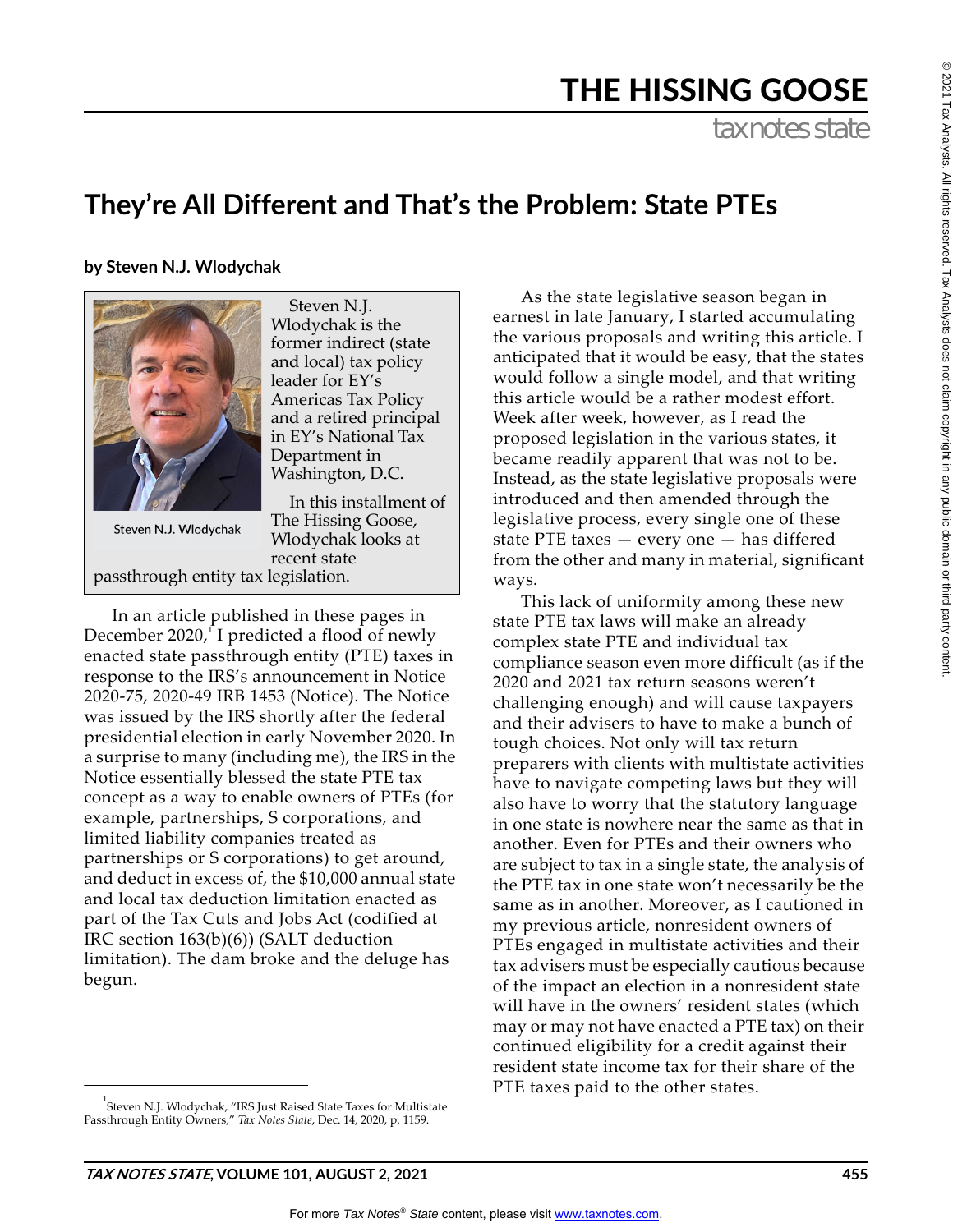

Without more guidance, the tax authorities in resident states may deem the PTE taxes enacted in the other states as not "sufficiently similar" to their PTE taxes to qualify for the resident state tax credit. If so, I don't know if the courts will provide any protections to affected taxpayers against potential double tax under the commerce or due process clauses of the U.S. Constitution. After all, we're used to owners of C corporations being subject to a double tax at the entity and individual levels, and the courts may simply conclude that the legislatures intend the same thing for PTEs (more so when the taxpayers *elected* to be subject to that state's PTE tax). Surely, the courts may conclude they had to know what they were getting into. Yes, be prepared for a wild ride (and for the lawyers out there, a new litigation opportunity).

When the state PTE tax concept first surfaced shortly after enactment of the SALT deduction limitation, in mid-2019 my colleagues Bruce Ely and Kelvin Lawrence published a great article in a competing

publication, highlighting the various proposed state PTE tax approaches.<sup>2</sup> At that time, one would have thought that every state legislature would have taken, for example, the model proposal of the Mainstreet Employer group $^{\rm 3}$  off the shelf and simply introduced and enacted it. That would have provided a uniform body of law that everyone from coast to coast could understand. Instead, one by one, states have enacted their own versions of a PTE tax, and while they have some similarities, every single one is different in marked ways from the other.

Following is a discussion of a few of these state PTE tax law variations. Also, I provide a state-by-state matrix of some of the key provisions of these newly enacted (as well as proposed) state PTE tax laws for reference, along with a map of the states (Figure 1) that attempts to differentiate among the various state PTE tax types and those that have and have not yet enacted a PTE tax.

 $^2$ Bruce Ely and Kelvin Lawrence, "INSIGHT: A More Viable SALT Cap Workaround? Pass-Through Entity-Level Taxes," *Bloomberg Law,* July 11, 2019.

<sup>3</sup> *See* Parity for Main Street Employers, Model Pass-Through Entity Tax (first proposed in 2018).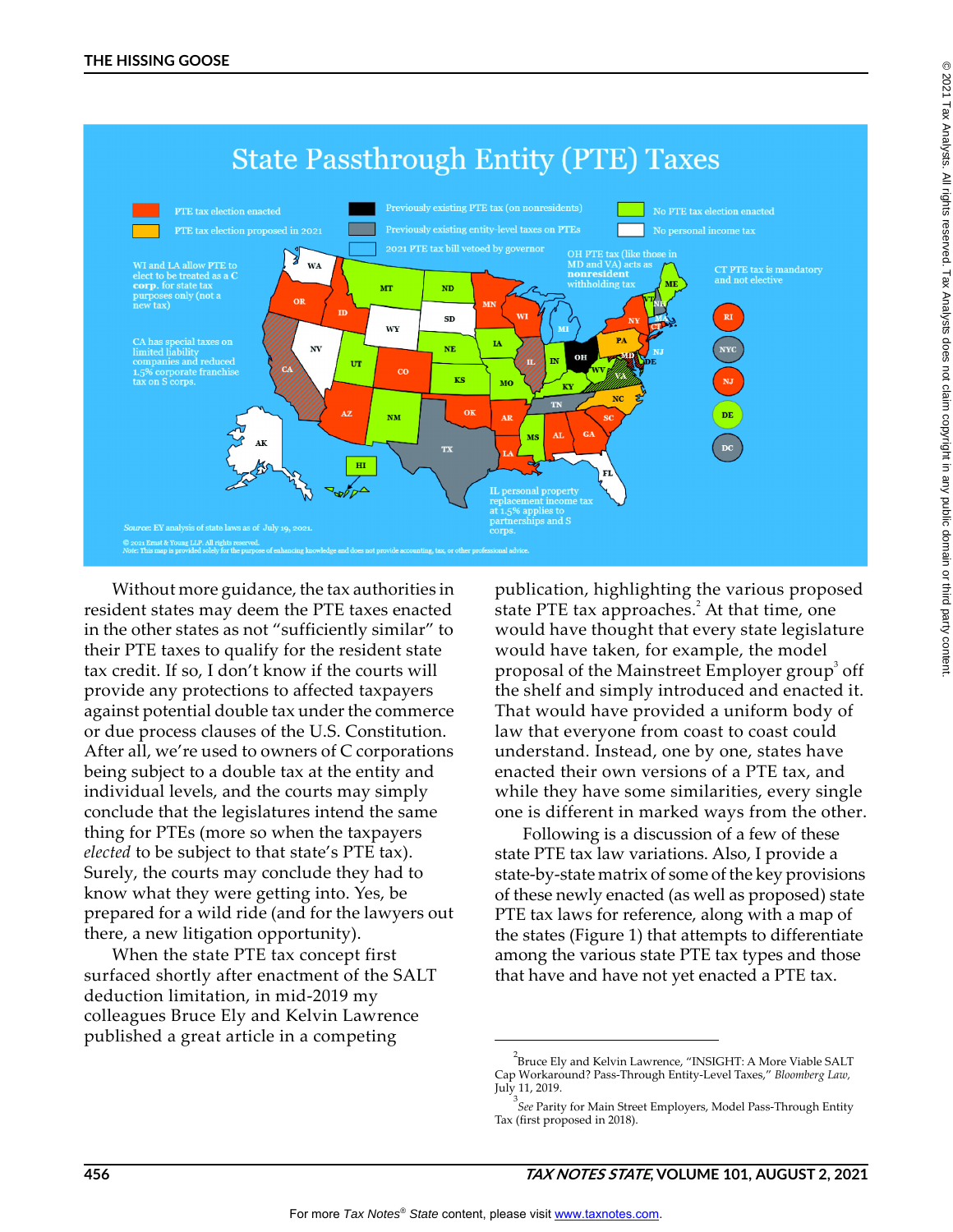As I mentioned, I have been working on this article since late January but decided to delay completion until most state 2021 legislative sessions were over. No doubt, however, even some of the proposals may become law before this article is published (and in fact, some of the legislatures have already amended the PTE tax law statutes they just enacted). Moreover, this will continue to be a dynamic process as the remaining state legislatures address the PTE taxes and amend and modify the existing taxes, and, perhaps more importantly, as the state taxing authorities wrestle with and issue much-needed guidance.

# **They Are All Different**

The first thing to notice in comparing these state PTE tax laws is that the variations among them occur on so many different and overlapping levels. Let's start with an easy one — whether the state's PTE tax is mandatory or elective.

# **Elective or Mandatory?**

The "good news" (well, the simple news) is that only one state's PTE tax is mandatory — Connecticut's. All the others are elective. Being the first of these laws, and preceding any IRS guidance on the issue, presumably Connecticut's PTE tax was made mandatory to strengthen the state's position that its tax would withstand an IRS challenge because it wasn't a substitute for a tax paid at the individual level.

# **A New Tax or Reliance Upon an Existing Tax?**

Next in order of complexity, most states enacted a completely new entity-level tax on PTEs. Still, a few states (for example, Louisiana and Wisconsin) simply allow a PTE to elect to be subject to the state's existing tax on C corporations. A few jurisdictions already had a mandatory entity-level tax on PTEs. For example, New York  $\mathrm{City}^4$  and the District of

Columbia<sup>5</sup> both imposed their existing corporate income taxes on S corporations by disregarding the federal elections, and each imposes a direct tax based on net income on "unincorporated businesses" (known as an "unincorporated business tax"<sup>6</sup>). Virginia,<sup>7</sup> Maryland, $^{\mathrm{s}}$  and Ohio $^{\mathrm{o}}$  have long had "passthrough entity" taxes on PTEs, but they applied only to the aggregate distributive share of income attributed to nonresidents. Of these three states, only Maryland has expanded its PTE tax model to enable residents to benefit from these provisions<sup>10</sup> (although the author has heard that both Ohio and Virginia are considering following Maryland's lead).

One objective of the proponents of these PTE taxes was to allow the owners to qualify for the business entity exception to the federal SALT deduction limitation set forth in IRC section 164(b)(6) without raising (or, let's be honest, significantly raising) the state tax liability of the owners. In essence, these taxes were to be revenue neutral (or pretty close). To achieve that objective and to continue the single layer of tax on the PTE owner's distributive share of the PTE's income,

 $^{4}$ New York City does not respect a federal or New York S corporation election. *See* N.Y.C. Department of Finance, "General Corporation Tax (GCT)" ("New York City does not recognize Federal or New York State 'S Corporation' elections. S Corporations are subject to this tax" (that is, the city's GCT)). Instead, any corporation, regardless of its federal or New York state S corporation (or qualified subchapter S subsidiary) election, is subject to the city's GCT. *See* N.Y.C. Admin. Code section 11- 602.1. S corporations were excluded from the New York City corporate tax reform provisions enacted in 2015.

<sup>5</sup> *See* D.C. Code section 47-1801.04 (10)(B) (defining "corporation" for purposes of the District's income and franchise tax to include an "S corporation as defined in section 1361(a) of the Internal Revenue Code of 1986"); *see also* D.C. Office of Tax & Rev., 2020 D-20 District of Columbia (DC) Corporation Franchise Tax Forms and Instructions, at 4 ("For District tax purposes, an S corporation is a C corporation. Therefore, it must file Form D-20 and prepare all applicable schedules on the D-20. The fact that an S corporation does not have similar schedules on the federal form should not be considered as a relief for an S corporation from completing the schedules on the D-20.").

<sup>6</sup> *See* D.C. Code sections 47-1808.01 to -1808.15 ("Tax on unincorporated businesses"); *see also* N.Y.C. Admin. Code, tit. 11, ch. 5 ("City unincorporated business income tax") (sections 11-501 to -540).

<sup>7</sup> *See* Va. Code Ann. section 58.1-486.2(A) ("For the privilege of doing business in [Virginia], a pass-through entity [for example, partnership, S corporation, or LLC treated as a partnership or S corporation] that has taxable income for the taxable year derived from or connected with Virginia sources, any portion of which is allocable to a nonresident owner [excluding a corporation], shall pay a withholding tax under this section, except as provided in subsection C.").

<sup>8</sup> *See* Md. Code Ann., Tax — Gen. section 10-102.1(b) (2019) ("In addition to any other tax imposed under this title, a tax is imposed on each pass-through entity that has: (1) any member who is a nonresident of [Maryland] or is a nonresident entity; and (2) any nonresident taxable income for the taxable year.").

<sup>9</sup> Ohio Rev. Code Ann. sections 5733.40 to 5733.41, 5747.12, 5747.22, 5747.212, and 5747.231 (tax on qualifying PTEs); *see also* Ohio Department of Taxation, IT-2001-02 — Nexus Standards & Filing Safe Harbors for Pass-Through Entities (issued Sept. 2001, rev. Jan. 10, 2014, reissued Feb. 15, 2018).

 $^{10}$ 2020 Md. Laws ch. 641 (Md. S.B. 523) (amending the existing Maryland PTE tax to provide an election to apply the tax to Maryland residents at Md. Code Ann., Tax — Gen. section 10-102.1, among other provisions).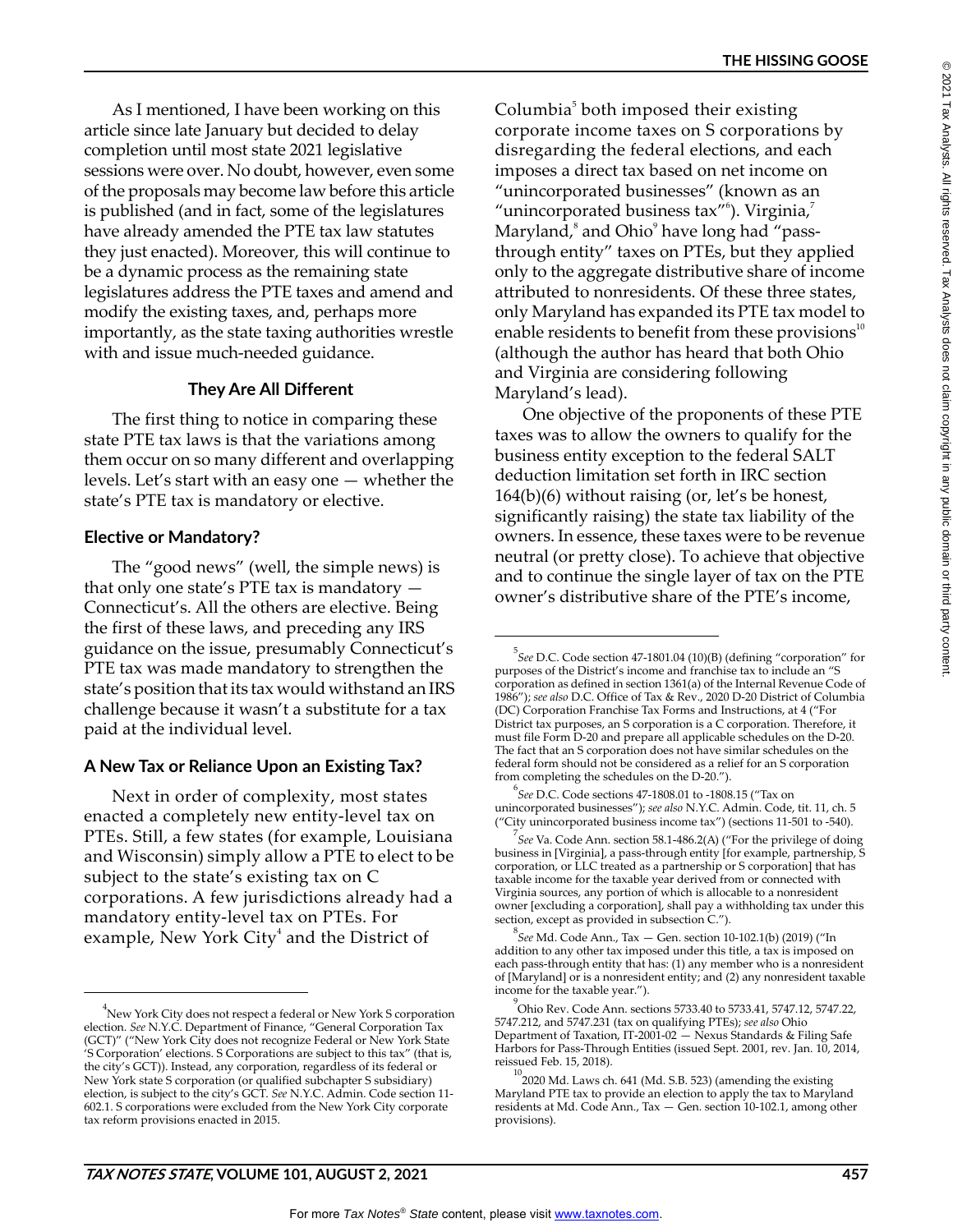the first states enacting these PTE taxes provided a credit against the PTE owner's direct state tax liability (for example, Connecticut, New Jersey, and New York). Others, such as Alabama, Georgia, and South Carolina, took a different tact. Instead of providing a credit against the historic personal or corporate income state tax liability of the owners, these states chose to exclude the income subject to their PTE taxes from the owner's direct state income tax liability.

Thus, for example, if the owner's income was wholly derived from its distributive share of PTE income, it would have no income to report for purposes of the state's income tax. Instead of a credit, these states provide an outright exclusion of income subject to the state's PTE tax. In some cases (for example, Connecticut), the state PTE tax laws provide that if a nonresident PTE owner's income is exclusively derived from income from a PTE that is subject to the state's PTE tax, that nonresident owner doesn't have to file a state personal income tax return.<sup>11</sup>

Even which PTEs qualify to elect into the PTE regime differs among the states. A few state PTE tax laws impose no limitations whatsoever on the type of owners a PTE can have other than the usual restrictions that apply for other income tax purposes. For example, the state PTE law might not address the ownership of the PTEs, but of course, an S corporation can't be an S corporation for federal or state income tax purposes if it has a corporate owner and is thus ineligible for the state's PTE tax. On the other hand, no "regular tax" ownership restrictions apply to a partnership. A partnership can have owners with widely varying characteristics (for example, partners can be individuals, corporations, other partnerships, insurance companies, or nonprofit organizations).

Thus, unlike an S corporation, the characteristics of the owners of a partnership are highly flexible. In enacting their PTE taxes, however, a few states (for example, California) have chosen to strictly limit the PTE election to

those PTEs whose owners consist only of individuals, trusts, or other fiduciaries. In these states, ownership of an interest in the PTE by a single ineligible owner (no matter how small that interest may be) could disqualify the PTE from electing into that state's PTE regime.

One state (that is, Arizona (as originally proposed)) probably went too far in its original proposal by strictly limiting the PTE elective tax only to a PTE whose individual owners consist solely of Arizona residents.<sup>12</sup> Surely, that provision could not be constitutional, and it appears that the Arizona Senate picked up on that defect in its version of the bill.<sup>13</sup> Likewise, some states' laws limit PTEs that are engaged in a business that might be subject to a different state tax regime than as a flowthrough entity. In the current Michigan PTE tax proposal, for example (which was recently vetoed by Gov. Gretchen Whitmer (D)), while there appear to be no limitations on the nature of the owners of the PTE, a PTE that is subject to Michigan tax as a financial institution or is either a disregarded entity (DRE) or publicly traded partnership for U.S. federal income tax (U.S. FIT) purposes cannot make a Michigan PTE tax election.<sup>14</sup>

# **PTE Tax Base**

Even the income base upon which the PTE tax is based can vary. For purposes of constructing the state's PTE tax base, most states use the PTE's income reported for U.S. FIT purposes as the starting point, just as they had under their existing PTE information reporting or tax return filing regimes. One interesting PTE tax base approach worth mentioning — and incidentally, that is tangentially related to the character of the PTE's owners discussed in the previous paragraph —

 $^{11}$ Conn. Gen. Stat. section 12-699(e) ("A nonresident individual who is a member of an affected business entity shall not be required to file a [Connecticut personal] income tax return . . . if, for such taxable year, the only source of income derived from or connected with sources within this state for such member . . . is from one or more affected business entities.").

<sup>12</sup> *See* Ariz. H.B. 2838, section 3 (introduced version) (2021) (adding Ariz. Rev. Stat. section 43-1014(c) ("Only partnerships, limited liability companies and S corporations whose partners, members or shareholders are all residents of this state may make the [PTE tax] election under this section.")).

<sup>13</sup> *See* Ariz. H.B. 2838, section 3 (Senate engrossed version) (2021) (adding Ariz. Rev. Stat. section 43-1014(a) (providing for the tax based on the PTE to be determined based upon the distributive share of income attributable to both resident and nonresident owners)).

<sup>14</sup> *See* Mich. H.B. 4288 (as passed by the House May 13, 2021) (adding Mich. Comp. Laws section 205.753(10) (defining "flow-through entity" as excluding a PTP, any DRE, or any person subject to the Michigan financial institutions tax)).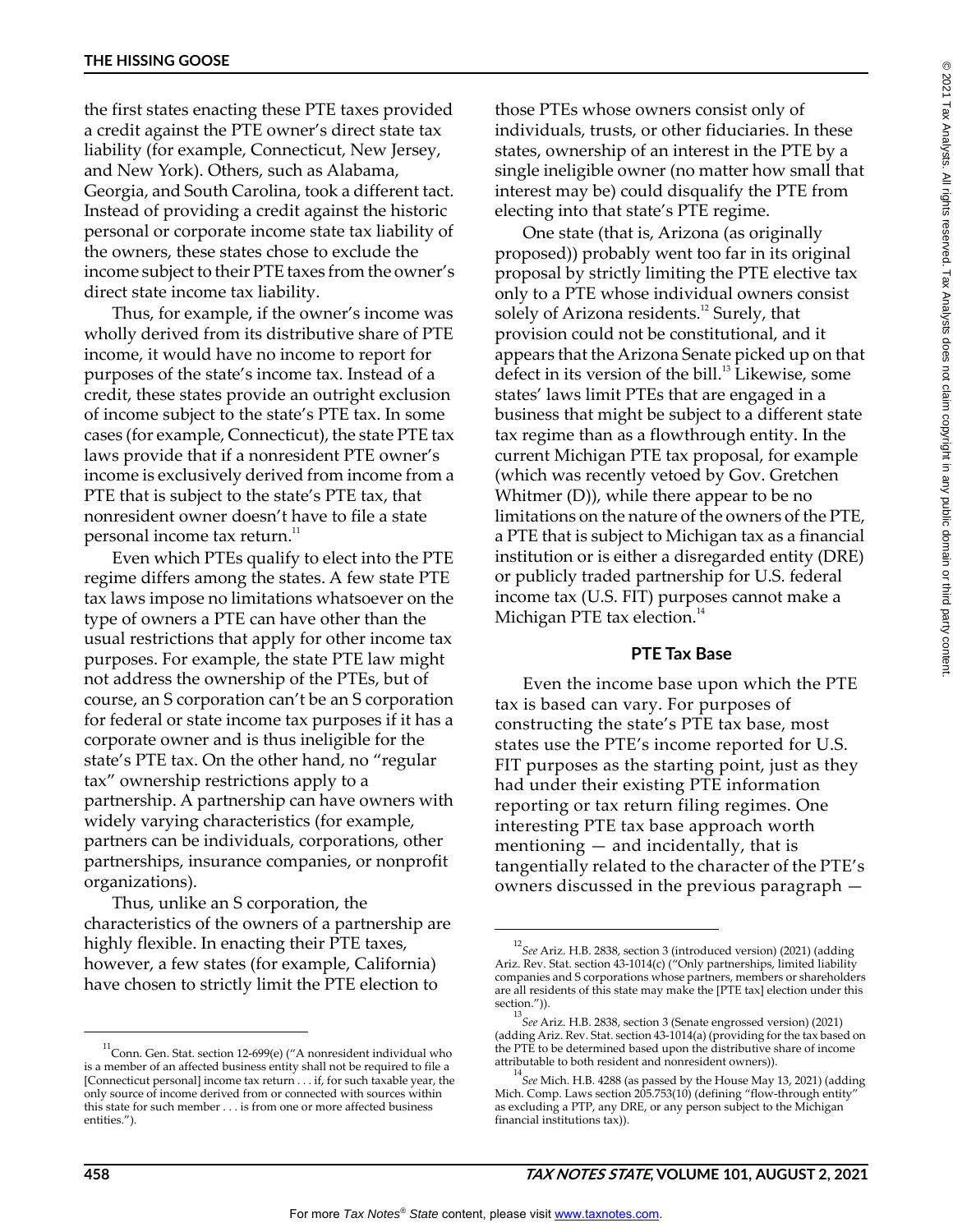is New York's. Rather than using the taxable income of the PTE itself as the tax base, the New York PTE tax law establishes a special tax base defined as "pass-through entity taxable income" (PTETI).<sup>15</sup>

I must admit, the first time I saw this provision, I ran right past it like a stop sign hidden behind a tree, thinking that it was nothing other than the PTE's own taxable income. Don't make my mistake. Understanding this definition is crucial to recognizing how New York's PTE tax works and, in the author's opinion, an incredibly elegant legislative drafting solution to what seemed to be an almost insurmountable problem between PTE owners who want the tax and those who don't.

In the original proposal, the New York tax law would have prohibited any partnership that had any owner that wasn't an individual from

its PTE tax regime.<sup>16</sup> As enacted and as a compromise to those corporate taxpayers that opposed the PTE tax in the first place, $17$  the New York PTETI tax base is basically the accumulation of only those distributive shares accruing to resident and nonresident taxpayers subject to New York's personal income tax. Thus, by the statute's silence, the New York PTETI tax base would exclude the distributive shares of the partnership's income that would be distributed to, for example, corporate owners or owners that are other partnerships, and would avoid subjecting the income of those owners to the state's PTE tax regime.

Related to the eligible ownership issue discussed above, the purpose for this income exclusion, of course, is to allow any partnership, even one with a "blended ownership" (that is, partnerships that include not only individual owners but also corporate and other owners that aren't interested in the benefits (and burdens) of the PTE tax), to elect into the New York PTE tax regime. By doing so, New York's PTE tax appears to satisfy the delicate objective of providing U.S. FIT deduction benefits to those owners who want them without adversely affecting those who don't. The lesson learned from a careful reading of the New York PTE tax law applicable to all these new state PTE taxes is that one cannot assume that the tax bases are the same.

# **State PTE Tax Rates**

The first of these new PTE taxes, Connecticut's, imposed a flat, stated rate of 6.99

<sup>15</sup> N.Y. Tax Law section 860(h) (defining "pass-through entity taxable income"). For clarity, the entire provision follows (and I caution, read it slowly (and perhaps several times) to let it sink in): "(h) . . . Pass-through entity taxable income means: (1) In the case of an electing partnership, the sum of (i) all items of income, gain, loss, or deduction derived from or connected with New York sources to the extent they are included in the taxable income of a nonresident partner subject to tax under article twenty-two [that is, New York's personal income tax law] under [N.Y. Tax Law section 632(a)]; and (ii) all items of income, gain, loss, or deduction to the extent they are included in the taxable income of a resident partner subject to tax under article twenty-two [that is, New York's personal income tax law] (2) In the case of an electing S corporation, the sum of (i) all items of income, gain, loss, or deduction derived from or connected with New York sources to the extent they would be included under [N.Y. Tax Law section 632(a)(2)] in the taxable income of a shareholder subject to tax under article twenty-two of this chapter." The astute reader will recognize that for a resident individual, there is a difference in the way the PTETI derived from the distributive share of income from a partnership is computed compared with the way it is determined for shareholders of an S corporation. A resident individual would of course include 100 percent of her distributive share of income from a partnership in computing PTE tax liability, but if she were a shareholder of an S corporation, she could report only the apportioned share of S corporation income (even though New York would have full authority to impose its personal income tax on 100 percent of that resident individual's share of S corporation income (subject to a resident state tax credit for the taxes paid on that income to other states)). That provision was changed for some inexplicable reason in the final version of the legislation. Compare 2021 N.Y. Laws ch. 59, Part C (N.Y. A.B. 3009-C/S.B. 2009-C) (adding N.Y. Tax Law section 860(h) (defining "pass-through entity taxable income")) with 2021 N.Y. A.B. A3009-B, Part C (that would have added N.Y. Tax Law section 860 paragraphs (g) (defining "pass-through adjusted net income (not less than zero)"), (h) (defining "partnership taxable income"), and (i) (defining "S corporation taxable income")).

<sup>16</sup> *See* N.Y. S.B. S2509 (original), Part C (which would have added N.Y. Tax Law section 860(a) and defined "eligible partnership" as "any partnership as provided for in [IRC section 7701(a)(2)] that *consists solely of partners who are individuals*" (emphasis added)).

<sup>&</sup>lt;sup>17</sup>The concern of corporate owners was very understandable. Corporations often use PTEs for liability purposes in their organizational structure. Sometimes, interests in partnerships were acquired over time, and for legal reasons it was far more beneficial to keep the partnerships around instead of liquidating them into the corporate owners. Corporate owners legitimately raised the possibility that by imposing a PTE tax on them, they would be subject to another layer of tax and another layer of costly administrative compliance managing entities that had historically not been directly subject to an entity-level tax. Moreover, with the advent of combined reporting in New York, there was a reasonable fear that these entities could be included directly in the New York combined unitary returns, creating even further complications from a tax compliance perspective.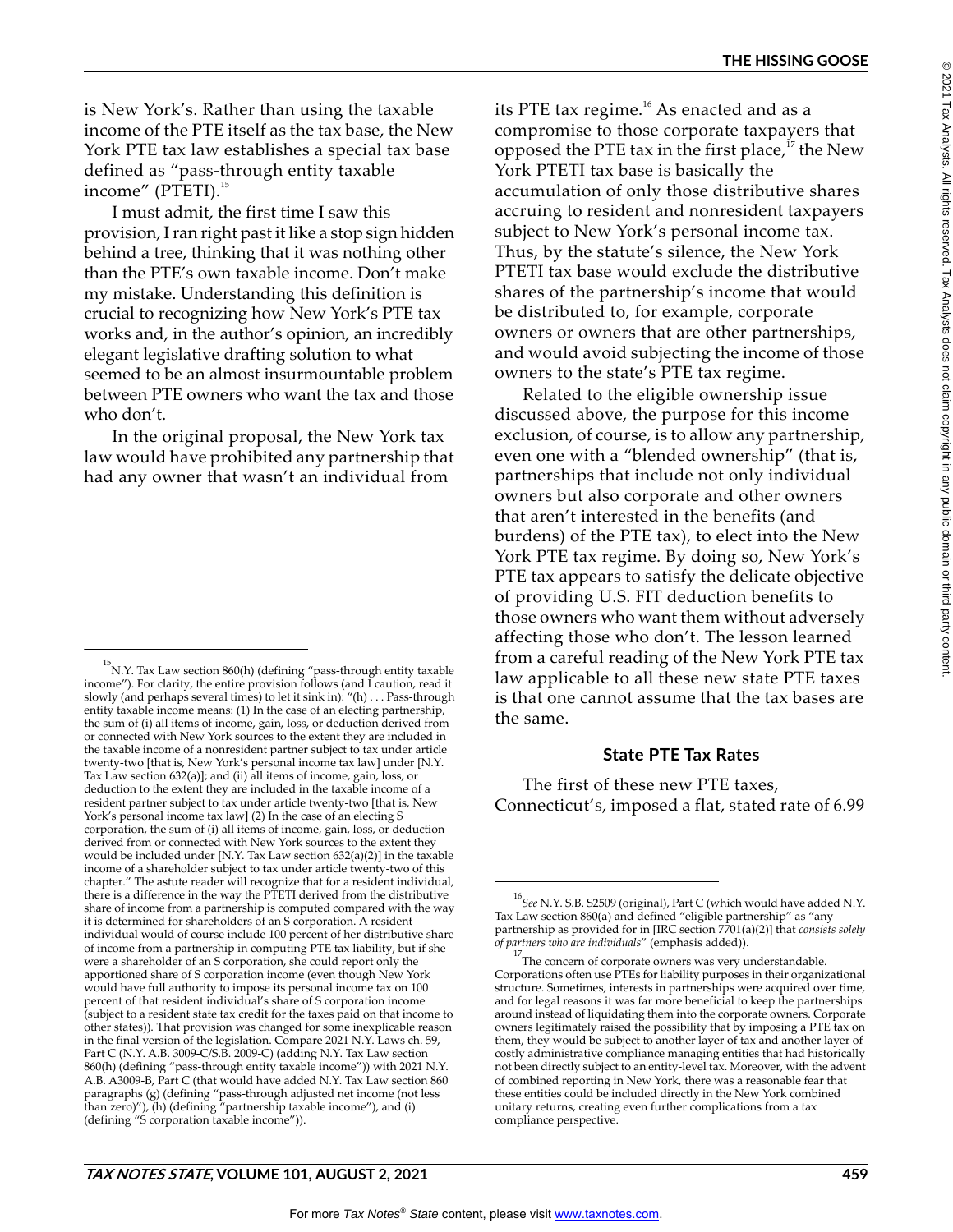percent, which is equivalent to the highest marginal tax rate under Connecticut's personal income tax law.18 For Connecticut taxpayers, the personal income tax rate brackets are relatively compressed with a tax rate of 5.5 percent applying to income of \$50,000 for unmarried individuals filing separately. The incremental rate differential between the highest bracket and that midrange bracket is only 1.49 percent. Perhaps the rate differential under the fixed rate PTE tax and the personal income tax compared with the perceived federal tax benefit of being able to deduct the tax for federal income tax purposes, along with the fact that any difference is fully refundable,<sup>19</sup> mitigates any PTE owner's concern that she would be paying more estimated state taxes under the PTE regime than if the PTE did not make the election and she had to file tax returns under the state's personal income tax.

Following the same method, states with broader income tax rate differentials faced resistance when they sought to follow Connecticut's lead and simply apply the state's highest marginal personal income tax rate to the PTE tax. In New York, for example, after recent amendments, the top marginal tax rate for 2021 is 10.9 percent (for income in excess of \$25 million), while for taxpayers earning more than \$43,000 but not more than \$161,550, that rate is 5.97 percent, or nearly half the highest marginal New York personal income tax rate. $20$ 

Obviously, if New York followed Connecticut's lead and used the highest marginal tax rate, New York PTE owners would have seen a substantial increase in their estimated taxes even though the difference between the PTE tax and the personal income tax liability would be fully refundable.<sup>21</sup> New York legislators, thus, had to take a slightly different tact and imposed the same rate brackets as under the personal income tax but based upon only the PTETI of the PTE (not of the individual taxpayers). $^{22}$  The problem, of course, is that the PTETI is an aggregate of all the distributive shares of the individual owners of the PTE. Thus, it should be obvious that owners of a PTE with many owners will be subject to PTE tax at a much higher rate than owners of PTEs with few owners with the same average amount of PTE distributive shares. Again, that the estimated taxes are fully refundable and the owners obtain a federal tax benefit they otherwise would not have gotten probably mitigates the concerns of the higher rate brackets on these PTE owners.

In fact, this issue might have been so complex for California legislators (whose state has a broad series of personal income tax brackets) that they left the rate blank (literally, a series of underscores) in the original introduced version of the PTE tax legislation.<sup>23</sup>

On the other hand, at least one state, Alabama, in enacting its PTE tax provided corporate taxpayers with the possibility of using PTEs to reduce their state tax rate by up to 20 percent if they restructure their Alabama business income into a partnership. Unlike some states' PTE laws,

<sup>&</sup>lt;sup>18</sup>Compare Conn. Gen. Stat. section 12-699(c)(2) (stating that the Connecticut PTE tax equals the PTE tax base multiplied by 6.99 percent) with Conn. Gen. Stat. section 12-700(a)(9)(A)(i) ("For taxable years commencing on or after January 1, 2015, in accordance with the following schedule: . . . For any person who files a return under the federal income tax for such taxable year as an unmarried individual," the tax rate for Connecticut taxable income over \$500,000 is "\$31,550, plus 6.99% of the excess over \$500,000.").

<sup>19</sup> *See* Conn. Gen. Stat. section 12-699(g)(1). In its original 2018 enactment, the PTE credit percentage was a revenue-neutral 93.01 percent (equivalent to 100 percent minus the 6.99 percent tax rate). *See* Conn. Pub. Acts 18-49, section 1 (adding Conn. Gen. Stat. section 12-  $699(g)(1)$ ). Less than one year later, the Connecticut legislature reduced the credit percentage from 93.01 percent to 87.5 percent. (*See* Conn. Pub. Acts 19-117, section 333, amending Conn. Gen. Stat. section 12-699(g)(1)). That reduction in the credit percentage resulted in an effective tax rate increase on owners of PTEs. In effect, this PTE tax credit mechanism provides the legislature with a surreptitious way to increase taxes on PTE owners through a "rate reduction."

<sup>20</sup> *See*, *e.g.*, N.Y. Tax Law section 601(a)(iv) (as amended by 2021 N.Y. Laws ch. 59, Part A, section 1).

 $^{21}$ N.Y. Tax Law sections 863 (added by 2021 N.Y. Laws ch. 59, Part C, section 1) (authorizing the PTE credit) and 606(kkk) (as amended by 2021 N.Y. Laws ch. 59, Part A, section 2) (allowing for the PTE tax credit under the New York personal income tax law).

<sup>22</sup> *See* N.Y. Tax Law section 862 (as added by 2021 N.Y. Laws ch. 59, Part C, section 1).

<sup>23</sup>*See* Cal. S.B. 104, section 2 (Jan. 5, 2021) (adding Cal. Rev. & Tax Code section 19900(a) (A "qualified taxpayer . . . may elect to pay an elective tax . . . measured by its net income computed at the rate of \_ percent upon the basis of its net income." (blank in original))). The current version of Cal. S.B. 104 (as of Apr. 12, 2021) inserted a single rate of 9.3 percent, equivalent to a relatively "common" rate bracket paid by taxpayers in the state for 2020, topping out at income above \$299,508 (single). *See* Cal. Rev. & Tax Code section 17041, and Cal. Franchise Tax Board, 2020 California Tax Rate Schedules. With its 1 percent mental health tax on income exceeding \$1 million (Cal. Rev. & Tax Code section 17043), the top California personal income tax rate bracket is 13.3 percent. On May 20, 2021, S.B. 104 was placed on the suspension list. Subsequently, the PTE tax described in S.B. 104 was included with a "budget trailer" bill as section 15 of S.B. 150, which is awaiting final approval.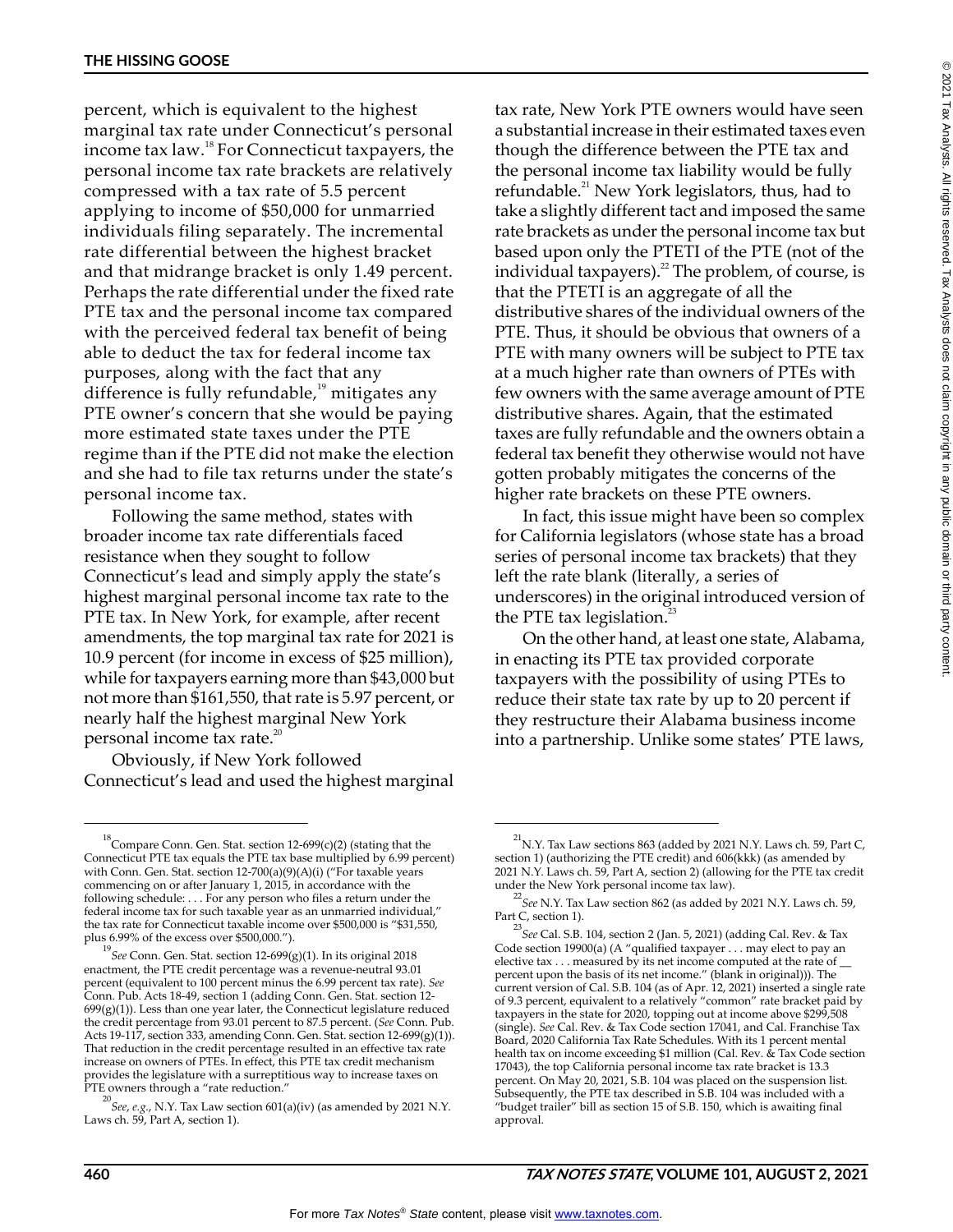Alabama's PTE tax law allows any "Subchapter K Entity as defined by [Ala. Code] Section  $40-18-1[(35)]^{24} \dots$  to pay Alabama income tax at the rate prescribed by [2021 Ala. Acts 1, section 10] subsection (e). $^{\prime\prime^{25}}$ 

The definition of a subchapter K entity in the Alabama tax law does not appear to impose any additional restriction on the nature of the owners of those entities other than those imposed for federal income tax law purposes (along with an express exclusion of a DRE from the definition). Subsection (e) of Alabama's PTE tax law instructs that electing PTEs "shall pay a tax at the highest marginal rate provided in [Ala. Code] Section 40- 18-5."<sup>26</sup> The Alabama Code section in that clause is a reference to the Alabama personal income tax law, under which the highest rate imposed is 5 percent.27 In contrast, Alabama corporate income tax is imposed at the rate of  $6.5$  percent.<sup>28</sup> Rather than provide its taxpayers with a credit against their own tax liability for tax paid at the PTE level, Alabama, like neighboring Georgia and South Carolina, allows PTE owners to exclude any of their income subject to tax at the PTE level from the determination of their own Alabama tax liability.<sup>29</sup> Thus, by creating a partnership and having all their tax liability taxed at the PTE level, a corporation in effect could reduce its Alabama

tax rate by 1.5 percentage points or, effectively, reduce its effective tax rate by 23 percent.

# **Resident or Other State Tax Credits for Similar PTE Taxes**

Generally (and appropriately), for PTEs engaged in multistate activities, most states extend the PTE tax only to the PTE's income that is apportioned or allocated to the state. Resident taxpayers may find this confusing since under their state's personal income tax, most states require that the resident taxpayer pay tax on 100 percent of income from whatever source derived while the state's PTE tax will be based on only the PTE's income apportioned to the state based on the PTE's own apportionment factors. To obtain the full benefit of the offset to the federal SALT deduction limitation, the PTE owner will have to expect first, that every state in which the PTE operates provides for a PTE tax (together with an offsetting tax credit, exclusion, or exemption from the state's personal or corporate income tax, as the case may be) and second, perhaps even more importantly, that the owner's resident state recognizes the amounts paid at the PTE level in other states as a creditable tax against their own resident state personal income tax liability.

In the states that use a credit mechanism, that may not be so clear. New York's new PTE tax law also modified the state's existing resident tax credit rule under its personal income tax law (contained in N.Y. Tax Law section  $620)^{30}$  and added a new subsection (b), which reads:

(b) Pass-through entity taxes.

(1) A resident shall be allowed a credit against the tax otherwise due pursuant to this article for any pass-through entity tax *substantially similar* to the tax imposed pursuant to article twentyfour-A of this chapter [i.e., New York's elective PTE tax law] imposed on the income of a partnership or S corporation of which the resident is a partner, member or shareholder for the taxable year by another state of the

<sup>&</sup>lt;sup>24</sup> Ala. Code 40-18-1(35) ("For purposes of this chapter [Alabama's income tax law], the following terms shall have the respective meanings ascribed in this section: . . . (35) Subchpater [sic] K entity. — A partnership, including a limited partnership or limited liability partnership, limited liability company, or any other entity subject to subchapter K of the Internal Revenue Code, 26 U.S.C.S. [sections] 701 to 761, for federal income tax purposes, not including a single member limited liability company.").

<sup>25</sup> *See* 2021 Ala. Acts 1, section 10(b)(1).

<sup>26</sup> *Id.*, section 10(e).

<sup>27</sup> *See*, *e.g.*, Ala. Code section 40-18-5(1) ("The tax levied and imposed by Section 40-18-2 shall be computed as follows: (1) For a single person, head of family, or married persons filing separate returns: . . . c. Five percent of taxable income in excess of three thousand dollars (\$3,000).").

 $^{28}$ Ala. Code section 40-18-31(a) ("A corporation subject to the tax imposed by [Ala. Code] Section 40-18-2 shall pay a tax equal to six and one-half percent of the taxable income of the corporation.").

 $^{29}$ 2021 Ala. Acts 1, section 10(f) ("The owners, members, partners, or shareholders shall not be liable for the tax otherwise imposed by Chapters 16 and 18 of Title 40, Code of Alabama 1975, on their pro rata or distributive shares of the Electing Pass-Through Entity's income."). "Chapter 18" referred to in the Alabama PTE tax law (Ala. Code sections 40-18-1 to -446) is the Alabama income tax law generally applicable to both individuals and corporations, while "Chapter 16" (Ala. Code sections 40-16-1 to -11) is a reference to the Alabama tax law imposing a tax on the net income of financial institutions, such as banks and credit card companies, likewise at a rate of 6.5 percent. Ala. Code section 40-16- 4(a).

<sup>&</sup>lt;sup>30</sup>2021 N.Y. Laws ch. 59, Part C (N.Y. A.B. 3009-C/S.B. 2009-C), section 4 (amending subsection (b) of N.Y. Tax Law section 620).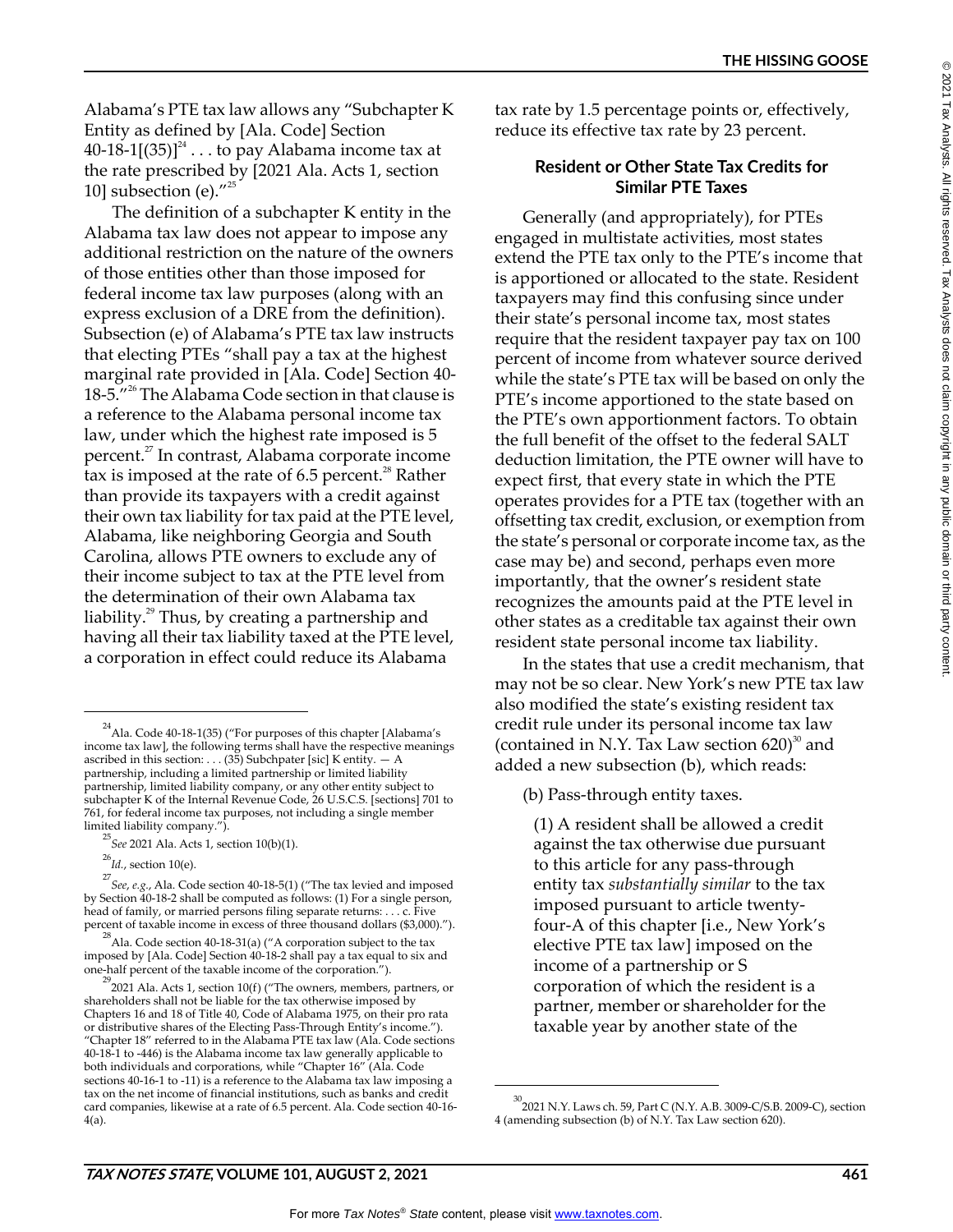United States, a political subdivision of such state, or the District of Columbia upon income both derived therefrom and subject to tax under this article.

(2) Such credit shall be equal to the taxpayer's direct share of the passthrough entity tax paid by the electing partnership or electing S corporation to such other state, political subdivision of such other state or the District of Columbia.

(3) However, *such credit will be allowed on* [New York personal income] *tax paid only if*:

(A) the state of the United States, political subdivision of such state, or the District of Columbia imposing such tax also imposes an income tax substantially similar to the tax imposed under this article [that is, article 22 of the New York Tax Law (New York's personal income tax)]; and

(B) in the case of taxes paid by an S corporation, such S corporation was treated as a New York S corporation. [Emphasis added.]

In effect, the statute says that first, the PTE tax in the other state must be "substantially similar" to New York's, and more importantly, clause  $(b)(3)(A)$  is clear that the other state must impose a personal income tax substantially similar to New York's personal income tax. Thus, as should be obvious, New York resident taxpayers who own interests in a PTE that pays tax at the entity level in states that don't have a personal income tax (such as New Hampshire, Tennessee, and Texas) can't claim a credit for the taxes paid to those states. Likewise, one questions whether the existing PTE taxes that are imposed by states such as California and Illinois (that is, the 1.5 percent California corporate franchise tax on S corporations $31$  and the 1.5 percent "personal

 $31$ Cal. Rev. & Tax Code section 23802(b)(1) ("(b) Corporations that are 'S' corporations . . . shall continue to be subject to the [California corporate franchise tax] (commencing with Section 23101) . . . except as follows: (1) The tax imposed under Section 23151 . . . shall be imposed at a rate of 1-1/2 percent rather than the rate specified in those sections.").

property tax replacement income tax" imposed by Illinois on partnerships, LLCs, and S corporations<sup>32</sup>) are substantially similar to New York's tax regime to qualify for the tax credit.

Last but not least (the greatest uncertainty of all), and as should be obvious from the discussion above, since none of these state PTE taxes is exactly the same as the other, how can the tax authority determine that the PTE tax paid to another state is eligible for the New York resident tax credit? Moreover, what's going to happen when the only avenue open to a PTE tax in the other state is the election to be treated as a C corporation for state tax purposes, such as those provided by Louisiana and Wisconsin? Is New York going to view that tax as substantially similar to its own? If so, why isn't Texas's margins tax or the Tennessee franchise or excise tax, both applicable to S corporations, LLCs, and partnerships, substantially similar to New York's new PTE tax? Considering New York's recent adventures during the COVID-19 crisis (and even from many years before) regarding its "convenience of the employer" test on the treatment of nonresidents working hundreds, if not thousands, of miles away from New York and not even taking into consideration New York's aggressive stance asserting residency for "statutory residents"  $-$  one wonders how "reasonable" the New York Department of Taxation and Finance is going to be in allowing these resident state tax credits for the PTE taxes paid to other states.

This is not just to pick on New York. Some states, such as Alabama, Georgia, and South Carolina, which followed the income exclusion route as opposed to the tax credit route in avoiding the double tax at the individual and entity level, didn't even provide an amendment to their existing resident state tax credit laws to reflect the potential existence of a claim for a resident state tax credit against personal income tax for residents engaged in a multistate business who paid a PTE tax to another state. As indicated above, those taxpayers might not even have to file a personal income tax return (let alone join in a

 $^{32}$ 35 Ill. Comp. Stat. 5/201(c) and (d) (imposing the 1.5 percent rate on partnerships, trusts, and S corporations after Jan. 1, 1981).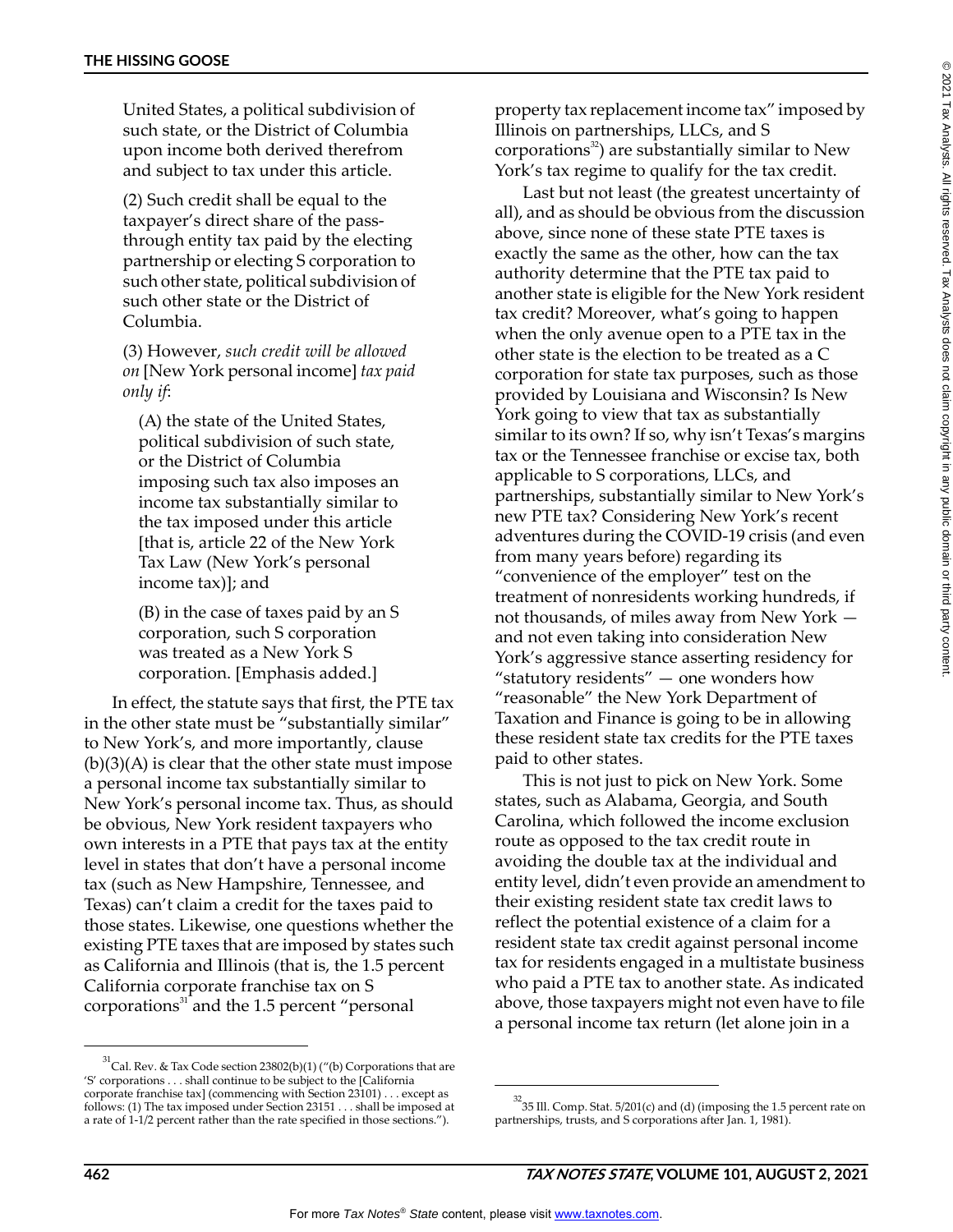© 2021 Tax Analysts. All rights reserved. Tax Analysts does not claim copyright in any public domain or third party content.2021 Tax Analysts. All rights reserved. Tax Analysts does not daim copyright in any public domain or third party content

 $^{\circ}$ 

**THE HISSING GOOSE**

composite return) to evidence the state personal income tax on their share of income.

Again, because of the wide variations in the state approaches to these PTE taxes, the greatest fear taxpayers should have must be the administrative denial of the resident or other state tax credit because of a state PTE tax election. That denial would mean that the taxpayer agreeing to a state PTE election potentially turned a 39-cent U.S. FIT benefit into a dollar-for-dollar increase in state taxes.

# **Conclusion**

It was a no-brainer for state legislators to enact these elective state PTE taxes. In the weeks and months ahead, it's easy to foresee every state enacting one of these taxes. Legislators quickly realized there is no economic cost to the state (and likely a possible increase in state tax revenue), and it directly helps small business, PTE owners, who likely are the legislators' greatest financial supporters of their campaigns. What could go wrong?

The "good news" is that if you own a dental practice in Poughkeepsie, New York, a car dealership in Tustin, California, or a personal injury practice in Atlanta, Georgia, you are a resident of those same states, and you only have sales solely sourced to that state, you're in luck: These state PTE taxes are a welcome relief from the federal SALT deduction limitation. Even so, significant risks remain, foremost of which is whether the Biden administration is going to follow through with one of the last promises made by the Trump administration — the issuance of proposed regulations promised by Notice 2020-75 that these state PTE taxes do what they say they do and qualify for the business tax exception to the SALT deduction limitation.

On a similar vein, there's been much talk, mostly coming from leaders of President Biden's own party, about potentially repealing the SALT deduction limitation entirely, which would make these PTE taxes and the associated elections irrelevant. On the other hand, none of Biden's recent budget proposals suggest any relief from the SALT deduction limitation, and considering how much revenue the elimination of the SALT deduction limitation would cost, it

seems unlikely that Congress will actually go through anything other than posturing to repeal the provision (which expires on its own for tax years beginning in 2026). Congress and the Biden administration could go in an entirely different direction and impose (or in some cases reimpose) limitations on the deductibility of SALT taxes under a modified alternative minimum tax or a new targeted limitation on the total amount of itemized deductions (including the SALT deduction) depending upon the income level of the taxpayer.

At the state level itself, the number one focus must be on ensuring that for multistate taxpayers, the PTE taxes paid to other states will be taken into account and reduce the taxes imposed by the owner's resident state, regardless of whether the resident state enacts its own PTE tax. That could come in the form of a modification of the resident state's already existing other state tax credit or by otherwise excluding or exempting income taxed by the other state from the resident state tax.

Another concern would be the manipulation of the percentage for computing the "in-state credit" for the PTE tax paid against the owner's direct tax liability for the state. As mentioned above, Connecticut legislators quickly figured out they could raise revenue from PTE owners by reducing the PTE tax credit percentage used to compute the tax credit for the direct tax liability. In the future, an even greater concern would be whether these PTE taxes become permanent features of the state's tax law, with legislators deciding to make them mandatory as opposed to elective and perhaps even remove the in-state credits for PTE tax paid as a way to impose a "double layer" of tax similar to that imposed on C corporations and use them as a way to raise revenue.

As noted at the beginning, these state PTE taxes, as simple as they seem to be, are anything but. Taxpayers and their advisers will have to carefully consider each state's PTE tax and their own tax situations, and somehow predict the future before making any election into a state's PTE tax regime.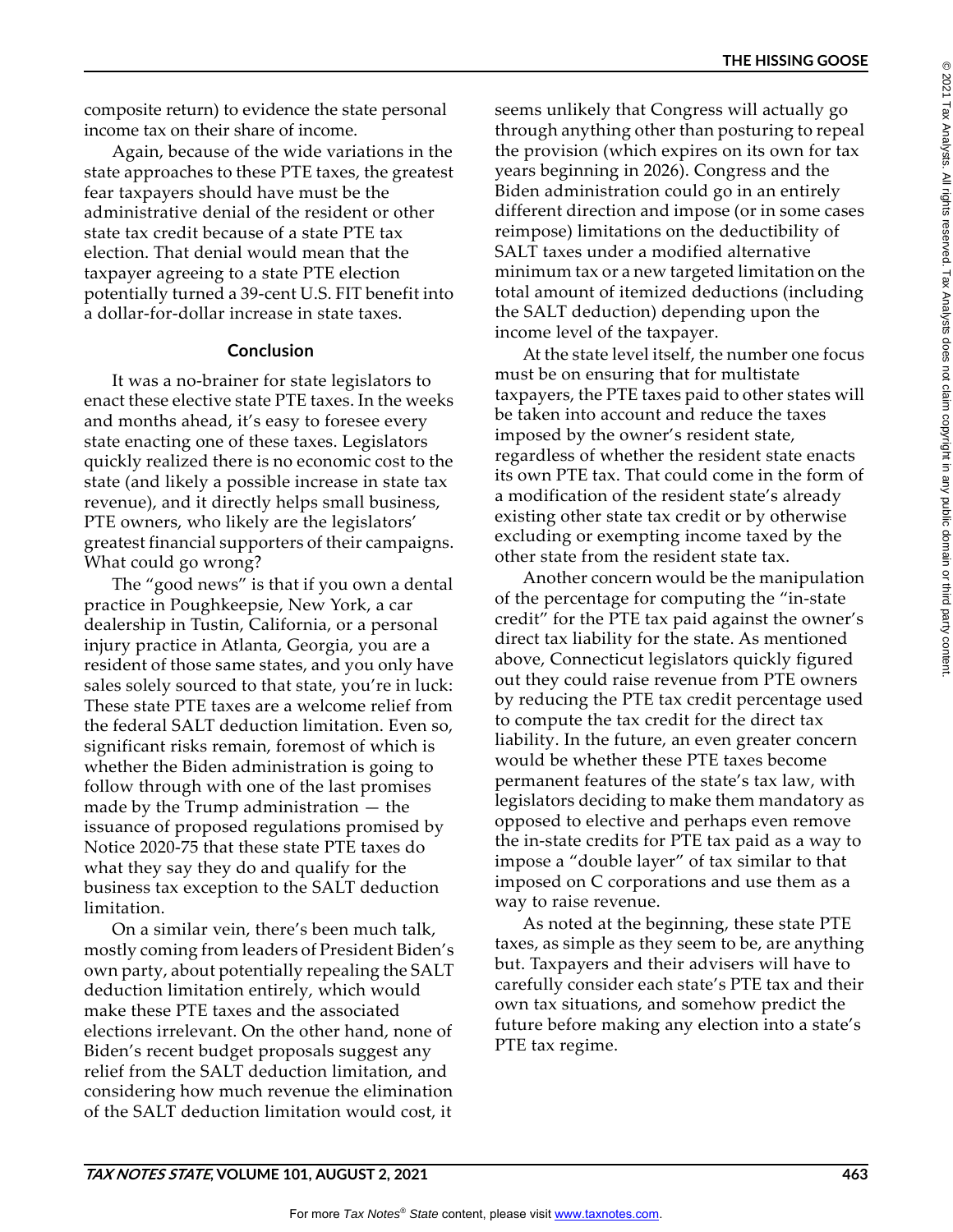| No restrictions.                                                                                                          | PTE tax election<br>does not apply<br>to PTE owners<br>elected for the<br>trusts or that<br>individuals,<br>that are not<br>PTE tax to<br>estates, or<br>have not<br>apply. | No limitations.                                                                                                  | Partnerships<br>eligible PTE<br>individuals,<br>estates, and<br>cannot be<br>owners<br>trusts.<br><b>Only</b>                                                                         |
|---------------------------------------------------------------------------------------------------------------------------|-----------------------------------------------------------------------------------------------------------------------------------------------------------------------------|------------------------------------------------------------------------------------------------------------------|---------------------------------------------------------------------------------------------------------------------------------------------------------------------------------------|
| S corporations,<br>(but not DREs<br>partnerships,<br>partnerships<br>for U.S. FIT<br>purposes).<br>and LLCs<br>treated as | S corporations,<br>partnerships,<br>partnerships.<br>and LLCs<br>treated as                                                                                                 | corporations for<br>partnerships,<br>partnerships,<br>LLCs, and S<br>purposes.<br>General<br>U.S. FIT<br>limited | Entities taxed as<br>a partnership or<br>(which includes<br>LLCs taxed as<br>subject to tax).<br>which are not<br>S corporation<br>partnerships,<br>either but<br>excludes<br>general |
| voting control<br>greater than<br>$50\%$ of the<br>of the PTE.<br>election by<br>One-time                                 | tax at PTE level.<br>Annualelection<br>who consent to<br>estate, or trust<br>by individual,<br>PTE owners                                                                   | Annualelection<br>by greater than<br>voting control<br>of the PTE.<br>50% of the                                 | Annualelection<br>by the PTE.                                                                                                                                                         |
| revocation by<br>(subject to<br>Elective<br>PTE).                                                                         | Elective.                                                                                                                                                                   | Elective.                                                                                                        | Elective.                                                                                                                                                                             |
| beginning on or<br>after Jan. 1,<br>Tax years<br>2021.                                                                    | beginning after<br>Dec. 31, 2021.<br>Tax years                                                                                                                              | beginning on or<br>after Jan. 1,<br>Tax years<br>2022.                                                           | beginning on or<br>after Jan. 1,<br>Tax years<br>2021.                                                                                                                                |
| New PTE tax.                                                                                                              | New PTE tax.                                                                                                                                                                | New PTE tax.                                                                                                     | New PTE tax.                                                                                                                                                                          |
| codified.<br>Not yet                                                                                                      | Ariz. Rev. Stat.<br>1014, 43-1075.<br>sections 43-                                                                                                                          | 101 to-108 (new<br>Ark. Code Ann.<br>sections 26-65-<br>chapter 65).                                             | 10, 17055.<br>Cal. Rev. & Tax<br>Code sections<br>19900-19906,<br>17052.1                                                                                                             |
| 170) (enrolled).<br>(2021 Ala. H.B.<br>2021 Ala. Acts<br>1, section 10                                                    | 2021 Ariz. H.B.<br>version) (May<br>2838 (Senate<br>engrossed<br>26, 2021).                                                                                                 | 2021 Ark. Acts<br>362 (2021 Ark.<br>H.B. 1209).                                                                  | (Small Business<br>2021 Cal. Stat.<br>Cal. A.B. 150),<br>Ch. 82 (2021<br>Relief Act).<br>section 15                                                                                   |
| Feb. 11, 2021                                                                                                             | June 29, 2021                                                                                                                                                               | Mar. 15, 2021                                                                                                    | July 16, 2021                                                                                                                                                                         |
| Alabama                                                                                                                   | Arizona                                                                                                                                                                     | Arkansas                                                                                                         | California                                                                                                                                                                            |
|                                                                                                                           |                                                                                                                                                                             |                                                                                                                  |                                                                                                                                                                                       |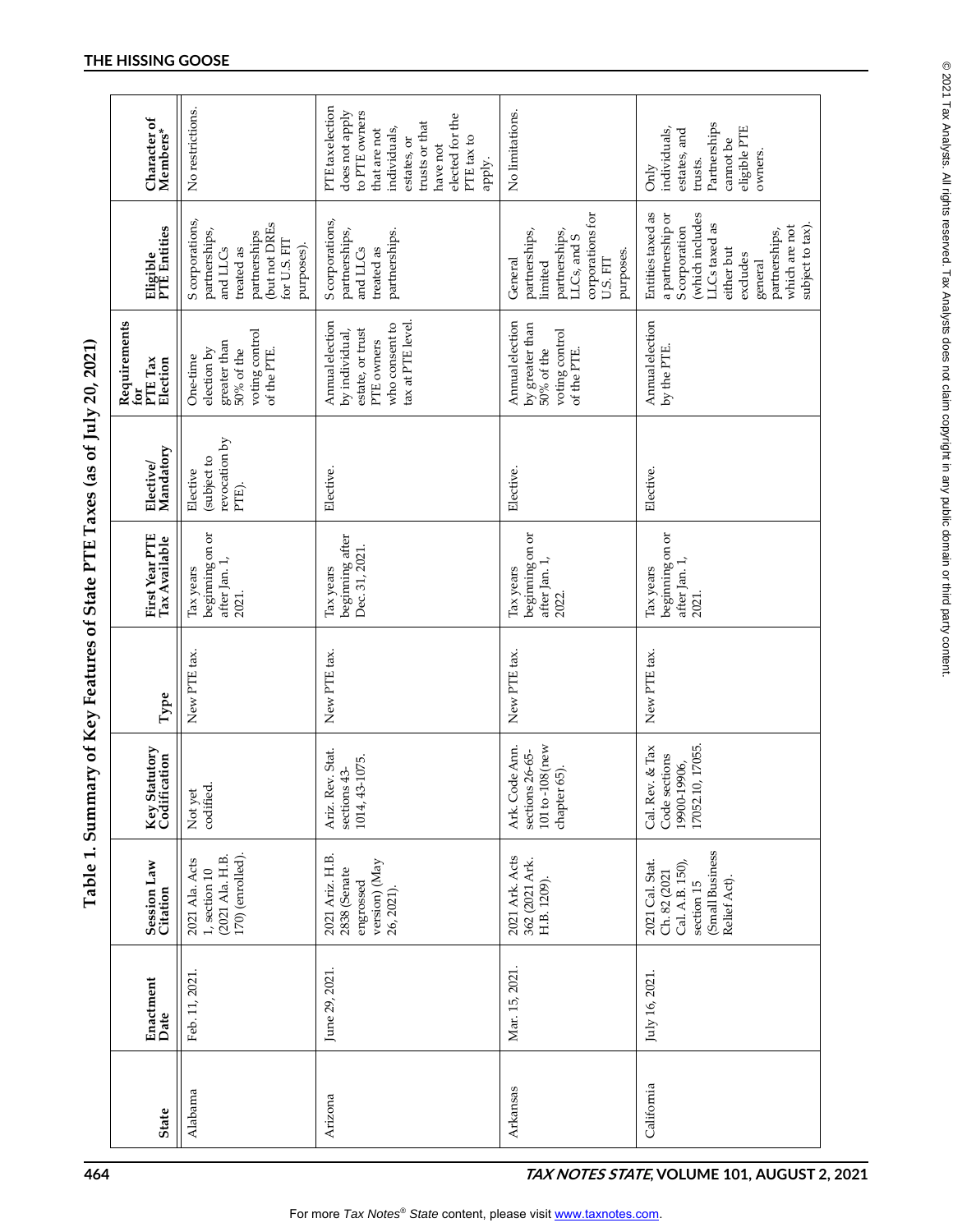Table 1. Summary of Key Features of State PTE Taxes (as of July 20, 2021) (Continued)

| Character of<br>Members*                   | No limitations.                                                                                        | No limitations.                                                                                                                                  | required to join<br>(S corporations<br>No restrictions<br>partnerships<br>in combined<br>reports with<br>members).<br>may be<br>related<br>and                                                                                             | No restrictions.                                                                                                                                |
|--------------------------------------------|--------------------------------------------------------------------------------------------------------|--------------------------------------------------------------------------------------------------------------------------------------------------|--------------------------------------------------------------------------------------------------------------------------------------------------------------------------------------------------------------------------------------------|-------------------------------------------------------------------------------------------------------------------------------------------------|
| Eligible<br>PTE Entities                   | Entities taxed as<br>(which includes<br>a partnership or<br>LLCs taxed as<br>S corporation<br>either). | corporations,<br>partnerships<br>except PTPs.<br>U.S. FIT<br>and S                                                                               | -S corporations.<br>Corporation tax<br>partnerships.<br>Partnerships<br>and LLCs<br>treated as<br>$UBT-$                                                                                                                                   | (including LLCs<br>partnerships for<br>corporations or<br>S corporations<br>partnerships<br>treated as S<br>purposes).<br>U.S. FIT<br>nd<br>and |
| Requirements<br>PTE Tax<br>Election<br>tor | Annualelection<br>by the PTE.                                                                          | $\stackrel{\triangle}{\simeq}$                                                                                                                   | $\mathbb{A}$                                                                                                                                                                                                                               | Annualelection<br>by the PTE.                                                                                                                   |
| Elective/<br>Mandatory                     | Elective.                                                                                              | Mandatory.                                                                                                                                       | Mandatory.                                                                                                                                                                                                                                 | Elective.                                                                                                                                       |
| First Year PTE<br>Tax Available            | beginning on or<br>after Jan. 1,<br>Tax years<br>2022.                                                 | beginning on or<br>after Jan. 1,<br>Tax years<br>2019.                                                                                           | Existing.                                                                                                                                                                                                                                  | beginning on or<br>after Jan. 1,<br>Tax years<br>2022.                                                                                          |
| Type                                       | New PTE tax.                                                                                           | New PTE tax.                                                                                                                                     | Existing UBT to<br>corporation tax<br>partnerships<br>corporations.<br>applied to S<br>and                                                                                                                                                 | New PTE tax.                                                                                                                                    |
| tatutory<br>Key Statutory<br>Codification  | Colo. Rev. Stat.<br>39-22-340 to -<br>346.                                                             | $to -699a$ .<br>Stat. sections<br>Conn. Gen.<br>$12 - 699$                                                                                       | (unincorporated<br>47-1808.01 to -<br>S corporation<br>business tax);<br>- D.C. Code<br>Code section<br>corporation).<br>.<br>D.C.<br>1807.01 to<br>1807.15 (S<br>corporation<br>$_{\rm as}$ C<br>section 47-<br>1808.15<br>treated<br>UBT | Ga. Code Ann.<br>(partnerships).<br>$21(b)(7)(C)$ (S<br>corporations),<br>sections 48-7-<br>$48 - 7 - 23$                                       |
| Session Law<br>Citation                    | 2021 Colo. H.B.<br>revised June 1,<br>21-1327 (re-<br>2021).                                           | Pub. Acts 18-49,<br>section 1; 2019<br>186, section 1<br>Pub. Acts 19-<br>Acts 19-117,<br>section 333;<br>2019 Conn.<br>2018 Conn.<br>Conn. Pub. | Not relevant.                                                                                                                                                                                                                              | 2021 Ga. Acts<br>Ga. H.B. 149).<br>ch. 164 (2021                                                                                                |
| Enactment<br>Date                          | Proposed                                                                                               | May 31, 2018.                                                                                                                                    | enactment of<br>Preceded<br>TCJA.                                                                                                                                                                                                          | May 4, 2021                                                                                                                                     |
| <b>State</b>                               | Colorado                                                                                               | Connecticut                                                                                                                                      | District of<br>Columbia                                                                                                                                                                                                                    | Georgia                                                                                                                                         |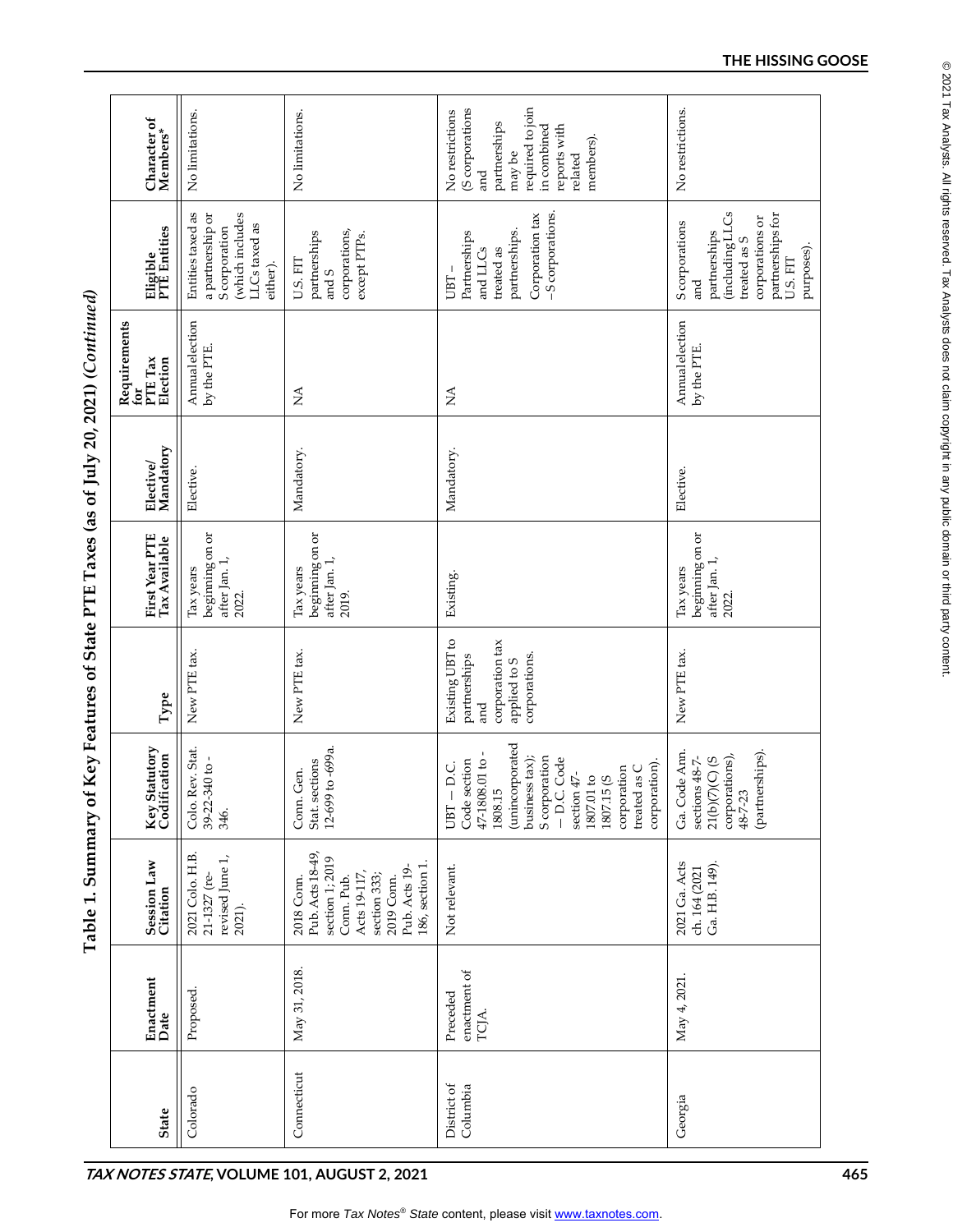| U/ \rece_ce_                                                                                                                                                                                                                                                                                                                |
|-----------------------------------------------------------------------------------------------------------------------------------------------------------------------------------------------------------------------------------------------------------------------------------------------------------------------------|
|                                                                                                                                                                                                                                                                                                                             |
|                                                                                                                                                                                                                                                                                                                             |
| י במן בט ט                                                                                                                                                                                                                                                                                                                  |
|                                                                                                                                                                                                                                                                                                                             |
| $\frac{1}{2}$ $\frac{1}{2}$ $\frac{1}{2}$ $\frac{1}{2}$ $\frac{1}{2}$ $\frac{1}{2}$ $\frac{1}{2}$ $\frac{1}{2}$ $\frac{1}{2}$ $\frac{1}{2}$ $\frac{1}{2}$ $\frac{1}{2}$ $\frac{1}{2}$ $\frac{1}{2}$ $\frac{1}{2}$ $\frac{1}{2}$ $\frac{1}{2}$ $\frac{1}{2}$ $\frac{1}{2}$ $\frac{1}{2}$ $\frac{1}{2}$ $\frac{1}{2}$<br>こりくさ |
|                                                                                                                                                                                                                                                                                                                             |
| <br> <br> <br>                                                                                                                                                                                                                                                                                                              |
|                                                                                                                                                                                                                                                                                                                             |
|                                                                                                                                                                                                                                                                                                                             |
| j<br><<br><<br>$\frac{1}{1}$<br>ຸ                                                                                                                                                                                                                                                                                           |
|                                                                                                                                                                                                                                                                                                                             |
|                                                                                                                                                                                                                                                                                                                             |
| l                                                                                                                                                                                                                                                                                                                           |
|                                                                                                                                                                                                                                                                                                                             |
| $\sim$ $\sim$ $\sim$ $\sim$ $\sim$ $\sim$ $\sim$                                                                                                                                                                                                                                                                            |
|                                                                                                                                                                                                                                                                                                                             |
|                                                                                                                                                                                                                                                                                                                             |
|                                                                                                                                                                                                                                                                                                                             |
| נ<br>ו<br>ו                                                                                                                                                                                                                                                                                                                 |
|                                                                                                                                                                                                                                                                                                                             |
| I                                                                                                                                                                                                                                                                                                                           |
|                                                                                                                                                                                                                                                                                                                             |

| 466                                         |                 |                                       | Table 1. Summary of                                                                                                                       |                                                                             |                                                                                 | Key Features of State PTE Taxes (as of July 20, 2021) (Continued)                                |                                                   |                                                                                                                                                            |                                                                                                                                           |                                                                                                                                                                                                                                                                                                                     |  |
|---------------------------------------------|-----------------|---------------------------------------|-------------------------------------------------------------------------------------------------------------------------------------------|-----------------------------------------------------------------------------|---------------------------------------------------------------------------------|--------------------------------------------------------------------------------------------------|---------------------------------------------------|------------------------------------------------------------------------------------------------------------------------------------------------------------|-------------------------------------------------------------------------------------------------------------------------------------------|---------------------------------------------------------------------------------------------------------------------------------------------------------------------------------------------------------------------------------------------------------------------------------------------------------------------|--|
|                                             | <b>State</b>    | Enactment<br>Date                     | Session Law<br>Citation                                                                                                                   | Key Statutory<br>Codification                                               | Type                                                                            | First Year PTE<br>Tax Available                                                                  | Mandatory<br>Elective/                            | Requirements<br>for<br>PTE Tax<br>Election                                                                                                                 | Eligible<br>PTE Entities                                                                                                                  | Character of<br>Members*                                                                                                                                                                                                                                                                                            |  |
|                                             | Idaho           | Apr. 15, 2021.                        | 239 (2021 Idaho<br>Sess. Laws, ch.<br>2021 Idaho<br>(enrolled).<br>H.317                                                                  | Idaho Code<br>63-<br>section<br>3026B.                                      | New PTE tax.                                                                    | beginning on or<br>after Jan. 1,<br>Tax years<br>2021.                                           | Elective.                                         | Annualelection<br>member at time<br>of election or by<br>by PTE signed<br>PTE who has<br>an officer of<br>authority to<br>make the<br>election.<br>by each | (including LLCs<br>partnerships for<br>corporations or<br>S corporations<br>partnerships<br>treated as S<br>purposes).<br>U.S. FIT<br>and | No restrictions.                                                                                                                                                                                                                                                                                                    |  |
|                                             | <b>Illinois</b> | governor June<br>28, 2021.<br>Sent to | (engrossed Apr.<br>May 30, 2021).<br>(approved by<br>both houses<br>2021 III. S.B.<br>28, 2021)<br>2531                                   | $\tilde{5}$<br>35 ILCS<br>201(p).                                           | New PTE tax.                                                                    | ending on or<br>after Dec. 31,<br>before Jan. 1,<br>beginning<br>2021, and<br>Tax years<br>2026. | Elective.                                         | Annualelection<br>by PTE.                                                                                                                                  | corporations.<br>Partnerships<br>PTPs) and S<br>(other than                                                                               | No restrictions.                                                                                                                                                                                                                                                                                                    |  |
| TAX NOTES STATE, VOLUME 101, AUGUST 2, 2021 | Louisiana       | June 22, 2019.                        | 442; see also La.<br>through Entity<br>"Guidance on<br>2019 La. Acts<br>Dep't of Rev.<br>RIB 19-019,<br>Election"<br>the Pass-<br>(2020). | 287.732.2, 293,<br>Stat.<br>and 297.14.<br>La. Rev.<br>sections<br>287.732, | corporation for<br>PTE election to<br>be treated as C<br>purposes.<br>state tax | beginning on or<br>after Jan. 1,<br>Tax years<br>2019.                                           | revocation by<br>(subject to<br>Elective<br>PTE). | election by PTE.<br>One-time                                                                                                                               | entity taxed as a<br>partnership for<br>corporation or<br>purposes.<br>U.S. FIT<br>Any <sub>S</sub>                                       | income subject<br>State's PTE tax<br>law appears to<br>to PTE owners<br>exclusion only<br>trusts are not<br>corporations,<br>provide PTE<br>exclusion of<br>PTE owners<br>individuals.<br>affirms that<br>tax income<br>eligible for<br>to PTE tax.<br>State DOR<br>estates, or<br>guidance<br>that are<br>that are |  |
|                                             |                 |                                       |                                                                                                                                           |                                                                             |                                                                                 |                                                                                                  |                                                   |                                                                                                                                                            |                                                                                                                                           |                                                                                                                                                                                                                                                                                                                     |  |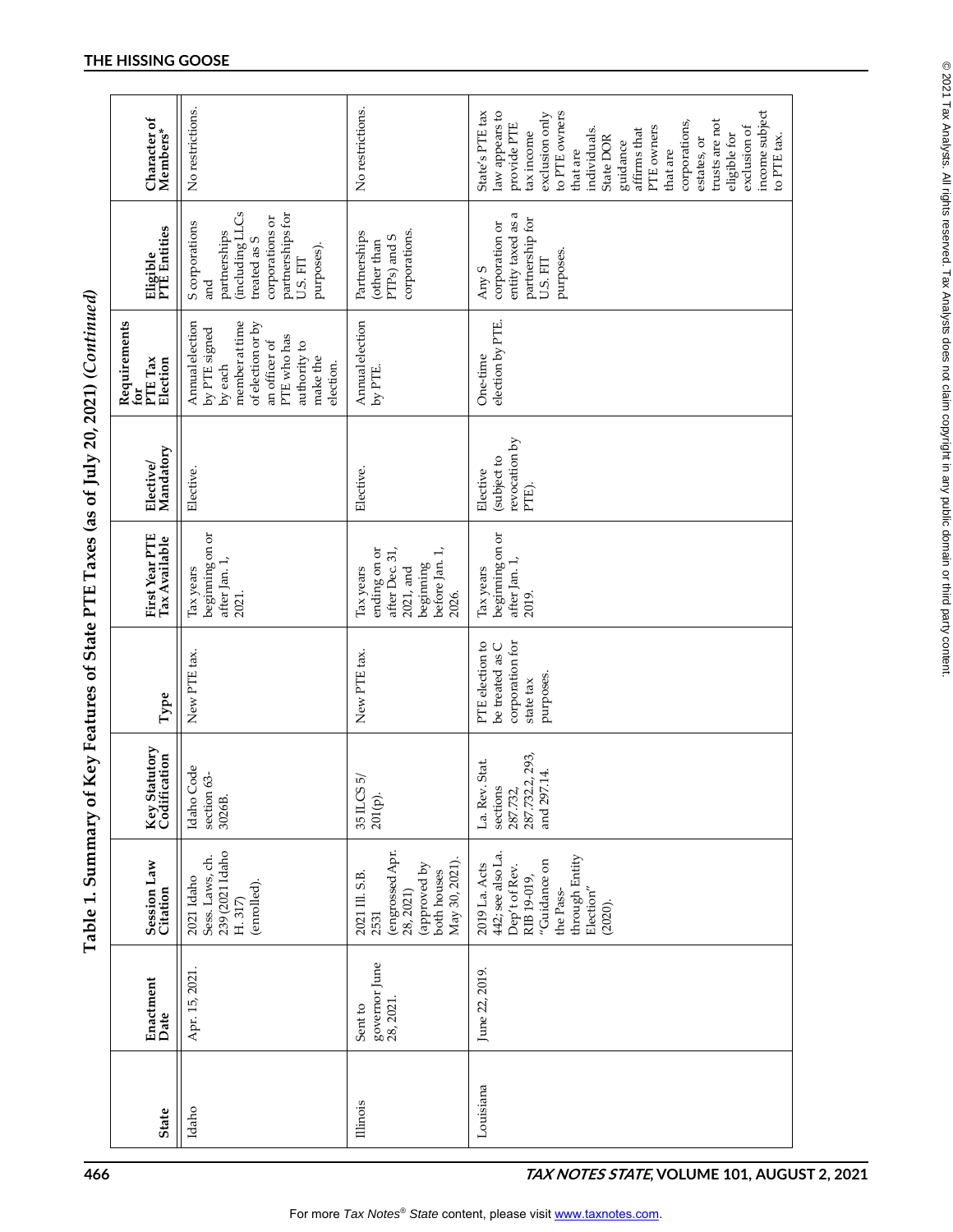|                                                                     | Character of<br>Members*                   | No restrictions.                                                                                                                                                                                                                         | solely based on<br>S<br>No restrictions<br>(although PTE<br>share paid to<br>partners who<br>partnerships,<br>shareholders<br>distributive<br>corporation<br>determined<br>cumulative<br>are natural<br>amount of<br>tax base is<br>persons).<br>or, for |     |
|---------------------------------------------------------------------|--------------------------------------------|------------------------------------------------------------------------------------------------------------------------------------------------------------------------------------------------------------------------------------------|----------------------------------------------------------------------------------------------------------------------------------------------------------------------------------------------------------------------------------------------------------|-----|
|                                                                     | Eligible<br>PTE Entities                   | under state law.<br>statutory trusts<br>LLCs, business<br>S corporations,<br>partnerships,<br>corporations<br>not taxed as<br>trusts, and                                                                                                | (including LLCs<br>partnerships for<br>corporations or<br>S corporations<br>partnerships<br>treated as S<br>purposes).<br>U.S. FIT<br>and                                                                                                                |     |
|                                                                     | Requirements<br>PTE Tax<br>Election<br>for | mandatory for<br>owners (PTE<br>nonresident<br>tax remains<br>distributive<br>election for<br>PTE makes<br>shares of<br>resident<br>owners).                                                                                             | Annualelection<br>by PTE.                                                                                                                                                                                                                                |     |
| ( Key Features of State PTE Taxes (as of July 20, 2021) (Continued) | Elective/<br>Mandatory                     | nonresidents of<br>owners that are<br>owners that are<br>residents of the<br>mandatory (for<br>income of PTE<br>income of PTE<br>share of PTE<br>share of PTE<br>Elective (for<br>distributive<br>distributive<br>the state).<br>state); | Elective.                                                                                                                                                                                                                                                |     |
|                                                                     | First Year PTE<br>Tax Available            | years beginning<br>For PTE owners<br>For PTE owners<br>nonresidents of<br>residents of the<br>after Dec. 31,<br>state $-\tan x$<br>the state<br>existing.<br>already<br>that are<br>that are<br>2019.                                    | beginning on or<br>after Jan. 1,<br>Tax years<br>2021.                                                                                                                                                                                                   |     |
|                                                                     | ${\bf Type}$                               | distributions to<br>(supplementing<br>state's existing<br>nonresidents).<br>New PTE tax<br>PTE tax on                                                                                                                                    | New PTE tax.                                                                                                                                                                                                                                             |     |
|                                                                     | Key Statutory<br>Codification              | Md. Code Ann.,<br>10-402,<br>$10-701.1$ , and<br>sections 10-<br>Gen.<br>10-703.<br>102.1,<br>$Tax -$                                                                                                                                    | sections 1 to 7.<br>Laws ch. 63D,<br>Gen.<br>Mass.                                                                                                                                                                                                       |     |
| Table 1. Summary of                                                 | <b>Session Law</b><br>Citation             | 2020 Md. Laws,<br>ch. 641                                                                                                                                                                                                                | 4002, section 39<br>new Mass. Gen.<br>Laws ch. 63D)).<br>$2021)$ (adding<br>2021 Mass. H<br>(2022 Budget<br>$(\text{July } 9, 2021)$<br>veto July 16,<br>conditional                                                                                     |     |
|                                                                     | Enactment<br>Date                          | May 8, 2020.                                                                                                                                                                                                                             | Enrolled July 9,<br>2021 (governor<br>veto July 16,<br>conditional<br>2021).                                                                                                                                                                             |     |
|                                                                     | <b>State</b>                               | Maryland                                                                                                                                                                                                                                 | Massachusetts                                                                                                                                                                                                                                            |     |
|                                                                     |                                            | TAX NOTES STATE, VOLUME 101, AUGUST 2, 2021                                                                                                                                                                                              |                                                                                                                                                                                                                                                          | 467 |

Table 1. Summary of Key Features of State PTE Taxes (as of Iuly 20, 2021) (Continued)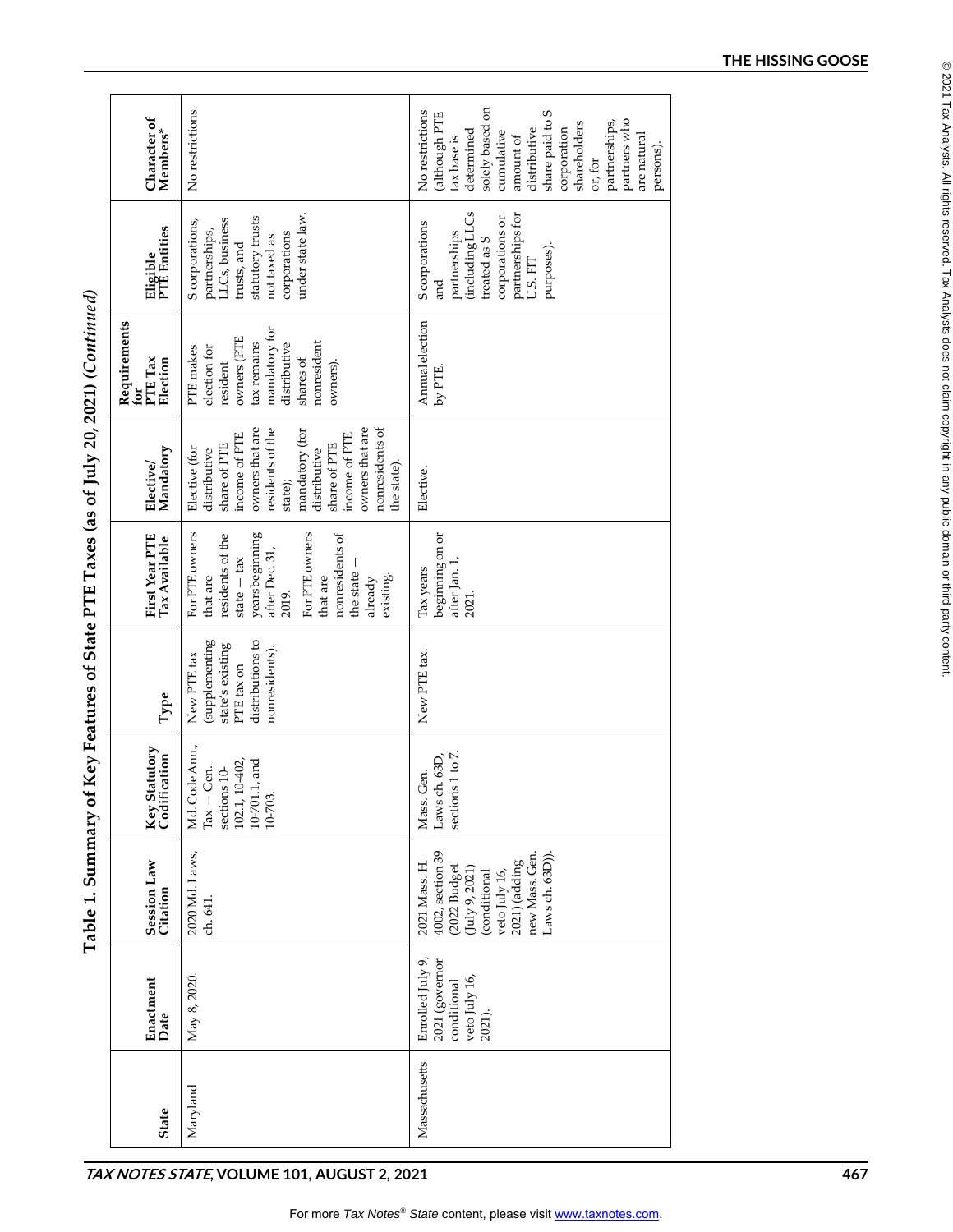|                                                                                        | Character of<br>Members*        | No limitations.                                                                                                                                                                                                                  | LLC (other than<br>No PTE owner<br>one that is a<br>corporation.<br>partnership,<br>DRE), or<br>can be a                                                       | member of PTE<br>must be subject<br>to state's PIT.<br>At least one                                                                     | No limitations.                                                                                                          |
|----------------------------------------------------------------------------------------|---------------------------------|----------------------------------------------------------------------------------------------------------------------------------------------------------------------------------------------------------------------------------|----------------------------------------------------------------------------------------------------------------------------------------------------------------|-----------------------------------------------------------------------------------------------------------------------------------------|--------------------------------------------------------------------------------------------------------------------------|
|                                                                                        | Eligible<br>PTE Entities        | elect into the PTE<br>partnerships and<br>franchise tax can<br>S corporations.<br>subject to the<br>But no PTP <sub>S</sub><br>institutions<br>institution<br>Michigan<br>DREs, or<br>financial<br>financial<br>U.S. FIT<br>tax. | and LLCs, except<br>partner, member,<br>ones that have a<br>corporation as a<br>or shareholder.<br>S corporations,<br>partnerships,<br>partnership,<br>LLC, or | and LLCs with<br>Partnerships, S<br>member liable<br>for state's PIT.<br>corporations,<br>at least one                                  | partnerships or<br>Partnerships,<br>corporations,<br>corporations.<br>New York S<br>New York S<br>and LLCs<br>treated as |
| Key Features of State PTE Taxes (as of July 20, 2021) (Continued)<br>Requirements<br>È | PTE Tax<br>Election             | election by PTE<br>(subject to<br>One-time<br>renewal).                                                                                                                                                                          | 50% ownership<br>hold more than<br>interest in the<br>owners who<br>qualifying<br>PTE and<br>PTE.                                                              | state's PTE tax.<br>PTE owner (or<br>make election)<br>PTE and each<br>authorized to<br>manager, or<br>consent to<br>member<br>officer, | make election.<br>authorized to<br>PTE officer                                                                           |
|                                                                                        | Elective/<br>Mandatory          | current and two<br>(irrevocable for<br>subsequent<br>Elective<br>years).                                                                                                                                                         | (annually).<br>Elective                                                                                                                                        | (annually).<br>Elective                                                                                                                 | (annually).<br>Elective                                                                                                  |
|                                                                                        | First Year PTE<br>Tax Available | beginning on or<br>after Jan. 1,<br>Tax years<br>2021.                                                                                                                                                                           | beginning after<br>Dec. 31, 2020.<br>Tax years                                                                                                                 | beginning on or<br>after Jan. 1,<br>Tax years<br>2020.                                                                                  | beginning on or<br>after Jan. $1$ , $\,$<br>Tax years<br>2021.                                                           |
|                                                                                        | Type                            | New PTE tax.                                                                                                                                                                                                                     | New PTE tax.                                                                                                                                                   | New PTE tax.                                                                                                                            | New PTE tax.                                                                                                             |
|                                                                                        | Key Statutory<br>Codification   | MCL 206.751 to<br>known as "Part<br>elso)<br>206.797<br>$4^{\prime\prime}$ ).                                                                                                                                                    | весь.<br>289А.08,<br><sup>--------------- 7а.</sup><br>Minn. Stat.<br>section                                                                                  | N.J.S.A.<br>54A:12-1 et seq.                                                                                                            | 867 (Art. 24-A).<br>N.Y. Tax Law<br>sections 860-                                                                        |
| Table 1. Summary of                                                                    | <b>Session Law</b><br>Citation  | presented to the<br>2021 Mich. H.B.<br>June 30, 2021)<br>governor July<br>enrolled and<br>governor on<br>(vetoed by<br>13, 2021).<br>4288, (as                                                                                   | 9, article 3 (2nd<br>2021 Minn. H.F.<br>Engrossment).                                                                                                          | N.J. P.L. 2019, c.<br>320.                                                                                                              | 2021 N.Y. Laws<br>N.Y. A3009-C).<br>S2509-C, 2021<br>ch. 59, Part C<br>(2021 N.Y.                                        |
|                                                                                        | Enactment<br>Date               | governor July<br>13, 2021.<br>Vetoed by                                                                                                                                                                                          | July 1, 2021                                                                                                                                                   | Jan. 13, 2020.                                                                                                                          | Apr. 19, 2021.                                                                                                           |
|                                                                                        | <b>State</b>                    | Michigan                                                                                                                                                                                                                         | Minnesota                                                                                                                                                      | New Jersey                                                                                                                              | New York                                                                                                                 |

⊚ 2021 Tax Analysts. All rights reserved. Tax Analysts does not claim copyright in any public domain or third party content. © 2021 Tax Analysts. All rights reserved. Tax Analysts does not claim copyright in any public domain or third party content.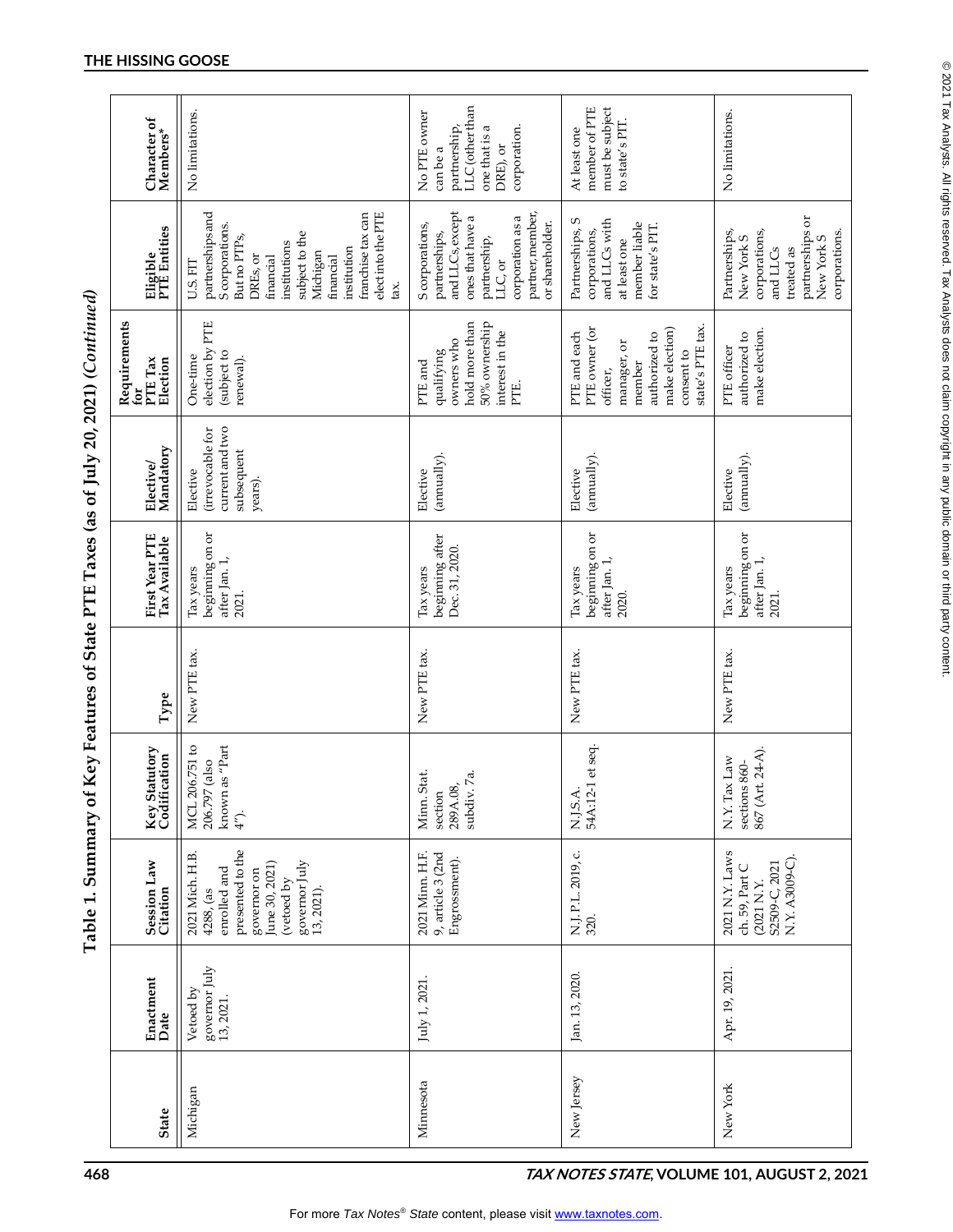| ${\bf Character\ of}\\ {\bf Members}^*$    | No restrictions.                                                                                                                                          | All PTE owners<br>pension, profit-<br>an estate, (3) a<br>must be (1) an<br>individual, (2)<br>organization.<br>trust, or $(4)$ a<br>stock bonus<br>corporation<br>qualified S<br>sharing, or<br>qualified<br>$plan or$<br>$501(c)(3)$                                                                                             |
|--------------------------------------------|-----------------------------------------------------------------------------------------------------------------------------------------------------------|------------------------------------------------------------------------------------------------------------------------------------------------------------------------------------------------------------------------------------------------------------------------------------------------------------------------------------|
| Eligible<br>PTE Entities                   | Corporation tax<br>partnerships.<br>corporations.<br>Partnerships<br>treated as<br>and LLCs<br>$UBT-$                                                     | member during<br>including LLCs<br>pension plan or<br>corporations or<br>(except PTPs or<br>the year that is<br>S corporations<br>organization)<br>partnerships.<br>partnerships<br>partnerships<br>corporation<br>treated as S<br>that have a<br>individual,<br>qualified<br>501(c)(3)<br>estate, S<br>trust, or<br>not an<br>and |
| Requirements<br>PTE Tax<br>Election<br>for | É                                                                                                                                                         | Annualelection<br>by PTE.                                                                                                                                                                                                                                                                                                          |
| Elective/<br>Mandatory                     | Mandatory.                                                                                                                                                | Elective.                                                                                                                                                                                                                                                                                                                          |
| First Year PTE<br>Tax Available            | Existing.                                                                                                                                                 | beginning on or<br>after Jan. 1,<br>Tax years<br>2021.                                                                                                                                                                                                                                                                             |
| Type                                       | corporation tax<br>(partnerships)<br>corporations).<br>Existing UBT<br>and<br>$\widehat{\infty}$                                                          | New PTE tax.                                                                                                                                                                                                                                                                                                                       |
| tatutory<br>Key Statutory<br>Codification  | 11-501 to -540.<br>Admin. Code<br>Admin. Code<br>11-60-610<br><b>S</b> corporation<br>N.Y.C.<br>corporation<br>$-$ N.Y.C.<br>(general<br>$UBT -$<br>tax). | N.C. Gen. Stat.<br>(partnerships).<br>corporations),<br>sections 105-<br>$\tilde{\omega}$<br>105.153.3<br>131.1A                                                                                                                                                                                                                   |
| Session Law<br>Citation                    | Not relevant.                                                                                                                                             | $\text{corps}$ ), $4(f)$ - $(m)$<br>(partnerships).<br>2021 N.C. S.B.<br>583, section<br>$4(a)-(e)$ (S                                                                                                                                                                                                                             |
| Enactment<br>Date                          | enactment of<br>Preceded<br>TCJA.                                                                                                                         | Proposed.                                                                                                                                                                                                                                                                                                                          |
| State                                      | New York<br>City                                                                                                                                          | North<br>Carolina                                                                                                                                                                                                                                                                                                                  |
|                                            | TAX NOTES STATE, VOLUME 101, AUGUST 2, 2021                                                                                                               |                                                                                                                                                                                                                                                                                                                                    |

Table 1. Summary of Key Features of State PTE Taxes (as of Iuly 20, 2021) (Continued)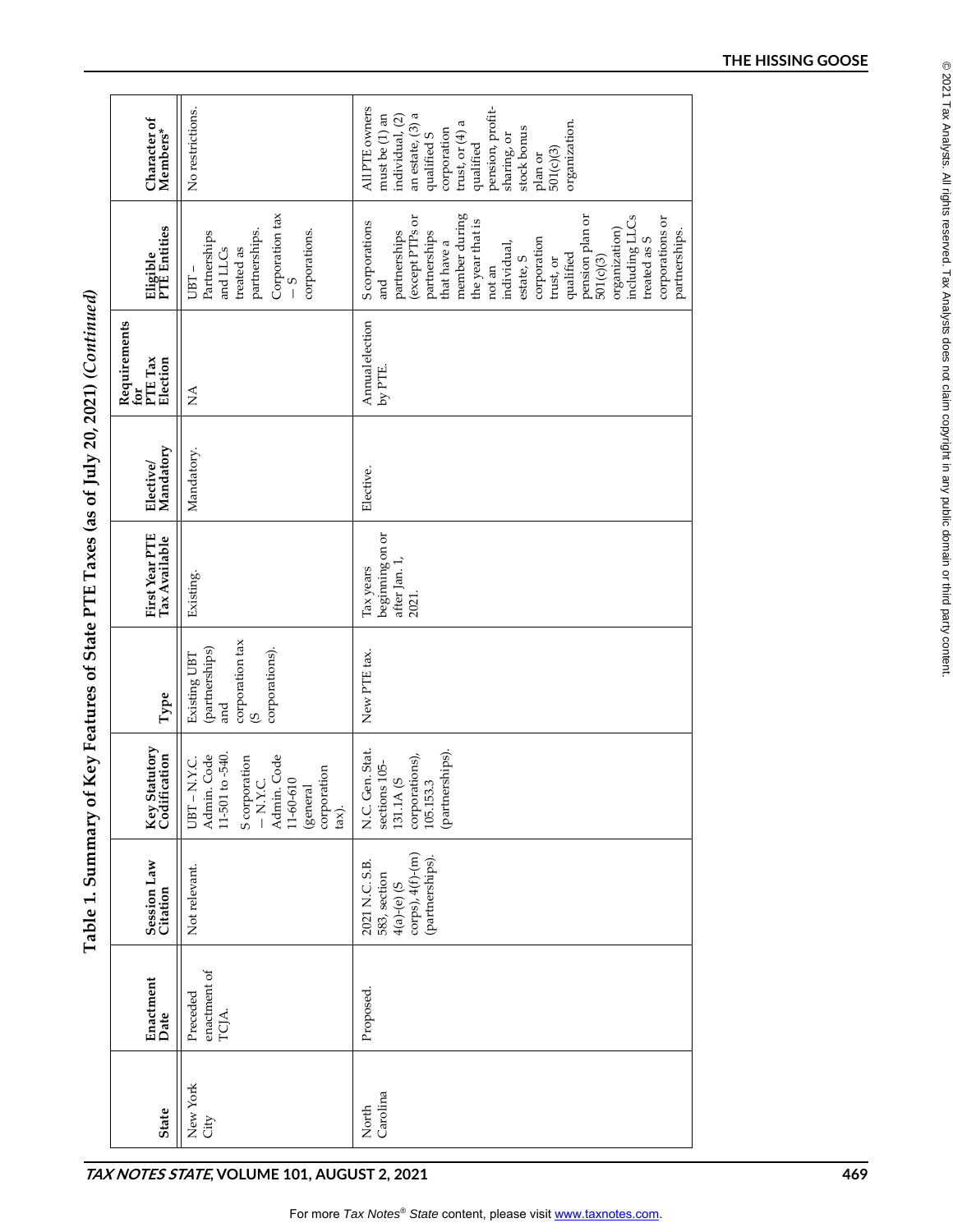| $\sim$ $\sim$ $\sim$ $\sim$<br>- ニュー・コンニュー<br>$\overline{\phantom{a}}$ |
|------------------------------------------------------------------------|
|                                                                        |
| <br> <br> <br>                                                         |
| $\overline{\phantom{a}}$<br>:                                          |
| į                                                                      |
| T Of N OT HOS                                                          |
| $\vdots$                                                               |
| י<br>ו<br>י                                                            |

| Eligible<br>PTE Entities<br>Requirements<br>PTE Tax<br>Election<br>ć | not classified as<br>S corporations<br>trust, or estate<br>other than an<br>a corporation<br>other person,<br>partnerships,<br>LLCs of any<br>for U.S. FIT<br>individual,<br>purposes.<br>nd<br>and<br>$\mathbb{A}$                                                                                      | partnerships for<br>corporations or<br>S corporations,<br>partnerships,<br>treated as S<br>and LLCs<br>purposes.<br>U.S. FIT<br>election by PTE<br>(effective until<br>One-time<br>revoked). | partnerships, or<br>LLCs treated as<br>or partnerships<br>S corporations<br>S corporation,<br>for U.S. FIT<br>purposes.<br>Annualelection<br>by PTE. |
|----------------------------------------------------------------------|----------------------------------------------------------------------------------------------------------------------------------------------------------------------------------------------------------------------------------------------------------------------------------------------------------|----------------------------------------------------------------------------------------------------------------------------------------------------------------------------------------------|------------------------------------------------------------------------------------------------------------------------------------------------------|
| Mandatory<br>Elective/                                               | Mandatory.                                                                                                                                                                                                                                                                                               | Elective.                                                                                                                                                                                    | Elective                                                                                                                                             |
| First Year PTE<br>Tax Available                                      | enactment of<br>Preceded<br>TCJA.                                                                                                                                                                                                                                                                        | beginning on or<br>after Jan. 1,<br>Tax years<br>2019.                                                                                                                                       | beginning on or<br>before Jan. 1,<br>after Jan. 1,<br>2022, and<br>Tax years<br>2024.                                                                |
| Type                                                                 | distributions to<br>nonresidents.<br>Existing PTE<br>tax on                                                                                                                                                                                                                                              | New PTE tax.                                                                                                                                                                                 | New PTE tax.                                                                                                                                         |
| Key Statutory<br>Codification                                        | Ohio Rev. Code<br>(defining $\overline{\text{PTE}}$ );<br>5733.40 to<br>Ann. sections<br>$5747.01(K)$ to<br>(withholding<br>(withholding<br>individuals);<br>individuals).<br>$\text{tax} - \text{other}$<br>(operating<br>provisions);<br>5733.04(O)<br>5747.41<br>5733.41<br>5733.41<br>$\tan$<br>than | Okla. Stat. tit.<br>2355.1P-1 to<br>68, sections<br>2355.1P-4.                                                                                                                               | Stat. (sections<br>determined).<br>Rev.<br>314 Or.<br>to be                                                                                          |
| Session Law<br>Citation                                              | Not relevant.                                                                                                                                                                                                                                                                                            | 2961)(amended<br>2665 (enrolled);<br>2019 Okla. H.B<br>Laws 514 (H.B.<br>Laws ch. 201<br>2021 Okla.<br>2019 Okla<br>rates).                                                                  | 727 (enrolled).<br>2021 Or. S.B.                                                                                                                     |
| Enactment<br>Date                                                    | enactment of<br>Preceded<br>TCJA.                                                                                                                                                                                                                                                                        | Apr. 29, 2019.                                                                                                                                                                               | Enrolled (June<br>26, 2021)                                                                                                                          |
| <b>State</b>                                                         | Ohio                                                                                                                                                                                                                                                                                                     | Oklahoma                                                                                                                                                                                     | Oregon                                                                                                                                               |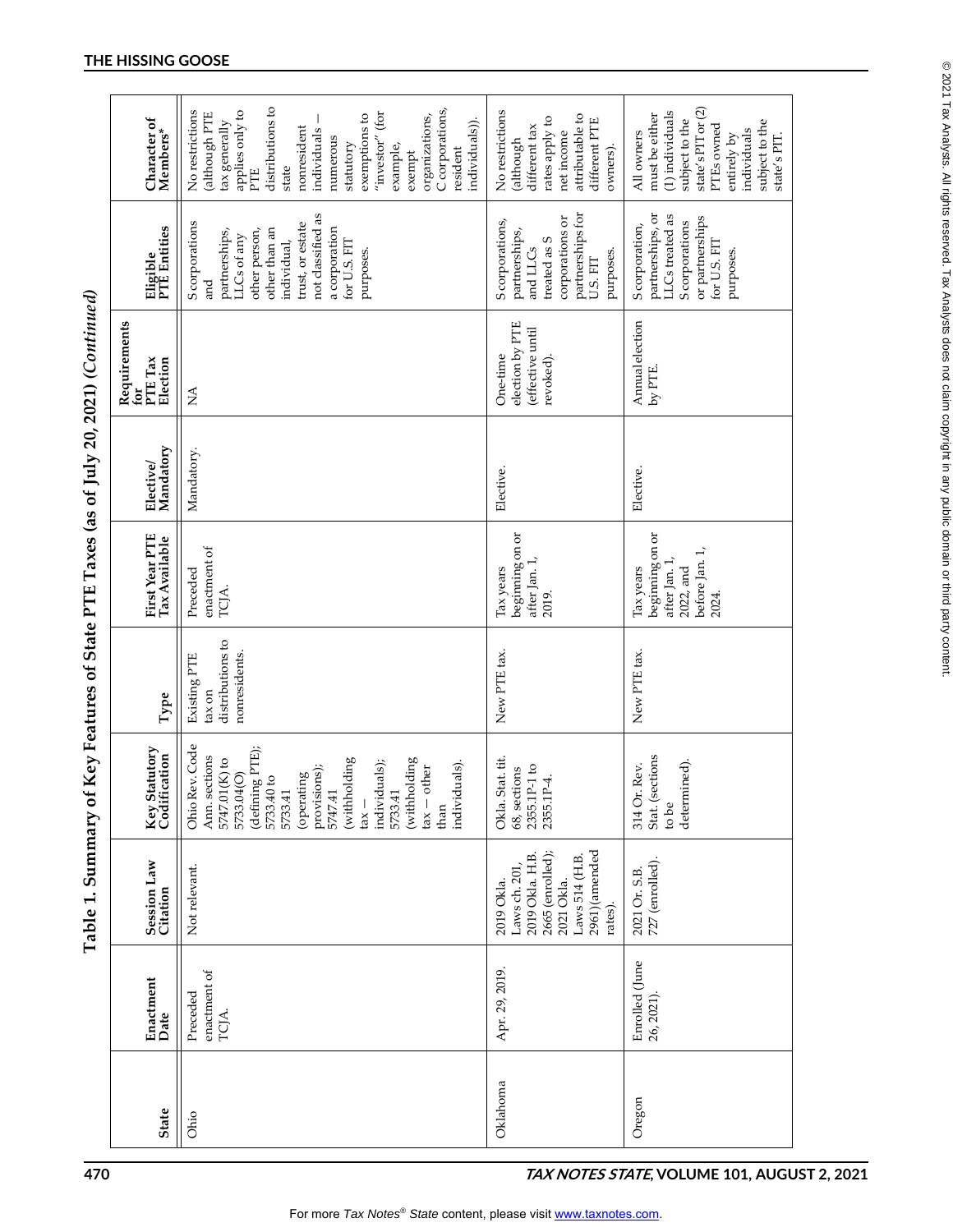|                                                                                       | Character of<br>Members*                   | restrictions.<br>No specific                                                                                                                                                                                                                                                                                                 | an Scorporation;<br>apartner in a GP,<br>beneficiary of a<br>shareholder of<br>member of an<br>trust; or a sole<br>An individual<br>LP, or LLP; a<br>proprietor.<br>whoisa<br>LLC; a |     |
|---------------------------------------------------------------------------------------|--------------------------------------------|------------------------------------------------------------------------------------------------------------------------------------------------------------------------------------------------------------------------------------------------------------------------------------------------------------------------------|--------------------------------------------------------------------------------------------------------------------------------------------------------------------------------------|-----|
|                                                                                       | Eligible<br>PTE Entities                   | (exceptaPTP or a<br>corporation trust<br>partnership that<br>pension plan, or<br>S corporation or<br>including LLCs<br>during the year<br>treated as an S<br>corporation or<br>has a member<br>organization),<br>that is not an<br>partnership.<br>partnership<br>or qualified<br>individual,<br>$501(c)$ $(3)$<br>estate, S | that are not taxed<br>proprietorships<br>unincorporated<br>as corporations<br>S corporations,<br>partnerships,<br>for U.S. FIT<br>LLCs, and<br>purposes.<br>sole                     |     |
|                                                                                       | Requirements<br>for<br>PTE Tax<br>Election | Annualelection<br>by PTE.                                                                                                                                                                                                                                                                                                    | Annualelection<br>by PTE.                                                                                                                                                            |     |
|                                                                                       | Elective/<br>Mandatory                     | Elective.                                                                                                                                                                                                                                                                                                                    | Elective.                                                                                                                                                                            |     |
|                                                                                       | First Year PTE<br>Tax Available            | Effective date is<br>enactment, no<br>60 days from<br>provision.<br>specific                                                                                                                                                                                                                                                 | beginning on or<br>after Jan. 1,<br>Tax years<br>2019.                                                                                                                               |     |
|                                                                                       | ${\bf Type}$                               | underreporting<br>Pennsylvania<br>(grafted onto<br>New PTE tax<br>PIT PTE<br>existing<br>rules).                                                                                                                                                                                                                             | New PTE tax.                                                                                                                                                                         |     |
|                                                                                       | Key Statutory<br>Codification              | 72 Pa. Stat.<br>7306.2(f),<br>7307.8(f).<br>section                                                                                                                                                                                                                                                                          | R.I. Gen. Laws<br>sections $44-11$ -<br>2.2. and -2.3.                                                                                                                               |     |
| Table 1. Summary of Key Features of State PTE Taxes (as of July 20, 2021) (Continued) | Session Law<br>Citation                    | 2021 Pa. H.B.<br>1709.                                                                                                                                                                                                                                                                                                       | 2019 R.I. Pub.<br>Laws, ch. 88,<br>article 5, see<br>section 8.                                                                                                                      |     |
|                                                                                       | Enactment<br>Date                          | Proposed.                                                                                                                                                                                                                                                                                                                    | July 5, 2019.                                                                                                                                                                        |     |
|                                                                                       | <b>State</b>                               | Pennsylvania                                                                                                                                                                                                                                                                                                                 | Rhode Island                                                                                                                                                                         |     |
|                                                                                       |                                            | TAX NOTES STATE, VOLUME 101, AUGUST 2, 2021                                                                                                                                                                                                                                                                                  |                                                                                                                                                                                      | 471 |

# $\Gamma_{\alpha\alpha}$ 4.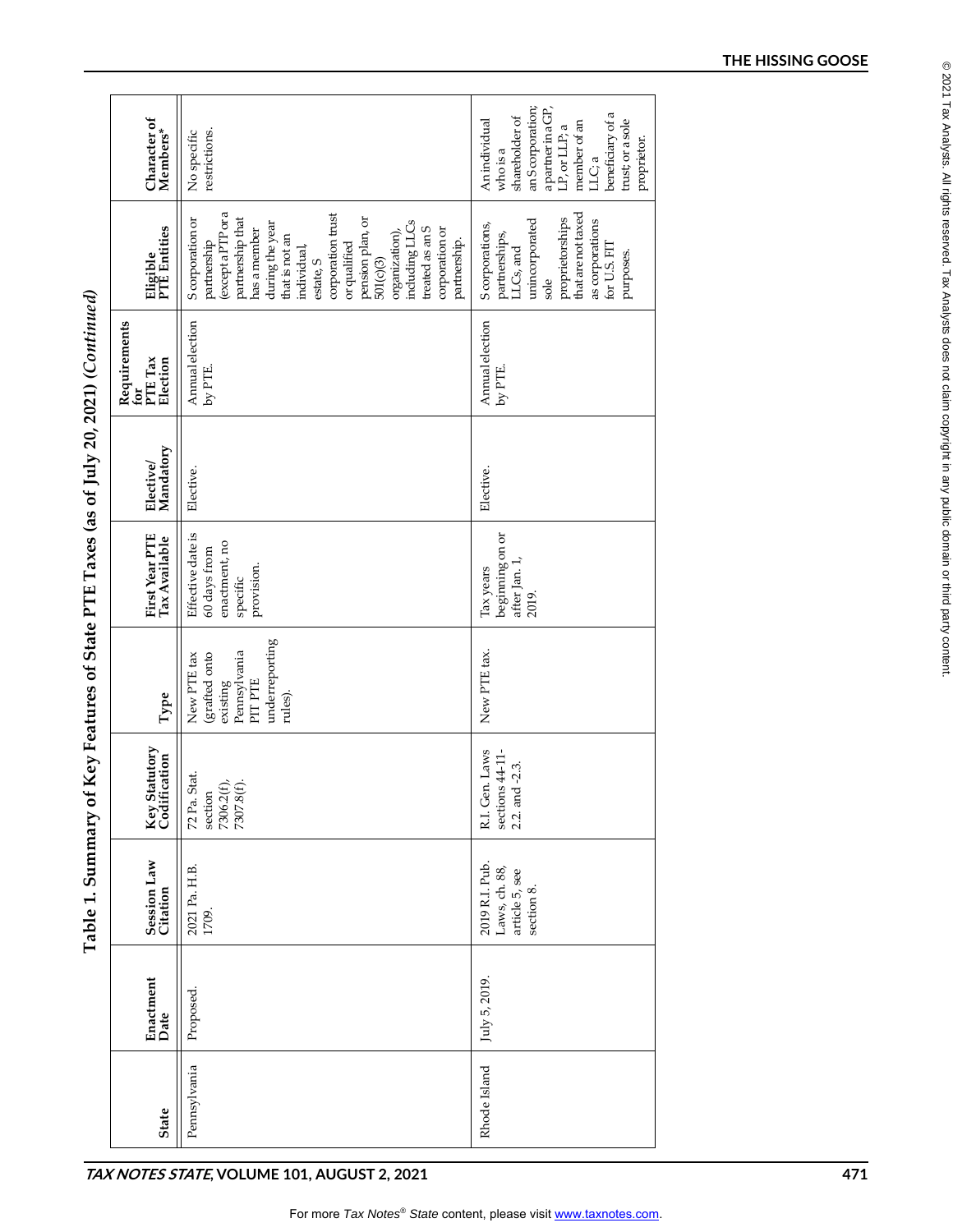| ידי ער טעט טער יין די ד'<br>axes (as of $\int$ uly 20, 2021) (             |
|----------------------------------------------------------------------------|
|                                                                            |
|                                                                            |
|                                                                            |
|                                                                            |
|                                                                            |
| $\sim$ $\sim$ $\sim$ reatures of State PTF T <sup><math>\sim</math>-</sup> |
|                                                                            |
| teat you ho wremming Loute<br>anie T. Danimai A<br>I<br>.<br>F             |

| 472                                         |                   |                                                                       | Table 1. Summary of                                                                                                                                                                                                            |                                                                                    |                                                                                             |                                                        |                        | Key Features of State PTE Taxes (as of July 20, 2021) (Continued)                                                                      |                                                                                                                                                                                                                                                                                                       |                                                                                                                                                                                                                                                                                |  |
|---------------------------------------------|-------------------|-----------------------------------------------------------------------|--------------------------------------------------------------------------------------------------------------------------------------------------------------------------------------------------------------------------------|------------------------------------------------------------------------------------|---------------------------------------------------------------------------------------------|--------------------------------------------------------|------------------------|----------------------------------------------------------------------------------------------------------------------------------------|-------------------------------------------------------------------------------------------------------------------------------------------------------------------------------------------------------------------------------------------------------------------------------------------------------|--------------------------------------------------------------------------------------------------------------------------------------------------------------------------------------------------------------------------------------------------------------------------------|--|
|                                             | State             | Enactment<br>Date                                                     | Session Law<br>Citation                                                                                                                                                                                                        | tutory<br>Key Statutory<br>Codification                                            | Type                                                                                        | First Year PTE<br>Tax Available                        | Mandatory<br>Elective/ | Requirements<br>PTE Tax<br>Election<br>ć                                                                                               | Eligible<br>PTE Entities                                                                                                                                                                                                                                                                              | Character of<br>Members*                                                                                                                                                                                                                                                       |  |
|                                             | Carolina<br>South | May 17, 2021.                                                         | 61 (ver. May 12,<br>2021 S.C. Acts<br>2021).                                                                                                                                                                                   | S.C. Code Ann.<br>section 12-6-<br>545(G).                                         | New PTE tax.                                                                                | beginning after<br>Tax years<br>2020.                  | Elective.              | Annualelection<br>by PTE.                                                                                                              | partnerships or S<br>Partnerships and<br>when all owners<br>or through other<br>partnerships are<br>(including LLCs<br>and when those<br>partnerships by<br>owned directly<br>S corporations<br>corporations),<br>are "qualified<br>partnerships,<br>owners" or<br>"qualified<br>owners."<br>taxed as | All PTE owners<br>trust, or (4) any<br>corporations or<br>an estate, (3) a<br>(see S.C. Code<br>must be (1) an<br>individual, (2)<br>those taxed as<br>organizations<br>Ann. sections<br>through 550).<br>$12-6-530$ and<br>$12-6-540$<br>other entity<br>other than<br>exempt |  |
|                                             | Virginia          | enactment of<br>Preceded<br>TCJA.                                     | Not relevant.                                                                                                                                                                                                                  | Ann.<br>section 58.1-<br>Va. Code<br>486.2.                                        | Mandatory (for<br>shares of PTE<br>PTE owners).<br>nonresident<br>distributive<br>income of | Existing.                                              | Mandatory.             | ÁN                                                                                                                                     | recognized as a<br>LLCs, business<br>separate entity<br>for U.S. FIT<br>partnerships,<br>corporations,<br>trusts, and S<br>Any entity,<br>including<br>purposes.<br>that is                                                                                                                           | owners exempt<br>only. Does not<br>from state tax.<br>shares paid to<br>nonresidents<br>nonresident<br>distributive<br>Applies to<br>income of<br>apply to                                                                                                                     |  |
| TAX NOTES STATE, VOLUME 101, AUGUST 2, 2021 | Wisconsin         | Dec. 14, 2018.                                                        | 2017 Wisc. Act.<br>368, sections 1<br>through 12.                                                                                                                                                                              | sections 71.04<br>sections were<br>amended).<br>Wis. Stat<br>to 71.775<br>(various | PTE election to<br>be C corp.                                                               | beginning on or<br>after Jan. 1,<br>Tax years<br>2019. | Elective.              | Annual election<br>by PTE but must<br>have consent of<br>hold 50% of the<br>persons who<br>partnership.<br>capital and<br>profits of a | and LLCs treated<br>as partnerships<br>Partnerships, S<br>corporations,<br>corporations.<br>or S                                                                                                                                                                                                      | No restrictions.                                                                                                                                                                                                                                                               |  |
|                                             | Abbreviations:    | DRE – Disregarded entity.<br>PIT – Personal or individual income tax. | PTE — Passthrough entity (for example, a partnership, S corporation,<br>PTP — Publicly traded partnerships.<br>U.S. FIT — U.S. federal income tax.                                                                             |                                                                                    | or LLC treated as a partnership or S corporation).                                          |                                                        |                        |                                                                                                                                        |                                                                                                                                                                                                                                                                                                       |                                                                                                                                                                                                                                                                                |  |
|                                             |                   |                                                                       | For purposes of the limitations on the owners of a PTE, it should be understood that in no state can an S corporation (which is eligible for a state's PTE tax) that has disqualified owners for U.S. FIT purposes (for exampl |                                                                                    |                                                                                             |                                                        |                        |                                                                                                                                        |                                                                                                                                                                                                                                                                                                       |                                                                                                                                                                                                                                                                                |  |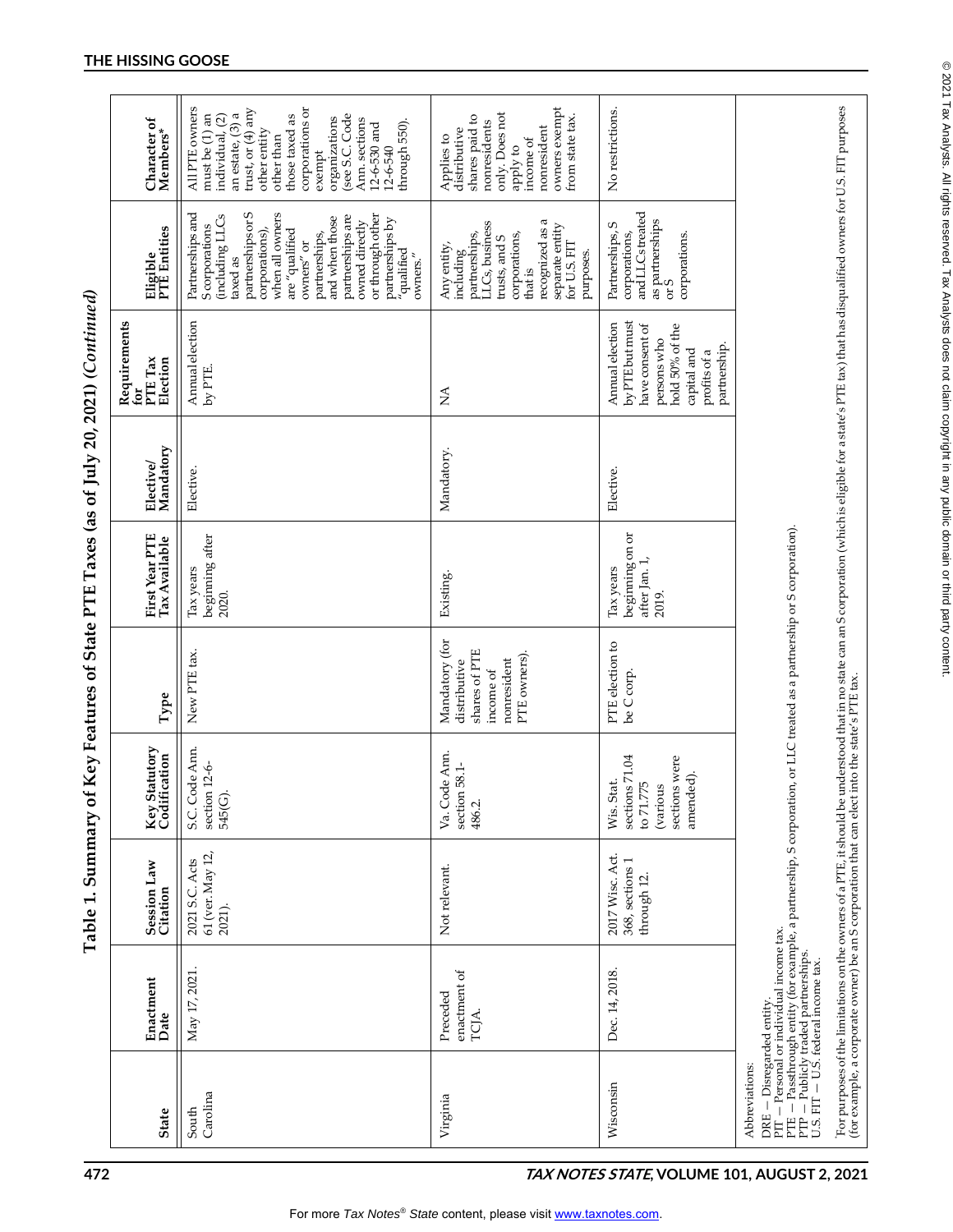| Other                                                                                                                        |                                                                                                     |                                                                                                                                                                                                                                                                                                                                                |                                                                                                                                                    |
|------------------------------------------------------------------------------------------------------------------------------|-----------------------------------------------------------------------------------------------------|------------------------------------------------------------------------------------------------------------------------------------------------------------------------------------------------------------------------------------------------------------------------------------------------------------------------------------------------|----------------------------------------------------------------------------------------------------------------------------------------------------|
| Liability for<br>PTE Tax                                                                                                     | No special<br>provision.                                                                            | DOR can under<br>ownersfortheir<br>share of PTE tax<br>PTE, but the AZ<br>proportionate<br>electing PTE<br>the new law<br>collect from<br>specifically<br>not paid.                                                                                                                                                                            | owners (based<br>share) of the<br>PTE.<br>on pro rata<br>individual<br>PTE and                                                                     |
| Estimated<br>Taxes                                                                                                           | corporations.<br>applicable to<br>Same as                                                           | income exceeds<br>PTE's taxable<br>provided the<br>applicable to<br>individuals,<br>\$150,000.<br>Same as                                                                                                                                                                                                                                      | equal quarterly<br>PTE's tax year.<br>based on the<br>installments<br>Required in                                                                  |
| <b>Eligibility of</b><br>State Resident<br>Owners for OSTC for PIT $_{\rm{flat}}^{\rm{max}}$ for PTE Tax Paid to Other State | None.                                                                                               | for any tax that<br>Resident credit<br>state's PTE tax.<br>similar" to the<br>$^{\prime\prime}$ substantially<br>2.                                                                                                                                                                                                                            | income subject<br>to a PTE tax in<br>$^{\prime\prime}$ substantially<br>another state<br>Exclusion of<br>Arkansas's.<br>$\sinh 2\pi$ to<br>that is |
| Carryover<br>Nature of<br>Credit or                                                                                          | $\lessapprox$                                                                                       | carryforward.<br>Credit with<br>five-year                                                                                                                                                                                                                                                                                                      | $\stackrel{\triangle}{\geq}$                                                                                                                       |
| Owner Income<br>Tax Offset                                                                                                   | share of PTE<br>income from<br>Exclusion of<br>distributive<br>liability of<br>direct PIT<br>owner. | Credit for share<br>of PTE tax paid.                                                                                                                                                                                                                                                                                                           | Exemption.                                                                                                                                         |
| PTE Tax Rate                                                                                                                 | marginal PIT<br>5% (Highest<br>rate.)                                                               | 4.5%                                                                                                                                                                                                                                                                                                                                           | 5.9%                                                                                                                                               |
| PTE Tax Base                                                                                                                 | taxable income<br>apportioned or<br>allocated to<br>PTE's own<br>Alabama.                           | owners derived<br>owners that are<br>from sources in<br>not individuals,<br>taxable income:<br>owners and (2)<br>$(1)$ the portion<br>attributable to<br>the portion of<br>attributable to<br>of its income<br>nonresident<br>PTE's own<br>its taxable<br>Income to<br>estates, or<br>excluded.<br>resident<br>Arizona.<br>trusts is<br>income | taxable income<br>PTE's own net                                                                                                                    |
| <b>Session Law</b><br>Citation                                                                                               | 170) (enrolled).<br>(2021 Ala. H.B.<br>2021 Ala. Acts<br>$1,$ section $10\,$                        | 2021 Ariz. Sess.<br>Laws ch. 425<br>(2021 H.B.<br>2838).                                                                                                                                                                                                                                                                                       | 2021 Ark. Acts<br>362 (2021 Ark.<br>H.B. 1209).                                                                                                    |
| <b>State</b>                                                                                                                 | Alabama                                                                                             | Arizona                                                                                                                                                                                                                                                                                                                                        | Arkansas                                                                                                                                           |

Table 2. Additional Key Features of State PTE Taxes (as of July 20, 2021)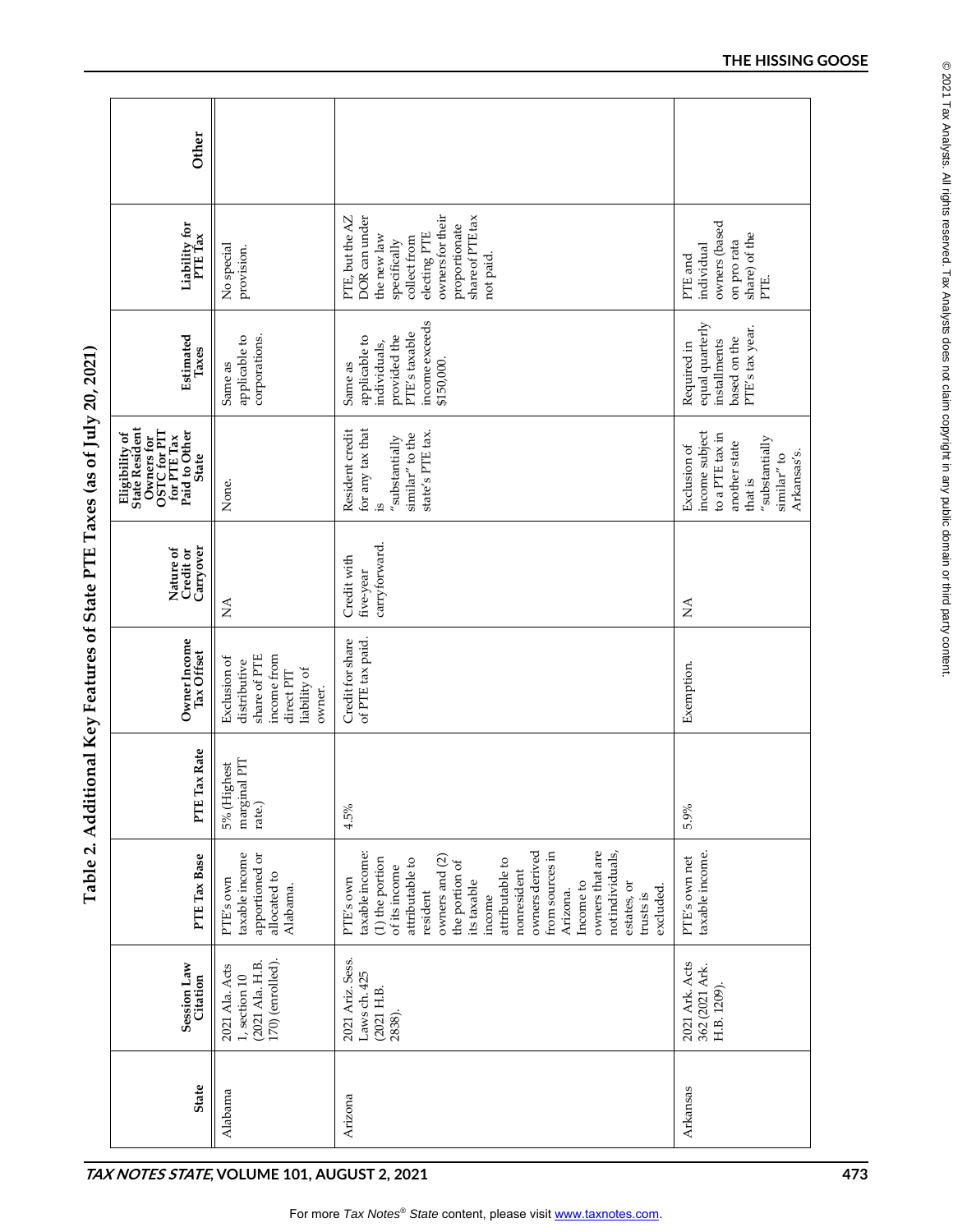| Other                                                                                                                                  | beginning on or<br>Not applicable<br>Law expires<br>Dec. 1, 2026.<br>after Jan. 1,<br>to years<br>2026.                                                                                                                       | <b>PTE</b> tax election<br>allowed only in<br>a year in which<br>the federal<br>deduction<br>limitation<br>applies.<br><b>SALT</b>                                                                                                                    | electing PTEs are<br>shares of income<br>are derived from<br>not obligated to<br>PTEs subject to<br>state's PTE tax.<br>returns if their<br>Nonresident<br>file state PIT<br>owners of |
|----------------------------------------------------------------------------------------------------------------------------------------|-------------------------------------------------------------------------------------------------------------------------------------------------------------------------------------------------------------------------------|-------------------------------------------------------------------------------------------------------------------------------------------------------------------------------------------------------------------------------------------------------|----------------------------------------------------------------------------------------------------------------------------------------------------------------------------------------|
| Liability for<br>PTE Tax                                                                                                               | No special<br>provision.                                                                                                                                                                                                      | as the taxpayer.<br>PTE is treated                                                                                                                                                                                                                    | No provision.                                                                                                                                                                          |
| Estimated<br>Taxes                                                                                                                     | Rely on existing<br>Not addressed.<br>estimated tax<br>rules.                                                                                                                                                                 | Same as if the<br>corporation.<br>treated as a<br>PTE were                                                                                                                                                                                            | forth in the law.<br>taxes are due at<br>year, estimated<br>fixed dates for<br>calendar-year<br>Regardless of<br>PTE's fiscal<br>periods set<br>quarterly                              |
| <b>Eligibility of</b><br>State Resident<br>Owners for OSTC for PIT $_{\rm{flat}}^{\rm{max}}$ for PTE Tax Paid to Other<br><b>State</b> | Not addressed<br>18001 to 18006<br>Code sections<br>generally Cal.<br>provisions).<br>Rev. & Tax<br>by bill. See<br><b>CPIT OSTC</b>                                                                                          | other state taxes<br>PTE is entitled<br>the PTE or by<br>another state<br>were paid by<br>taxes paid to<br>whether the<br>to credit for<br>the owners.                                                                                                | similar" to this<br>state's PTE tax.<br>$^{\prime\prime}$ substantially<br>redit for PTE<br>another state<br>taxes paid to<br>PTE owners<br>entitled to<br>that are                    |
| Carryover<br>Nature of<br>Credit or                                                                                                    | carryover of<br>any excess.<br>Three-year                                                                                                                                                                                     | $\mathbb{E}$                                                                                                                                                                                                                                          | Refundable<br>credit.                                                                                                                                                                  |
| Owner Income<br>Tax Offset                                                                                                             | income subject<br>of the pro rata<br>94.9% of 9.3%<br>distributive<br>to PTE tax.<br>share of<br>share or                                                                                                                     | of PTE income<br>subject to PTE<br>owner's share<br>Exclusion of<br>tax.                                                                                                                                                                              | owner's PTE<br>distributive<br>87.5% of<br>share of<br>tax.                                                                                                                            |
| PTE Tax Rate                                                                                                                           | 9.3%                                                                                                                                                                                                                          | 4.55%                                                                                                                                                                                                                                                 | 6.99%                                                                                                                                                                                  |
| PTE Tax Base                                                                                                                           | owners' share of<br>residentowners'<br>income from all<br>sources and the<br>apportioned or<br>nonresident<br>share of the<br>allocated to<br>Total of the<br>total of the<br>California.<br>PTE's net<br>the PTE's<br>income | residentowner's<br>not attributable<br>each Colorado<br>attributable to<br>Colorado and<br>PTE's income<br>PTE's income<br>Each owner's<br>to Colorado.<br>share of the<br>distributive<br>share of the<br>distributive<br>pro rata or<br>pro rata or | Default - PTE's<br>attributable only<br>own net taxable<br>Alternative Tax<br>owners of the<br>to individual<br>$Base - PTE$<br>income.<br>income<br>PTE.                              |
| <b>Session Law</b><br>Citation                                                                                                         | <b>Business Relief</b><br>ch. 82 (2021 Cal<br>A.B. 150), Sec.<br>2021 Cal. Stat.<br>15 (Small<br>Act).                                                                                                                        | 2021 Colo. H.B.<br>revised June 1,<br>21-1327 (re-<br>2021).                                                                                                                                                                                          | Pub. Acts 18-49,<br>section 1; 2019<br>186, section 1<br>Pub. Acts 19-<br>Acts 19-117<br>section 333;<br>Conn. Pub.<br>2019 Conn.<br>2018 Conn.                                        |
| <b>State</b>                                                                                                                           | California                                                                                                                                                                                                                    | Colorado                                                                                                                                                                                                                                              | Connecticut                                                                                                                                                                            |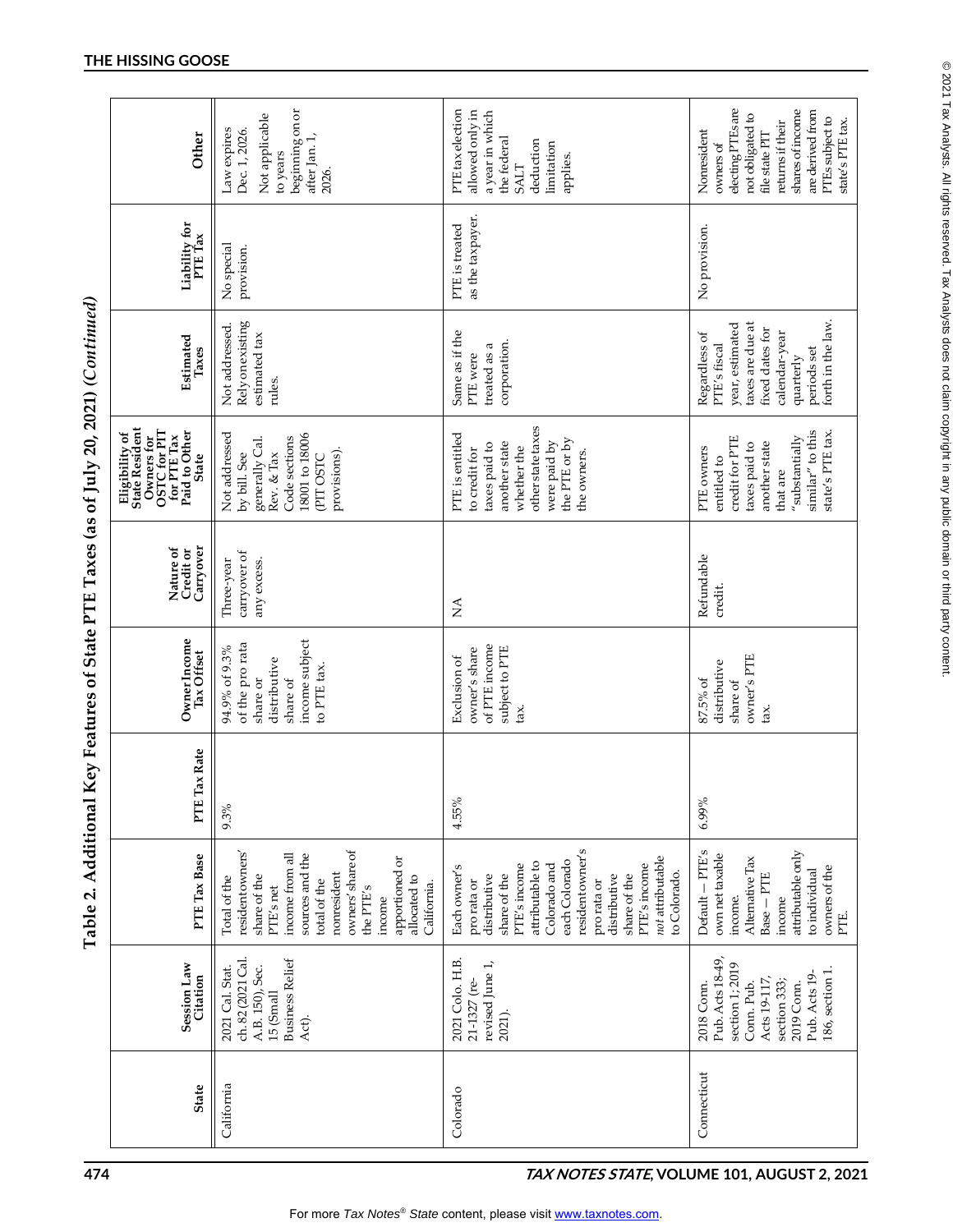| $\ldots$ 1 L 1 axes (as of July 20 $20^{11}$ |
|----------------------------------------------|
|                                              |
|                                              |
|                                              |
| $\frac{1}{2}$                                |
| PONTROH VO X JEMO                            |
|                                              |
|                                              |
| ミュコンコン                                       |

| obligated to file<br>obligated to file<br>returns if their<br>returns if their<br>PTE's return.<br>Nonresident<br>Nonresident<br>electing PTE<br>electing PTE<br>reported on<br>reported on<br>Other<br>PTE return.<br>income are<br>income are<br>owners of<br>owners of<br>shares of<br>shares of<br>state PIT<br>state PIT<br>are not<br>are not<br>Liability for<br>PTE Tax<br>No special<br>provision.<br>PTE only.<br>PTE only. |
|---------------------------------------------------------------------------------------------------------------------------------------------------------------------------------------------------------------------------------------------------------------------------------------------------------------------------------------------------------------------------------------------------------------------------------------|
|                                                                                                                                                                                                                                                                                                                                                                                                                                       |
|                                                                                                                                                                                                                                                                                                                                                                                                                                       |
| PTE treated as a<br>corporation for<br>Estimated<br>purposes of<br>Taxes<br>No special<br>payments.<br>payments.<br>provision.<br>estimated<br>Quarterly                                                                                                                                                                                                                                                                              |
| State Resident<br>NA (Both taxes<br>similar" to this<br>state's PTE tax.<br>Owners for OSTC for PIT $_{\rm{flat}}^{\rm{max}}$ for PTE Tax Paid to Other<br>Eligibility of<br>$^{\prime\prime}$ substantially<br>credit for PTE<br>another state<br>apportioned;<br>taxes paid to<br>PTE owners<br><b>State</b><br>provided.)<br>entitled to<br>no OSTC<br>that are<br>None.                                                           |
| share of PTE tax<br>owners entitled<br>Individual and<br>exceeds PIT or<br>corporate PTE<br>Nature of<br>Credit or<br>Carryover<br>CIT liability.<br>credit to the<br>refundable<br>extent that<br>to fully<br>$\lessapprox$<br>$\lessapprox$                                                                                                                                                                                         |
| Credit for share<br>Owner Income<br>Tax Offset<br>$UBT - PIT$ and<br>of PTE tax paid.<br>corporations -<br>credit for UBT<br>share of PTE<br>income from<br>Exclusion of<br>distributive<br>CIT payers<br>qualify for<br>liability of<br>direct PIT<br>no credit.<br>paid. S<br>owner.                                                                                                                                                |
| ax Rate<br>state corporate<br>$8.25\%$ ;<br>fective<br>corporations -<br>(The<br>tax<br>then-eff<br>income<br>PTE Ta<br>6.925%<br>$UBT -$<br>8.25%<br>5.75%<br>rate.)                                                                                                                                                                                                                                                                 |
| taxable income.<br>PTE Tax Base<br>income to the<br>allocated and<br>apportioned<br>$UBT - PTE$<br>PTE's own<br>PTE's own<br>income.<br>state.                                                                                                                                                                                                                                                                                        |
| 239 (2021 Idaho<br>Session Law<br>Sess. Laws, ch.<br>2021 Ga. Acts<br>Ga. H.B. 149).<br>enactment of<br>ch. 164 (2021<br>Citation<br>2021 Idaho<br>(enrolled).<br>Preceded<br>$H.317$<br>TCJA.                                                                                                                                                                                                                                        |
| District of<br>Columbia<br><b>State</b><br>Georgia<br>Idaho                                                                                                                                                                                                                                                                                                                                                                           |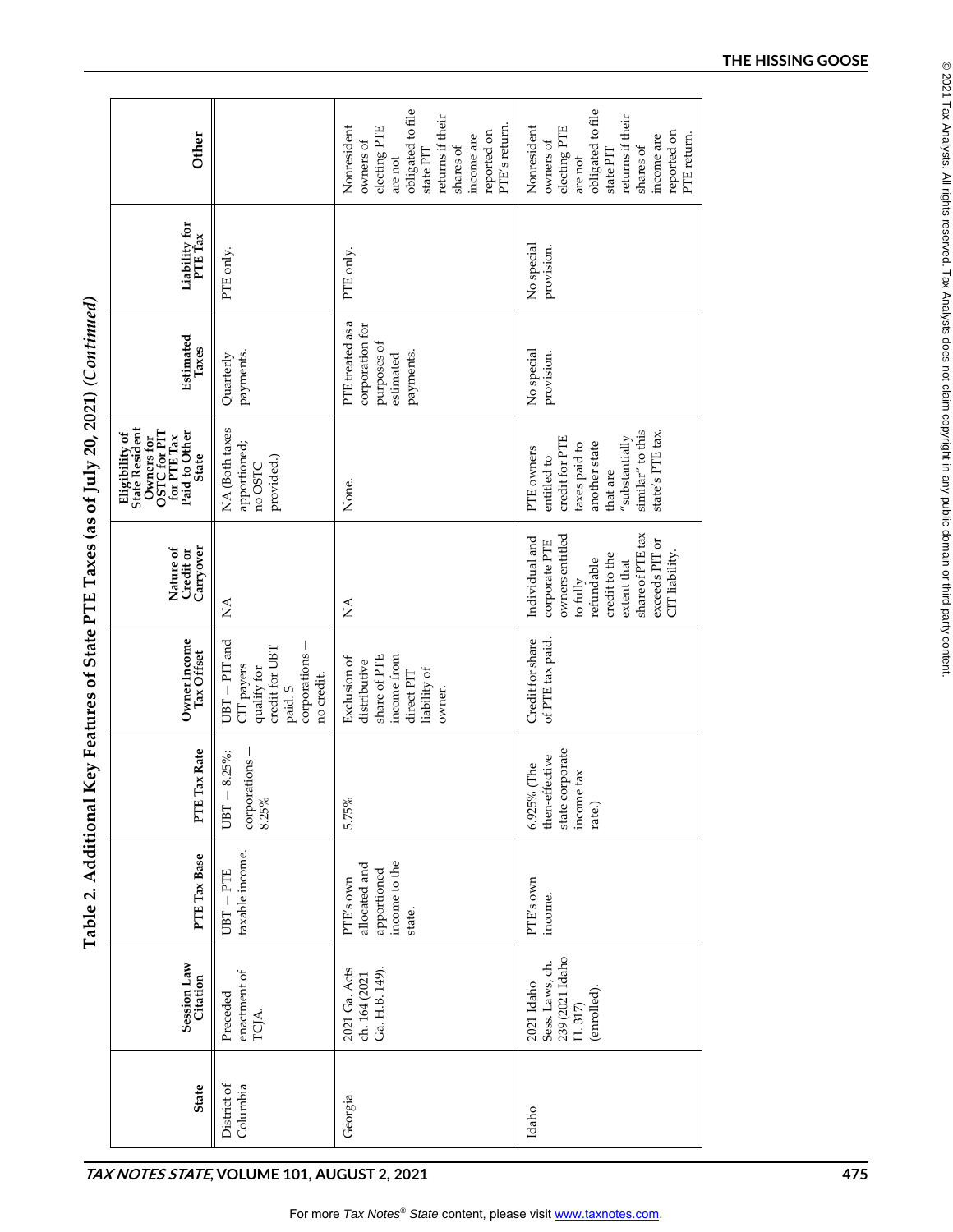|                                                                                                | Other                               | (1) Nonresident<br>obligated to file<br>allowed only in<br>a year in which<br>PTEs subject to<br>state's PTE tax.<br>returns if their<br>electing PTEs<br>derived from<br>income are<br>$(2)$ PTE tax<br>the federal<br>deduction<br>owners of<br>limitation<br>shares of<br>state PIT<br>election<br>applies.<br>are not<br><b>SALT</b> | PTE entitled to<br>filed with IRS<br>deduction of<br>paid if it had<br>corporation.<br>would have<br>U.S. FIT it<br>state tax<br>as a $C$ |  |
|------------------------------------------------------------------------------------------------|-------------------------------------|------------------------------------------------------------------------------------------------------------------------------------------------------------------------------------------------------------------------------------------------------------------------------------------------------------------------------------------|-------------------------------------------------------------------------------------------------------------------------------------------|--|
|                                                                                                | Liability for<br>PTE Tax            | primarily liable<br>for PTE tax, but<br>if not paid, PTE<br>upon a ratio of<br>PTE over total<br>owner's share<br>income of the<br>liable based<br>owners are<br>of the net<br>each PTE<br>PTE net<br>income.<br>PTE <sub>is</sub>                                                                                                       | No special<br>provision.                                                                                                                  |  |
|                                                                                                | Estimated<br>Taxes                  | state's income<br>upon existing<br>requirements.<br>estimated tax<br>withholding<br>and reliance<br>Reference to<br>PTE owner<br>suspended.<br>tax law on<br>payment                                                                                                                                                                     | same estimated<br>PTE subject to<br>requirements<br>applicable to<br>other. state<br>taxpayers.<br>tax                                    |  |
| Eligibility of<br>State Resident<br>OSTC for PIT<br>for PTE Tax<br>Paid to Other<br>Owners for | <b>State</b>                        | similar" to this<br>state's PTE tax.<br>$^{\prime\prime}$ substantially<br>credit for PTE<br>another state<br>taxes paid to<br>PTE owners<br>entitled to<br>that are                                                                                                                                                                     | None.                                                                                                                                     |  |
|                                                                                                | Carryover<br>Nature of<br>Credit or | overpayment of<br>credit not used<br>PTE owner's<br>Any excess<br>treated as<br>tax.                                                                                                                                                                                                                                                     | Ś                                                                                                                                         |  |
|                                                                                                | Owner Income<br>Tax Offset          | Credit equal to<br>income subject<br>share of PTE<br>distributive<br>to PTE tax.<br>4.95% of                                                                                                                                                                                                                                             | share of PTE<br>income from<br>Exclusion of<br>distributive<br>liability of<br>direct PIT<br>owner.                                       |  |
|                                                                                                | PTE Tax Rate                        | (Note: PTE tax<br>income tax for<br>existing 1.5%<br>replacement<br>property tax<br>from, but in<br>total rate of<br>addition to,<br>is separate<br>personal<br>$6.45\%$ .)<br>$\approx$<br>4.95°                                                                                                                                        | 2% (<\$25K), 4%<br>electing PTE:<br>$4100K$ , 6%<br>Progressive<br>(>\$25K but<br>rates for<br>(2000K)                                    |  |
|                                                                                                | PTE Tax Base                        | income already<br>Partnerships of<br>state definition<br>PTE's own net<br>of net income.<br>modifications<br>partnerships)<br>share of PTE<br>distributive<br>to standard<br>other PTEs<br>must also<br>income<br>deduct<br>(tiered<br>taxed.                                                                                            | income as if the<br>return with the<br>entity had been<br>required to file<br>an income tax<br>corporation.<br>PTE's own<br>IRS as a C    |  |
|                                                                                                | Session Law<br>Citation             | (May 30, 2021)).<br>2531 (enrolled<br>Apr. 28, 2021)<br>(approved by<br>both houses<br>2021 III. S.B.                                                                                                                                                                                                                                    | 2019 La. Acts<br>442.                                                                                                                     |  |
|                                                                                                | <b>State</b>                        | Illinois                                                                                                                                                                                                                                                                                                                                 | Louisiana                                                                                                                                 |  |
| 476                                                                                            |                                     |                                                                                                                                                                                                                                                                                                                                          | TAX NOTES STATE, VOLUME 101, AUGUST 2, 2021                                                                                               |  |

**Table 2. Additional Key Features of State PTE Taxes (as of July 20, 2021)** *(Continued)* Table 2. Additional Key Features of State PTE Taxes (as of July 20, 2021) (Continued)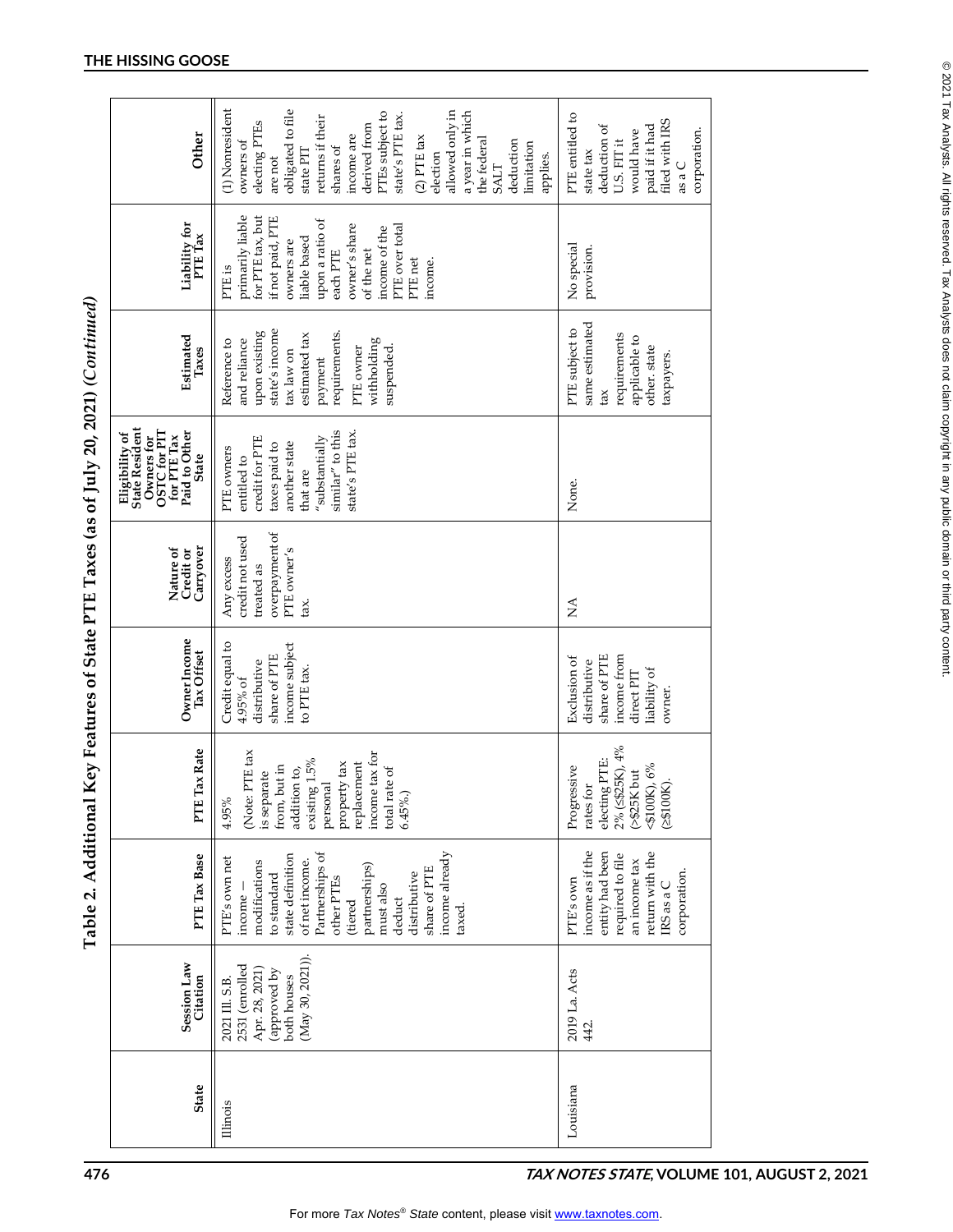Table 2. Additional Key Features of State PTE Taxes (as of July 20, 2021) (Continued)

|                                                                   | Other                                                                                                                       | from PTE tax if<br>Publicly traded<br>member that is<br>IRC section 501<br>(1) a real estate<br>taxation under<br>does not apply<br>or $(2)$ an entity<br>to distributive<br>rata share of a<br>PTE can apply<br>FIT purposes)<br>trust (for U.S.<br>exclude itself<br>State PTE tax<br>exempt from<br>regarding its<br>share or pro<br>with state to<br>nonresident<br>PTE owners<br>information<br>investment<br>nonprofit).<br>entity files<br>with state.<br>(that is, a<br>report |     |
|-------------------------------------------------------------------|-----------------------------------------------------------------------------------------------------------------------------|----------------------------------------------------------------------------------------------------------------------------------------------------------------------------------------------------------------------------------------------------------------------------------------------------------------------------------------------------------------------------------------------------------------------------------------------------------------------------------------|-----|
|                                                                   | Liability for<br>PTE Tax                                                                                                    | extent of their<br>If partnership<br>liable for PTE<br>demonstrates<br>imposition of<br>distributions<br>does not pay<br>(unless state<br>partners are<br>partnership<br>intention of<br>tax only to<br>partner to<br>from the<br>PTE tax).<br>PTE tax,<br>defeat                                                                                                                                                                                                                      |     |
| Key Features of State PTE Taxes (as of July 20, 2021) (Continued) | Estimated<br>Taxes                                                                                                          | same estimated<br>PTE subject to<br>requirements<br>applicable to<br>other state<br>taxpayers.<br>tax                                                                                                                                                                                                                                                                                                                                                                                  |     |
|                                                                   | <b>State Resident</b><br>Owners for OSTC for PIT $_{\rm{fast}}$ for PTE Tax Paid to Other<br>Eligibility of<br><b>State</b> | credit for PTE<br>State resident<br>credit for tax<br>other state if<br>PTE owners<br>paid to this<br>eligible for<br>tax paid to<br>other state<br>provides a<br>state.                                                                                                                                                                                                                                                                                                               |     |
|                                                                   | Carryover<br>Nature of<br>Credit or                                                                                         | No provision.                                                                                                                                                                                                                                                                                                                                                                                                                                                                          |     |
|                                                                   | Owner Income<br>Tax Offset                                                                                                  | PTE tax paid by<br>member's own<br>Credit against<br>proportionate<br>liability equal<br>share of state<br>state tax<br>PTE.<br>$\overline{c}$                                                                                                                                                                                                                                                                                                                                         |     |
|                                                                   | PTE Tax Rate                                                                                                                | county rate (for<br>county rate (for<br>owners) or (b)<br>PTE owners).<br>resident PTE<br>corporate tax<br>nonresident<br>rate (8.25%);<br>applicable<br>statewide<br>and (2) (a)<br>Sum of $(1)$<br>state's                                                                                                                                                                                                                                                                           |     |
| Table 2. Additional                                               | PTE Tax Base                                                                                                                | is derived from<br>the PTE's trade<br>under IRC that<br>attributable to<br>or business in<br>or reasonably<br>PTE's income<br>the state.                                                                                                                                                                                                                                                                                                                                               |     |
|                                                                   | <b>Session Law</b><br>Citation                                                                                              | 2020 Md. Laws,<br>ch. 641.                                                                                                                                                                                                                                                                                                                                                                                                                                                             |     |
|                                                                   | <b>State</b>                                                                                                                | Maryland                                                                                                                                                                                                                                                                                                                                                                                                                                                                               |     |
|                                                                   |                                                                                                                             | TAX NOTES STATE, VOLUME 101, AUGUST 2, 2021                                                                                                                                                                                                                                                                                                                                                                                                                                            | 477 |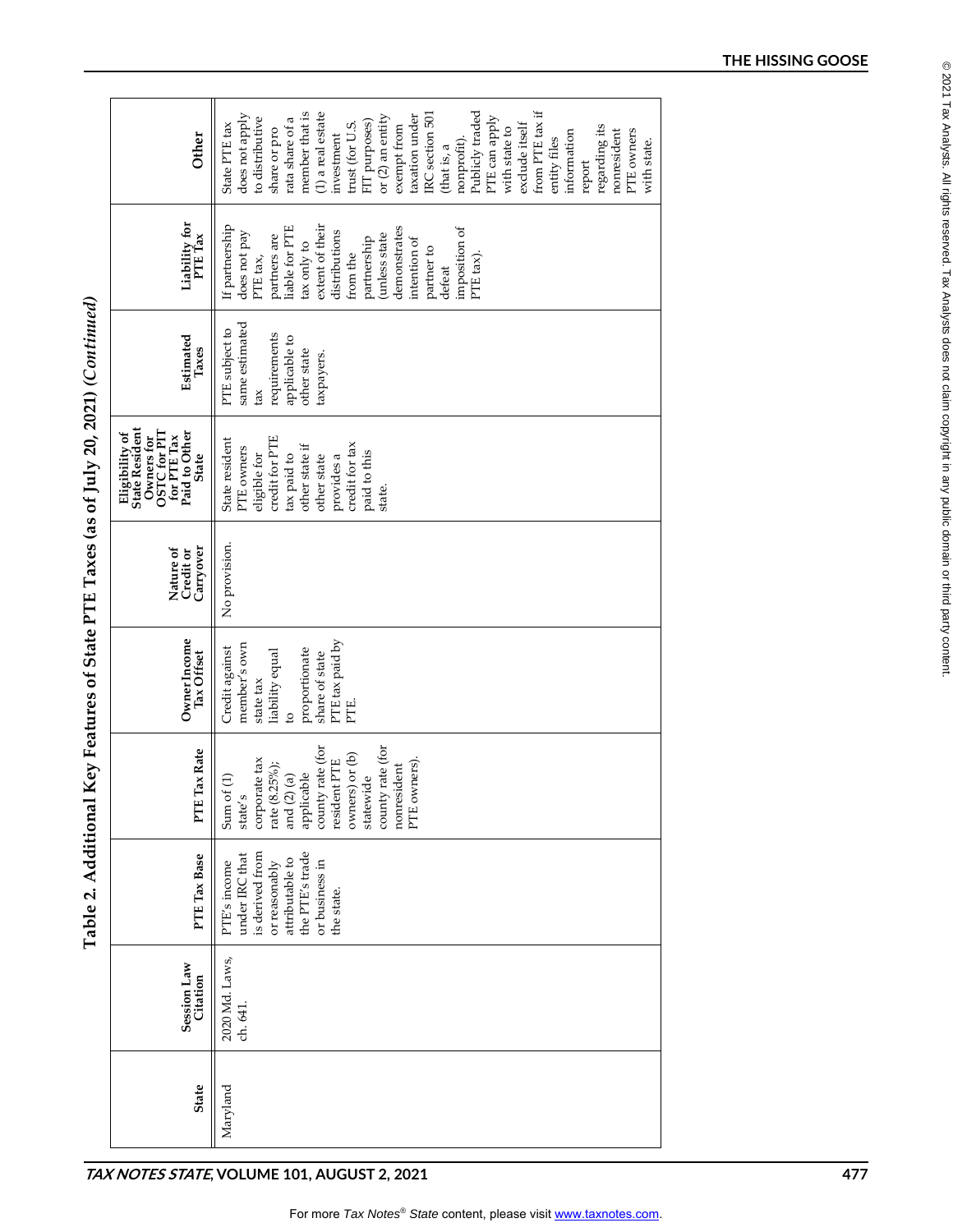| Other                                                                                                                         | "ensure that the<br>PTEtaxelection<br>trusts and other<br>the amount that<br>allowed only in<br>a year in which<br>under [PTE tax<br>administrative<br>absent PTE tax<br>regulations on<br>Requires state<br>amount of tax<br>electing [PTE]<br>members pay<br>provisions to<br>equivalent to<br>an aggregate<br>would have<br>the federal<br>been paid"<br>PTE tax to<br>deduction<br>limitation<br>generally<br>and PIT]<br>and its.<br>election.<br>develop<br>DOR <sub>to</sub><br>applies.<br><b>SALT</b> |
|-------------------------------------------------------------------------------------------------------------------------------|----------------------------------------------------------------------------------------------------------------------------------------------------------------------------------------------------------------------------------------------------------------------------------------------------------------------------------------------------------------------------------------------------------------------------------------------------------------------------------------------------------------|
| Liability for<br>PTE Tax                                                                                                      | No provision.                                                                                                                                                                                                                                                                                                                                                                                                                                                                                                  |
| Estimated<br>Taxes                                                                                                            | PTE must make<br>other taxpayers<br>Gen. Laws ch.<br>applicable to<br>under Mass.<br>under same<br>conditions<br>terms and<br>payments<br>estimated<br>62B.                                                                                                                                                                                                                                                                                                                                                    |
| State Resident<br>Owners for OSTC for PIT $_{\rm{flat}}^{\rm{F}}$ for PTE Tax Paid to Other<br>Eligibility of<br><b>State</b> | No provision.                                                                                                                                                                                                                                                                                                                                                                                                                                                                                                  |
| Carryover<br>Nature of<br>Credit or                                                                                           | No provision.                                                                                                                                                                                                                                                                                                                                                                                                                                                                                                  |
| Owner Income<br>Tax Offset                                                                                                    | share of PTE tax<br>proportionate<br>against PIT of<br>times 0.9 and<br>recommends<br>100% credit).<br>PTE owner.<br>conditional<br>applicable<br>Credit for<br>(govenor<br>veto                                                                                                                                                                                                                                                                                                                               |
| PTE Tax Rate                                                                                                                  | 5%                                                                                                                                                                                                                                                                                                                                                                                                                                                                                                             |
| PTE Tax Base                                                                                                                  | shareholders or<br>that are natural<br>income taxable<br>Massachusetts<br>PTE's income<br>allocable to S<br>defined to be<br>under state's<br>partners in a<br>PIT law and<br>corporation<br>partnership<br>determined<br>Qualified<br>persons.<br>Ę.                                                                                                                                                                                                                                                          |
| <b>Session Law</b><br>Citation                                                                                                | 4002, section 39<br>2021 Mass. H.<br>(2022 Budget<br>$($ July 9, 2021)<br>(conditional<br>veto July 16,<br>2021).                                                                                                                                                                                                                                                                                                                                                                                              |
| <b>State</b>                                                                                                                  | Massachusetts                                                                                                                                                                                                                                                                                                                                                                                                                                                                                                  |
|                                                                                                                               | TAX NOTES STATE, VOLUME 101, AUGUST 2, 2021                                                                                                                                                                                                                                                                                                                                                                                                                                                                    |

# Table 2. Additional Key Features of State PTE Taxes (as of July 20, 2021) (Continued)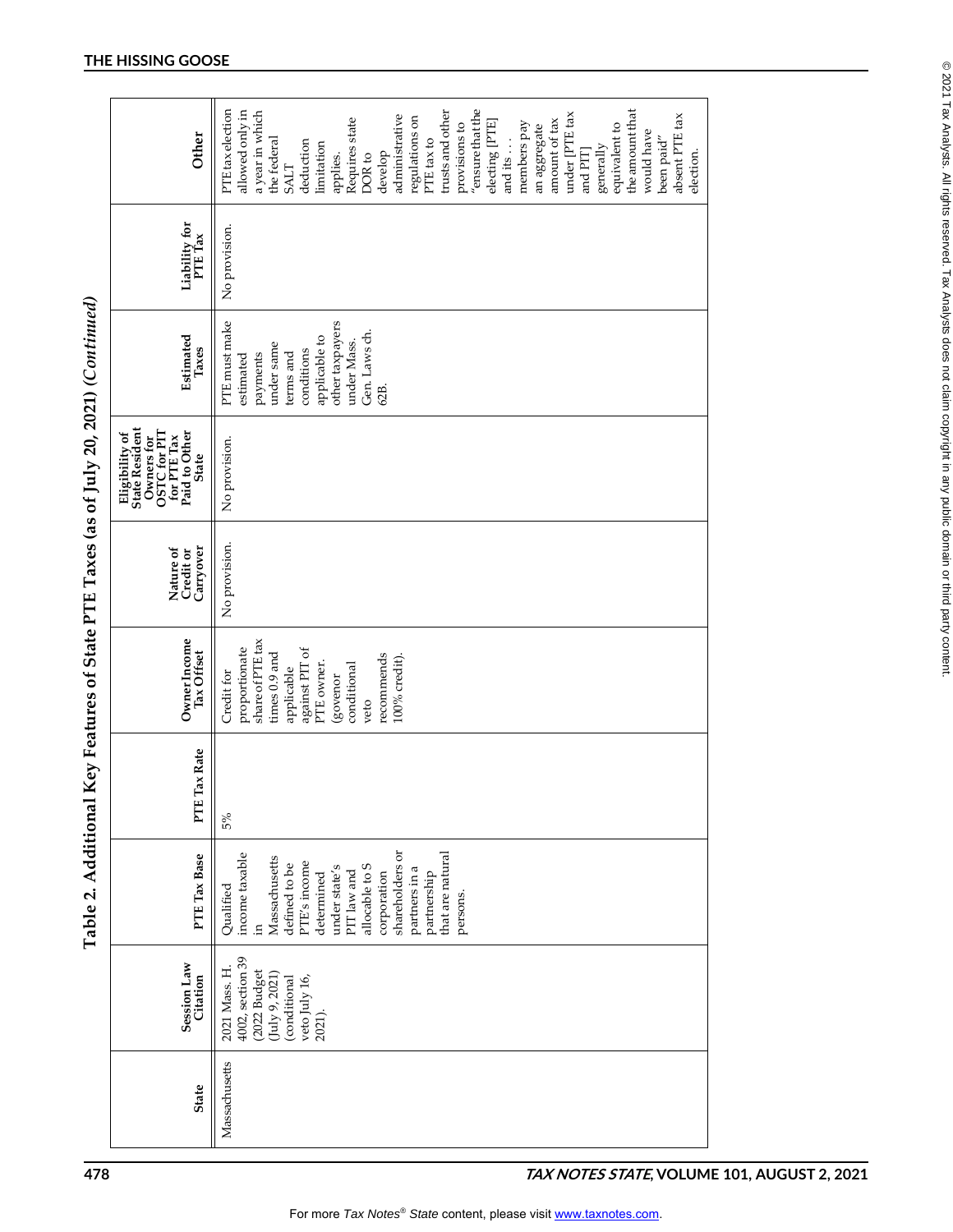| Other                                                                                                        |                                                                                                                                                                                                                                                                                                                                                                                                                    | Only allowable<br>to file state PIT<br>income is only<br>does not have<br>which federal<br>return if PTE<br>Nonresident<br>state source<br>in a year in<br>PTE owner<br>deduction<br>limitation<br>income.<br>applies.<br><b>SALT</b> |
|--------------------------------------------------------------------------------------------------------------|--------------------------------------------------------------------------------------------------------------------------------------------------------------------------------------------------------------------------------------------------------------------------------------------------------------------------------------------------------------------------------------------------------------------|---------------------------------------------------------------------------------------------------------------------------------------------------------------------------------------------------------------------------------------|
| Liability for<br>PTE Tax                                                                                     | No provision.                                                                                                                                                                                                                                                                                                                                                                                                      | No special<br>provision.                                                                                                                                                                                                              |
| Estimated<br>Taxes                                                                                           | same estimated<br>(MCL 206.301).<br>PTE subject to<br>requirements<br>applicable to<br>other state<br>taxpayers<br>tax                                                                                                                                                                                                                                                                                             | PTE must make<br>other taxpayers<br>applicable to<br>under Minn.<br>Stat. section<br>under same<br>conditions<br>terms and<br>payments<br>estimated<br>289A.25.                                                                       |
| State Resident<br>Owners for OSTC for PIT<br>for PTE Tax<br>faid to Other<br>Paid to Other<br>Eligibility of | No provision.                                                                                                                                                                                                                                                                                                                                                                                                      | payment of the<br>part of PTE tax<br>tax by the PTE<br>subject to PTE<br>PTE owner as<br>owner of PTE<br>provision for<br>Tax paid for<br>is treated as<br>owner and<br>corporate<br>similar<br>tax).                                 |
| Nature of<br>Credit or<br>Carryover                                                                          | Any PTE tax in<br>credit is fully<br>excess of PIT<br>refundable.                                                                                                                                                                                                                                                                                                                                                  | Any PTE tax in<br>credit is fully<br>excess of PIT<br>refundable.                                                                                                                                                                     |
| Owner Income<br>Tax Offset                                                                                   | Credit against<br>PIT.                                                                                                                                                                                                                                                                                                                                                                                             | subject to state's<br>owner's income<br>Subtraction of<br>PTE tax from<br>that owner's<br>qualifying<br>state PIT.                                                                                                                    |
| Tax Rate<br>FTE                                                                                              | 4.25% (Same as<br>under MCL<br>206.51.)                                                                                                                                                                                                                                                                                                                                                                            | marginal state<br>PIT rate.)<br>(Highest<br>9.85%                                                                                                                                                                                     |
| PTE Tax Base                                                                                                 | institutions must<br>corporation with<br>allocable to those<br><b>Business income</b><br>are corporations,<br>income as if the<br>tax due on only<br>are individuals,<br>entities, estates,<br>Federal taxable<br>members who<br>members that<br>companies, or<br>treated as a C<br>flow-through<br>be excluded.<br>the tax base<br>allocable to<br>of the PTE<br>PTE were<br>insurance<br>or trusts.<br>financial | liability of each<br>Sum of the tax<br>PTE based on<br>owner of the<br>qualifying<br>the PTE's<br>income.                                                                                                                             |
| <b>Session Law</b><br>Citation                                                                               | presented to the<br>2021 Mich. H.B.<br>governor July<br>June 30, 2021)<br>enrolled and<br>governor on<br>(vetoed by<br>4288, (as<br>13, 2021).                                                                                                                                                                                                                                                                     | 9, article 3 (2nd<br>2021 Minn. H.F<br>Engrossment).                                                                                                                                                                                  |
| <b>State</b>                                                                                                 | Michigan                                                                                                                                                                                                                                                                                                                                                                                                           | Minnesota                                                                                                                                                                                                                             |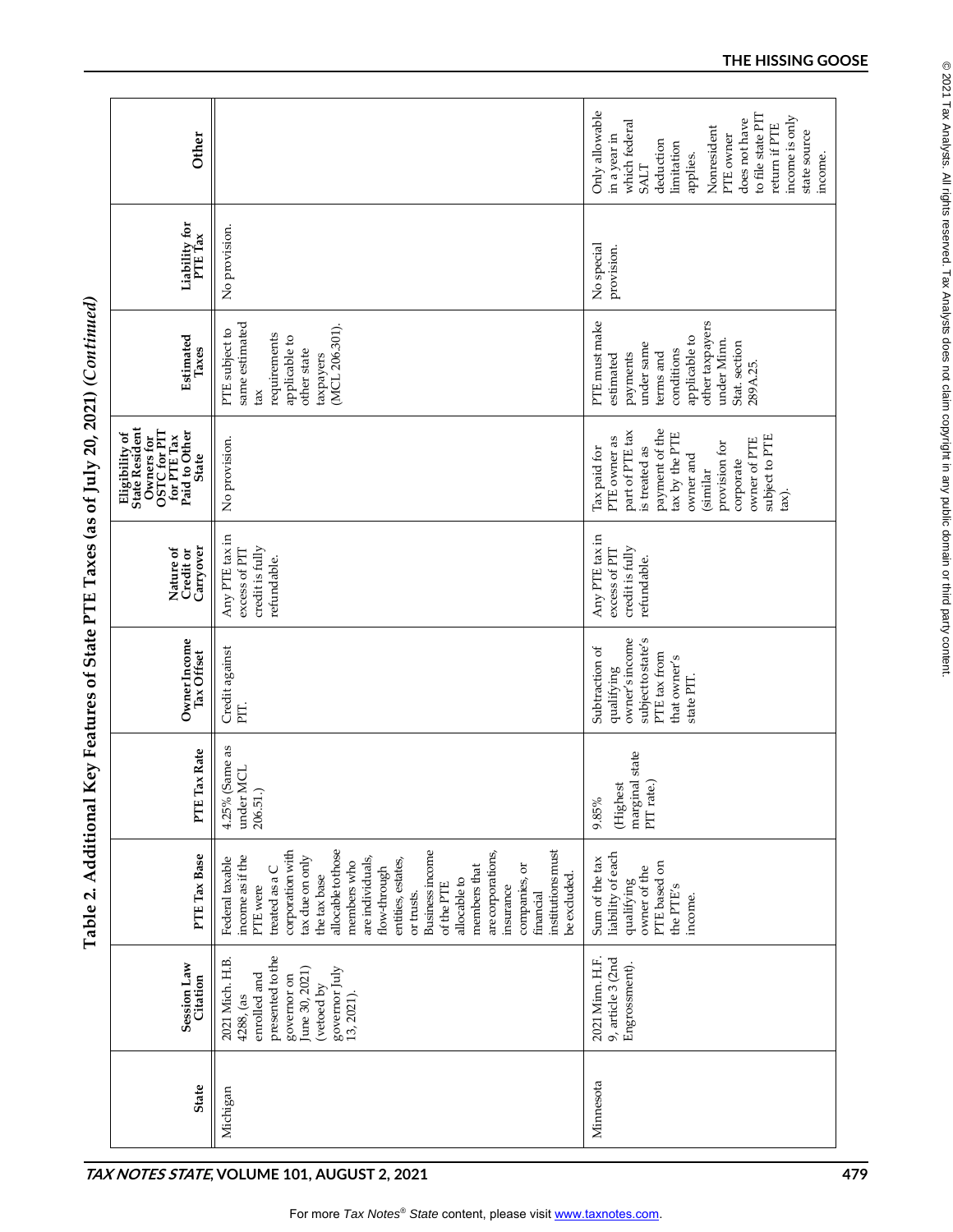| Other                                                                                                                          |                                                                                                                                                                                                                                                                               |                                                                                                                                                                                                                                                                                                                                                                                           |
|--------------------------------------------------------------------------------------------------------------------------------|-------------------------------------------------------------------------------------------------------------------------------------------------------------------------------------------------------------------------------------------------------------------------------|-------------------------------------------------------------------------------------------------------------------------------------------------------------------------------------------------------------------------------------------------------------------------------------------------------------------------------------------------------------------------------------------|
| Liability for<br>PTE Tax                                                                                                       | severally liable<br>admission as a<br>partner is not<br>admitted as a<br>(except that a<br>liable for any<br>PTE owners<br>for PTE tax<br>jointly and<br>personally<br>obligation<br>before the<br>person's<br>partner).<br>person                                            | share of PTE tax<br>for PTE tax not<br>Several liability<br>liability to PTE<br>distributive<br>to exceed<br>owner.                                                                                                                                                                                                                                                                       |
| Estimated<br>Taxes                                                                                                             | and first month<br>Quarterly on or<br>before 15th day<br>of fourth, sixth,<br>of succeeding<br>current year<br>and ninth<br>month of<br>year.                                                                                                                                 | 15, Sept. 15, and<br>year, estimated<br>calendar year.<br>Regardless of<br>Dec. 15 of the<br>Mar. 15, June<br>taxes are due<br>PTE's fiscal                                                                                                                                                                                                                                               |
| Eligibility of<br>State Resident<br>Owners for OSTC for PIT $_{\rm{Lax}}^{\rm{max}}$ for PTE Tax Paid to Other<br><b>State</b> | owners entitled<br>to another state<br>similar" to this<br>PTE taxes paid<br>state's PIT and<br>state's PTE tax.<br>$^{\prime\prime}$ substantially<br>Resident PTE<br>credit under<br>to credit for<br>provide for<br>CIT laws.)<br><b>Different</b><br>that are<br>statutes | taxes paid by an<br>was treated as a<br>owners entitled<br>to another state<br>state's PIT and,<br>similar" to this<br>state must also<br>PTE taxes paid<br>state's PTE tax,<br>S corporation,<br>"substantially<br>similar to this<br>Resident PTE<br>in the case of<br>but the other<br>impose a PIT<br>New York S<br>corporation.<br>to credit for<br>corporation<br>that are<br>the S |
| Nature of<br>Credit or<br>Carryover                                                                                            | $\sum_{i=1}^{n}$                                                                                                                                                                                                                                                              | None.                                                                                                                                                                                                                                                                                                                                                                                     |
| Owner Income<br>Tax Offset                                                                                                     | (refundable)<br>owner's PIT<br>against PTE<br>liability.<br>Credit                                                                                                                                                                                                            | (refundable)<br>owner's PIT<br>against PTE<br>liability.<br>Credit                                                                                                                                                                                                                                                                                                                        |
| PTE Tax Rate                                                                                                                   | $(*3250K), 6.52\%$<br>rates based on<br>PTE tax base:<br><b>⊲1M</b> ), 9.12%<br><b>⊲5M)</b> , 10.9%<br>(2\$250K but<br>Progressive<br>(≱1M but<br>(2\$5M).<br>5.675%                                                                                                          | 10.9% (≥\$25M).<br>rates based on<br>$6.86\%$ (<\$2M),<br>PTE tax base:<br>9.65% (2\$2M<br>10.3% (2\$5M<br>Progressive<br>but <\$25M),<br>but $\llap{<}5M$ ),                                                                                                                                                                                                                             |
| PTE Tax Base                                                                                                                   | income to PTE<br>consenting to<br>distributable<br>shares of<br>election.<br>PTE tax<br>owners<br>Sum of                                                                                                                                                                      | aggregate of the<br>share of direct,<br>Generally, the<br>owners of the<br>distributive<br>individual<br>PTE.                                                                                                                                                                                                                                                                             |
| Session Law<br>Citation                                                                                                        | N.J.P.L.2019, c.<br>320.                                                                                                                                                                                                                                                      | 2021 N.Y. Laws<br>N.Y. A3009-C)<br>S2509-C, 2021<br>ch. 59, Part C<br>(2021 N.Y.                                                                                                                                                                                                                                                                                                          |
| <b>State</b>                                                                                                                   | New Jersey                                                                                                                                                                                                                                                                    | New York                                                                                                                                                                                                                                                                                                                                                                                  |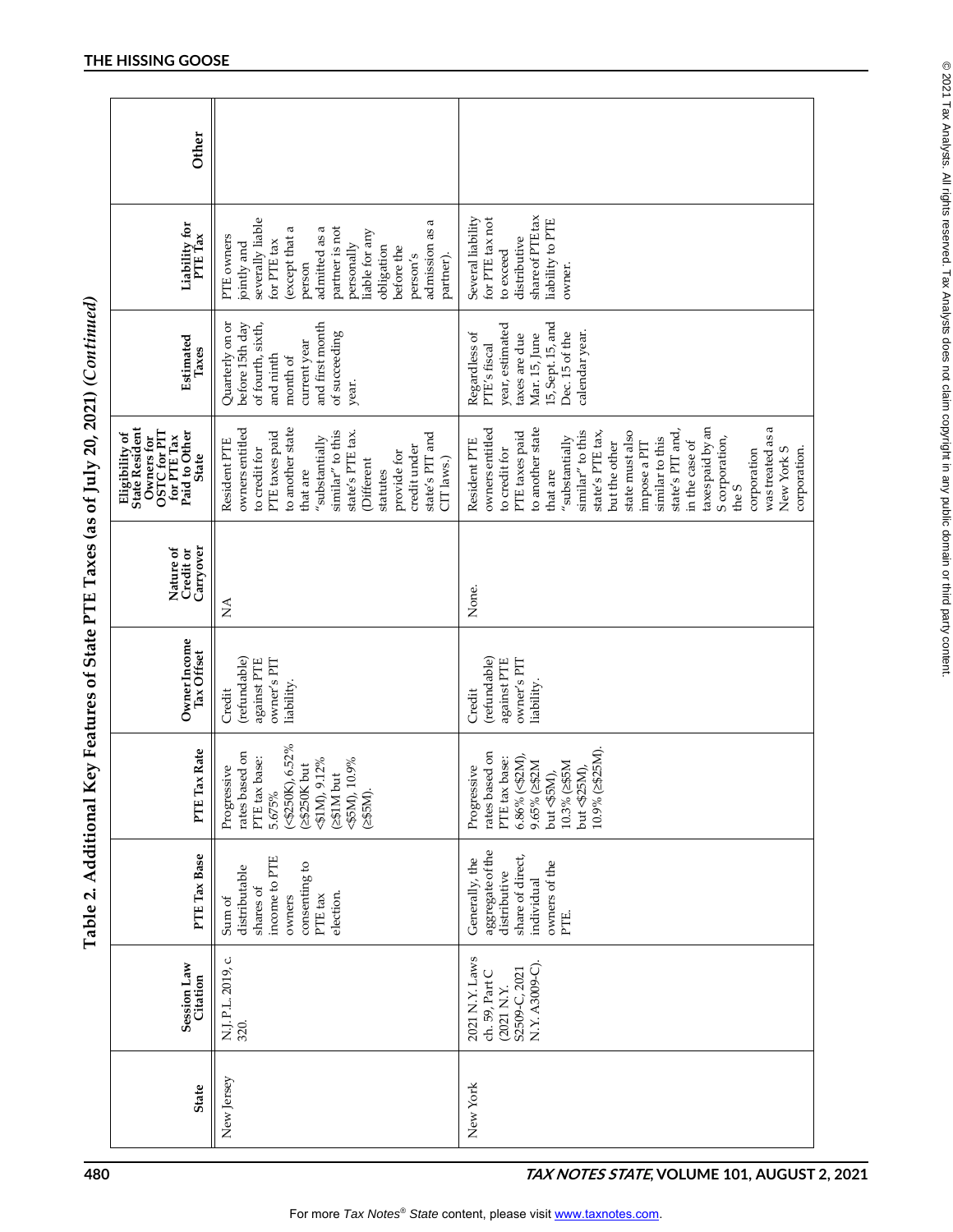| Other                                                                                                                                  | corporation tax.<br>but still subject<br>reform did not<br>excluded from<br>corporations,<br>corporations<br>2015 city tax<br>– real<br>investment<br>companies<br>apply to S<br>estate and<br>to general<br>UBT. S<br>UBT. |                                                                                                                                                                                                                                                                                                                                                      |
|----------------------------------------------------------------------------------------------------------------------------------------|-----------------------------------------------------------------------------------------------------------------------------------------------------------------------------------------------------------------------------|------------------------------------------------------------------------------------------------------------------------------------------------------------------------------------------------------------------------------------------------------------------------------------------------------------------------------------------------------|
| Liability for<br>PTE Tax                                                                                                               | PTE only.                                                                                                                                                                                                                   | No provision.                                                                                                                                                                                                                                                                                                                                        |
| Estimated<br>Taxes                                                                                                                     | payments.<br>Quarterly                                                                                                                                                                                                      | corporations.<br>applicable to<br>Same as                                                                                                                                                                                                                                                                                                            |
| <b>State Resident</b><br>Owners for OSTC for PIT $_{\rm{flat}}^{\rm{max}}$ for PTE Tax Paid to Other<br>Eligibility of<br><b>State</b> | NA (Both taxes<br>apportioned;<br>provided.)<br>no OSTC                                                                                                                                                                     | creditable to the<br>PTE's income is<br>imposed on the<br>purposes of the<br>other states are<br>PTE owner for<br>income of the<br>provides that<br>treated as the<br>subject to the<br>taxes paid to<br>PTE, not the<br>owners, but<br>the owner's<br>share of the<br>PTE owner<br>Credits for<br>OSTC and<br>state's PIT.<br>treated as<br>statute |
| Nature of<br>Credit or<br>Carryover                                                                                                    | $\lessapprox$                                                                                                                                                                                                               | $\stackrel{\triangle}{\geq}$                                                                                                                                                                                                                                                                                                                         |
| Owner Income<br>Tax Offset                                                                                                             | (which applies<br>credit for UBT<br>corporations -<br>residents) and<br>CIT taxpayers<br>only to NYC<br>$UBT-TET$<br>qualify for<br>no credit.<br>paid. S                                                                   | income subject<br>Deduction of<br>to PTE tax.                                                                                                                                                                                                                                                                                                        |
| PTE Tax Rate                                                                                                                           | 8.85% (see also<br>corporations -<br>$UBT - 4\%$ . S<br>alternative<br>bases).                                                                                                                                              | imposed under<br>N.C. Gen. Stat.<br>5.25% (Rate<br>section 105-<br>153.7.)                                                                                                                                                                                                                                                                           |
| PTE Tax Base                                                                                                                           | taxable income<br>S corporations<br>- as if treated<br>corporations.<br>$UBT - FTE$<br>as C                                                                                                                                 | owner's income<br>not attributable<br>the distributive<br>apportioned to<br>the state; plus,<br>income of the<br>resident PTE<br>shares of the<br>Equal to the<br>distributive<br>allocated or<br>share of the<br>sum of the<br>PTE of all<br>members<br>to N.C.                                                                                     |
| Session Law<br>Citation                                                                                                                | enactment of<br>Preceded<br>TCJA.                                                                                                                                                                                           | $\text{corps}$ ), $4(f)-(m)$<br>(partnerships).<br>2021 N.C. S.B.<br>583, sections<br>$4(a)-(e)$ (S                                                                                                                                                                                                                                                  |
| <b>State</b>                                                                                                                           | New York<br>City                                                                                                                                                                                                            | North<br>Carolina                                                                                                                                                                                                                                                                                                                                    |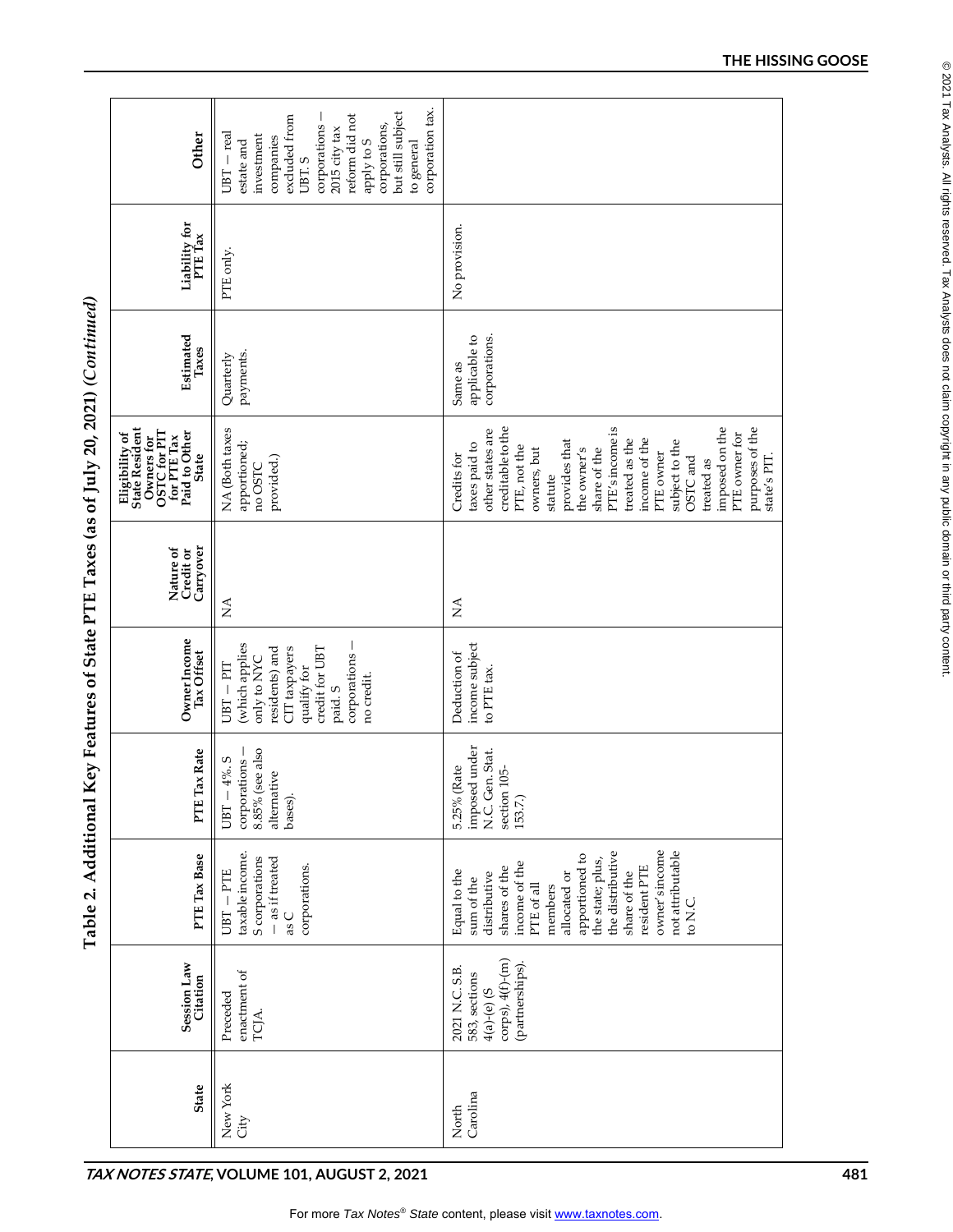| <b>CANTES C</b>                                                                 |
|---------------------------------------------------------------------------------|
|                                                                                 |
|                                                                                 |
|                                                                                 |
|                                                                                 |
|                                                                                 |
|                                                                                 |
|                                                                                 |
|                                                                                 |
|                                                                                 |
|                                                                                 |
|                                                                                 |
|                                                                                 |
| $(1 - 2)$ and $(1 - 2)$ and $(1 - 2)$<br>--<br>--<br>--<br>--                   |
|                                                                                 |
|                                                                                 |
|                                                                                 |
| -<br>-<br>-<br>-<br>5                                                           |
|                                                                                 |
| ֧֧ׅ֧ׅ֧ׅ֧֧֧ׅ֧֧֧֧֛֛֪֧֛֛֛֛֛֛֛֪֛֛֛֪֛֛֛֪֛֚֚֚֚֚֚֚֚֚֚֚֚֚֚֚֚֚֚֚֚֚֚֚֚֚֚֚֚֝֝֜֜֝֓֝֓֜֜֝֓֜֝֜ |
|                                                                                 |
| <br> <br>                                                                       |
|                                                                                 |
|                                                                                 |
| I                                                                               |
|                                                                                 |
|                                                                                 |
|                                                                                 |
| I                                                                               |
| )<br>I                                                                          |
|                                                                                 |
|                                                                                 |
|                                                                                 |
|                                                                                 |
|                                                                                 |
|                                                                                 |
|                                                                                 |
| $\mathbf{r}$                                                                    |
| $\sim$                                                                          |
|                                                                                 |
|                                                                                 |
|                                                                                 |
|                                                                                 |
|                                                                                 |
| י<br>ו                                                                          |
|                                                                                 |
|                                                                                 |
|                                                                                 |
|                                                                                 |
|                                                                                 |
| $\mathbf$                                                                       |
| .<br>,                                                                          |
| <br> <br>!                                                                      |
|                                                                                 |

| Other                                                                                                                                |                                                                                                                                                                                                                                                                                                  | have to file state<br>individual PTE<br>state income is<br>owners do not<br>PTE taxpayers.<br>returns if their<br>only source of<br>more electing<br>Nonresident<br>from one or<br>income tax   |  |  |
|--------------------------------------------------------------------------------------------------------------------------------------|--------------------------------------------------------------------------------------------------------------------------------------------------------------------------------------------------------------------------------------------------------------------------------------------------|-------------------------------------------------------------------------------------------------------------------------------------------------------------------------------------------------|--|--|
| Liability for<br>PTE Tax                                                                                                             | investors can be<br>held liable for<br>PTE tax not<br>Qualifying<br>paid.                                                                                                                                                                                                                        | liability rules to<br>can revoke the<br>If PTE tax not<br>paid, state tax<br>commission<br>general PTE<br>(causing)<br>election<br>apply).                                                      |  |  |
| Estimated<br>Taxes                                                                                                                   | andindividuals<br>estimated taxes<br>beginning on or<br>(depending on<br>PTE must pay<br>2020, electing<br>For tax years<br>applicable to<br>applicable to<br>corporations<br>under same<br>after Jan. 1,<br>qualifying<br>taxpayers.<br>nature of<br>investor).<br>schedule<br>Same as<br>other |                                                                                                                                                                                                 |  |  |
| <b>State Resident</b><br>Owners for OSTC for PIT $_{\rm{flat}}^{\rm{F}}$ for PTE Tax Paid to Other<br>Eligibility of<br><b>State</b> | NA (Does not<br>resident PTE<br>apply to<br>owners.)                                                                                                                                                                                                                                             | No special<br>provision.                                                                                                                                                                        |  |  |
| Nature of<br>Credit or<br>Carryover                                                                                                  | NA (Does not<br>resident PTE<br>apply to<br>owners.)                                                                                                                                                                                                                                             | $\lessapprox$                                                                                                                                                                                   |  |  |
| Owner Income<br>Tax Offset                                                                                                           | NA (Does not<br>resident PTE<br>owners.)<br>apply to                                                                                                                                                                                                                                             | share of income<br>owner's income<br>of distributive<br>subject to PTE<br>or allocated<br>Subtraction<br>from PTE<br>tax.                                                                       |  |  |
| PTE Tax Rate                                                                                                                         | investors other<br>beneficiaries.)<br>8.5% (PTE tax<br>individuals.)<br>nonresident<br>nonresident<br>5% (PTE tax<br>nonresident<br>5% (PTE tax<br>individual<br>investors.)<br>base to<br>base to<br>base to<br>than                                                                            | trust, or estate<br>marginal state<br>4.75% (If PTE<br>corporation,<br>owner is an<br>institution).<br>individual,<br>4% (If PTE<br>PIT rate)).<br>financial<br>owner is<br>(highest<br>PTE, or |  |  |
| PTE Tax Base                                                                                                                         | investor" state<br>income from<br>distributive<br>"qualifying"<br>qualifying<br>"Adjusted<br>generally,<br>$\mathrm{amount}^{\prime\prime}$<br>share of<br>PTE.                                                                                                                                  | $($ or loss $)$ $-$ sum<br>PTE's items of<br>Oklahoma net<br>entity income<br>income, gain,<br>of electing<br>deduction.<br>loss, and                                                           |  |  |
| <b>Session Law</b><br>Citation                                                                                                       | Not relevant.                                                                                                                                                                                                                                                                                    | 2961) (amended<br>2665 (enrolled);<br>2019 Okla. H.B.<br>Laws 514 (H.B.<br>Laws ch. 201<br>2021 Okla.<br>(enrolled).<br>2019 Okla<br>rates)                                                     |  |  |
| <b>State</b>                                                                                                                         | Ohio                                                                                                                                                                                                                                                                                             | Oklahoma                                                                                                                                                                                        |  |  |
| 482<br>TAX NOTES STATE, VOLUME 101, AUGUST 2, 2021                                                                                   |                                                                                                                                                                                                                                                                                                  |                                                                                                                                                                                                 |  |  |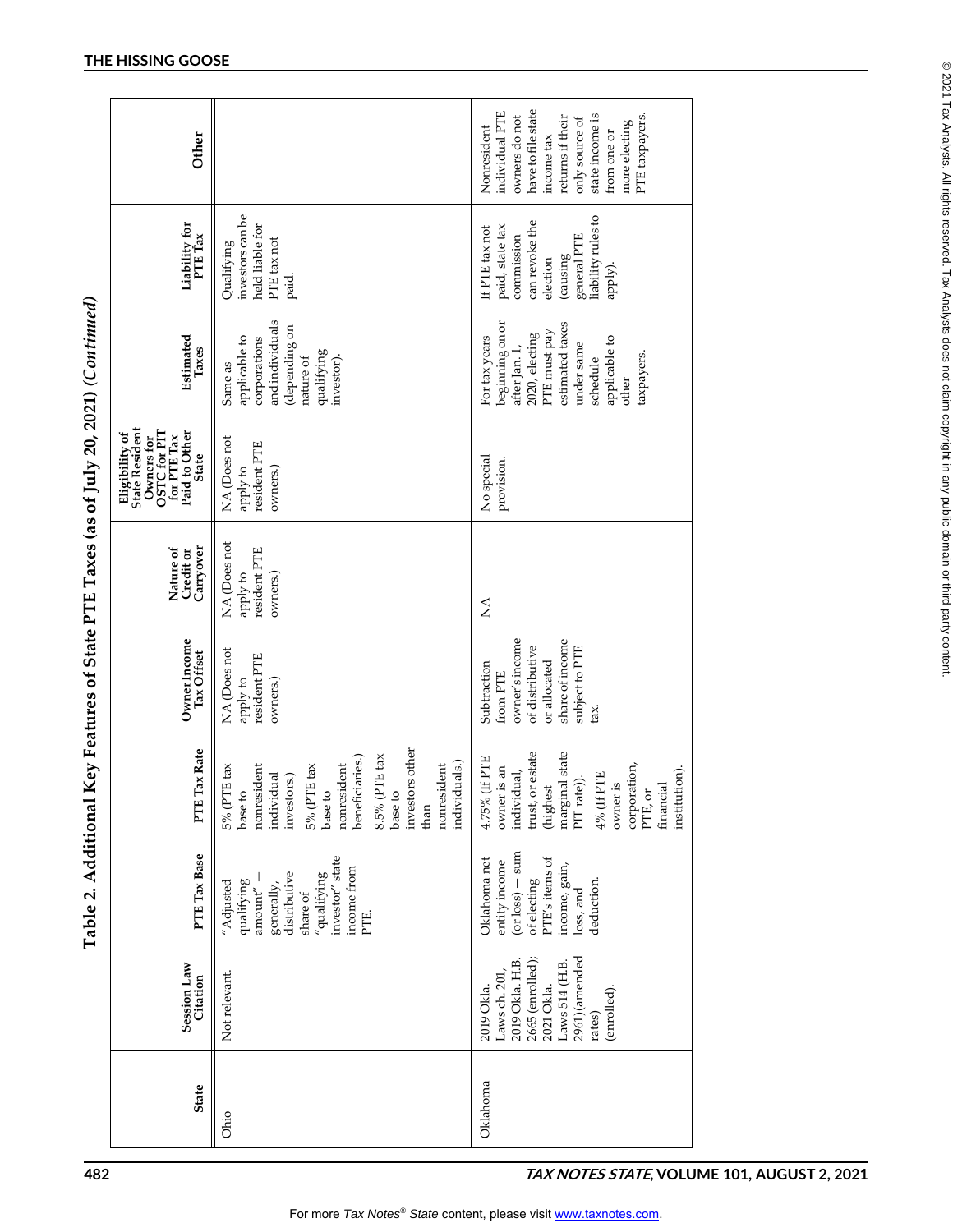| Liability for<br>PTE Tax                                                                                                        | No provision<br>(presumably<br>PTE itself).                                                                                                                                                             | No provision.                                                                                                                                                                                                               | No provision<br>(presumably<br>PTE itself).                                                                                                                                                                                                     |
|---------------------------------------------------------------------------------------------------------------------------------|---------------------------------------------------------------------------------------------------------------------------------------------------------------------------------------------------------|-----------------------------------------------------------------------------------------------------------------------------------------------------------------------------------------------------------------------------|-------------------------------------------------------------------------------------------------------------------------------------------------------------------------------------------------------------------------------------------------|
| Estimated<br>Taxes                                                                                                              | make their own<br>owners are still<br>No provisions<br>(although PTE<br>estimated tax<br>against their<br>share of the<br>required to<br>creditable<br>payments,<br>which are<br>liability).<br>PTE tax | Estimated taxes<br>required of an<br>electing PTE as<br>corporation.<br>treated as a<br>if it were                                                                                                                          | corporation tax<br>law).<br>codified under<br>business<br>applicable to<br>corporations<br>(as PTE tax<br>Same as                                                                                                                               |
| State Resident<br>Owners for OSTC for PIT $_{\rm{flat}}^{\rm{max}}$ for PTE Tax Paid to Other<br>Eligibility of<br><b>State</b> | No provision.                                                                                                                                                                                           | Credit allowed<br>credit allowed<br>at the electing<br>PTE level. No<br>to individual<br>PTE owners.                                                                                                                        | of tax imposed<br>by another state<br>credit for taxes<br>paid to another<br>income paid at<br>the state entity<br>under existing<br>OSTC rule.<br>A similar type<br>on the owners'<br>level shall be<br>allowed as a<br>jurisdiction<br>deemed |
| Carryover<br>Nature of<br>Credit or                                                                                             | Any PTE tax in<br>credit is fully<br>excess of PIT<br>refundable.                                                                                                                                       | Credit against<br>PTE owner's<br>PIT liability.                                                                                                                                                                             | No provision.                                                                                                                                                                                                                                   |
| Owner Income<br>Tax Offset                                                                                                      | Credit against<br>PTE owner's<br>PIT liability.                                                                                                                                                         | Credit against<br>PTE owner's<br>PIT liability.                                                                                                                                                                             | Credit against<br>PTE owner's<br>PIT liability.                                                                                                                                                                                                 |
| PTE Tax Rate                                                                                                                    | rates based on<br>9.9% (>\$250k).<br>PTE tax base:<br>9% (≤\$250k)<br>Progressive                                                                                                                       | (applicable<br>Pennsylvania<br>PIT rate).<br>3.07%                                                                                                                                                                          | 5.99%                                                                                                                                                                                                                                           |
| PTE Tax Base                                                                                                                    | to each member<br>income derived<br>within Oregon)<br>proceeds" (i.e.,<br>"distributable<br>with sources<br>or connected<br>Sum of the<br>of the PTE.<br>PTE's                                          | sources within<br>the portion of<br>the PTE's<br>members and<br>Pennsylvania<br>All the PTE's<br>income from<br>nonresident<br>allocable to<br>allocable to<br>partners or<br>partners or<br>members.<br>resident<br>income | reported on<br>federal tax form<br>schedules C<br>and E but does<br>"Net income"<br>not include<br>investment<br>specially<br>allocated<br>income.                                                                                              |
| <b>Session Law</b><br>Citation                                                                                                  | 727 (enrolled)<br>2021 Or. S.B.                                                                                                                                                                         | 2021 Pa. H.B.<br>1709.                                                                                                                                                                                                      | Laws, ch. $88$ ,<br>art. 5, section 8.<br>2019 R.I. Pub.                                                                                                                                                                                        |
| <b>State</b>                                                                                                                    | Oregon                                                                                                                                                                                                  | Pennsylvania                                                                                                                                                                                                                | Rhode Island                                                                                                                                                                                                                                    |

Table 2. Additional Key Features of State PTE Taxes (as of July 20, 2021) (Continued)